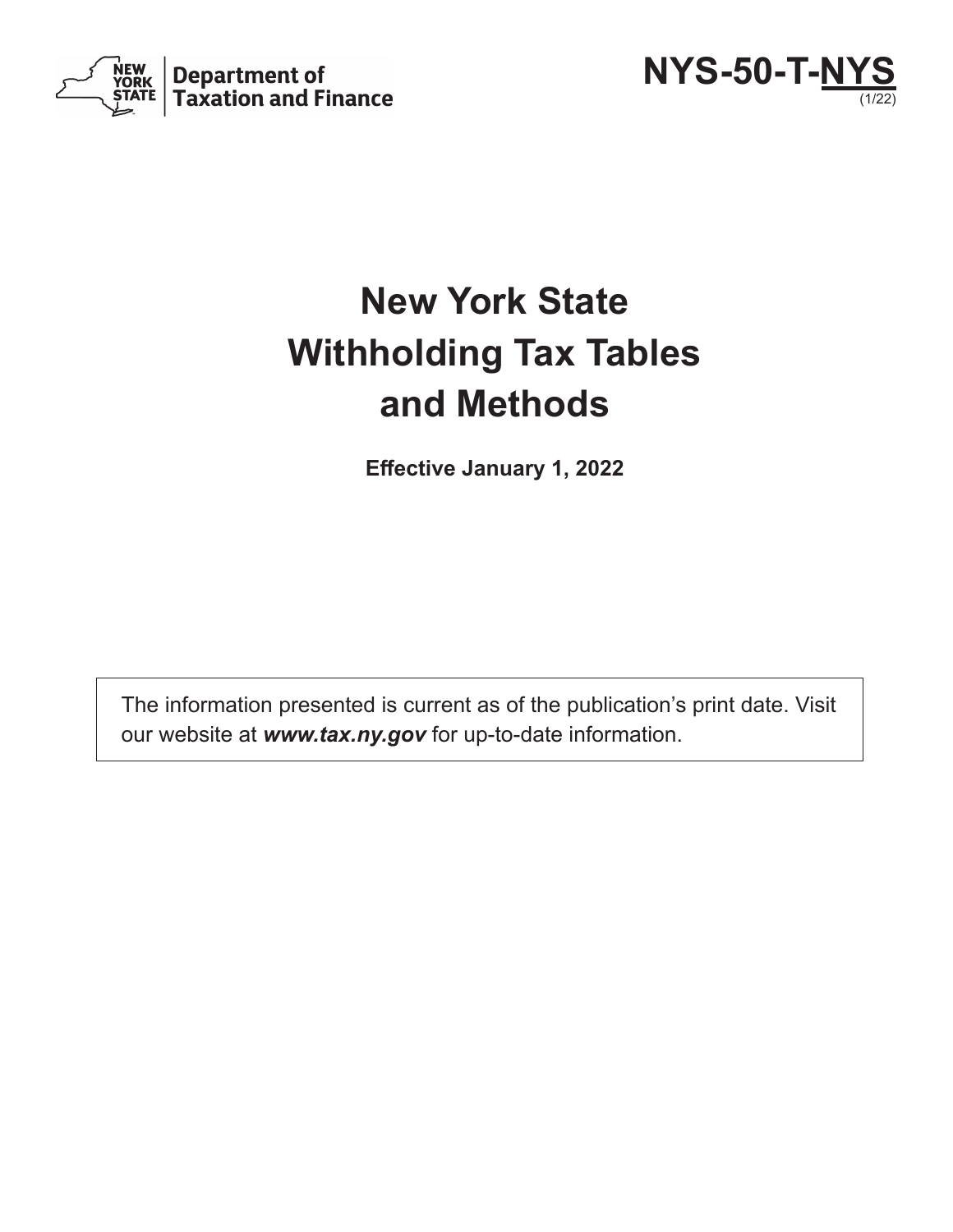# **Table of contents**

#### **New York State withholding tax tables and methods**

### **Method I — Wage bracket tables I - V**

| Payroll period  | Page number for<br>Single table | Page number for<br>Married table |  |
|-----------------|---------------------------------|----------------------------------|--|
| Weekly          | 4                               |                                  |  |
| <b>Biweekly</b> | 6                               |                                  |  |
| Semimonthly     | 8                               | 9                                |  |
| Monthly         | 10                              | 11                               |  |
| Daily           | 12                              | 13                               |  |

### **Method II — Exact calculation method and dollar to dollar tables**

| Special tables for deduction and exemption allowances (for use with exact calculation method or dollar to dollar tables)  14  |  |
|-------------------------------------------------------------------------------------------------------------------------------|--|
|                                                                                                                               |  |
|                                                                                                                               |  |
|                                                                                                                               |  |
|                                                                                                                               |  |
| Dollar to dollar tables - single or married (for weekly wages after deduction and exemption allowances are subtracted)  20-21 |  |

#### **Method III – Top income tax rates method**

|--|--|

**Conversion of tables** to common payroll periods .....................................................................................................23

| <b>Need help?</b>                              |                                                                                                                                       |  |  |  |  |  |  |  |  |  |  |
|------------------------------------------------|---------------------------------------------------------------------------------------------------------------------------------------|--|--|--|--|--|--|--|--|--|--|
| <b>WWW</b>                                     | Visit our website at www.tax.ny.gov<br>• get information and manage your taxes online<br>• check for new online services and features |  |  |  |  |  |  |  |  |  |  |
| <b>Telephone assistance</b>                    |                                                                                                                                       |  |  |  |  |  |  |  |  |  |  |
| Withholding Tax Information Center:            | 518-485-6654                                                                                                                          |  |  |  |  |  |  |  |  |  |  |
| To order forms and publications:               | 518-457-5431                                                                                                                          |  |  |  |  |  |  |  |  |  |  |
| Text Telephone (TTY) or TDD<br>equipment users | Dial 7-1-1 for the<br>New York Relay Service                                                                                          |  |  |  |  |  |  |  |  |  |  |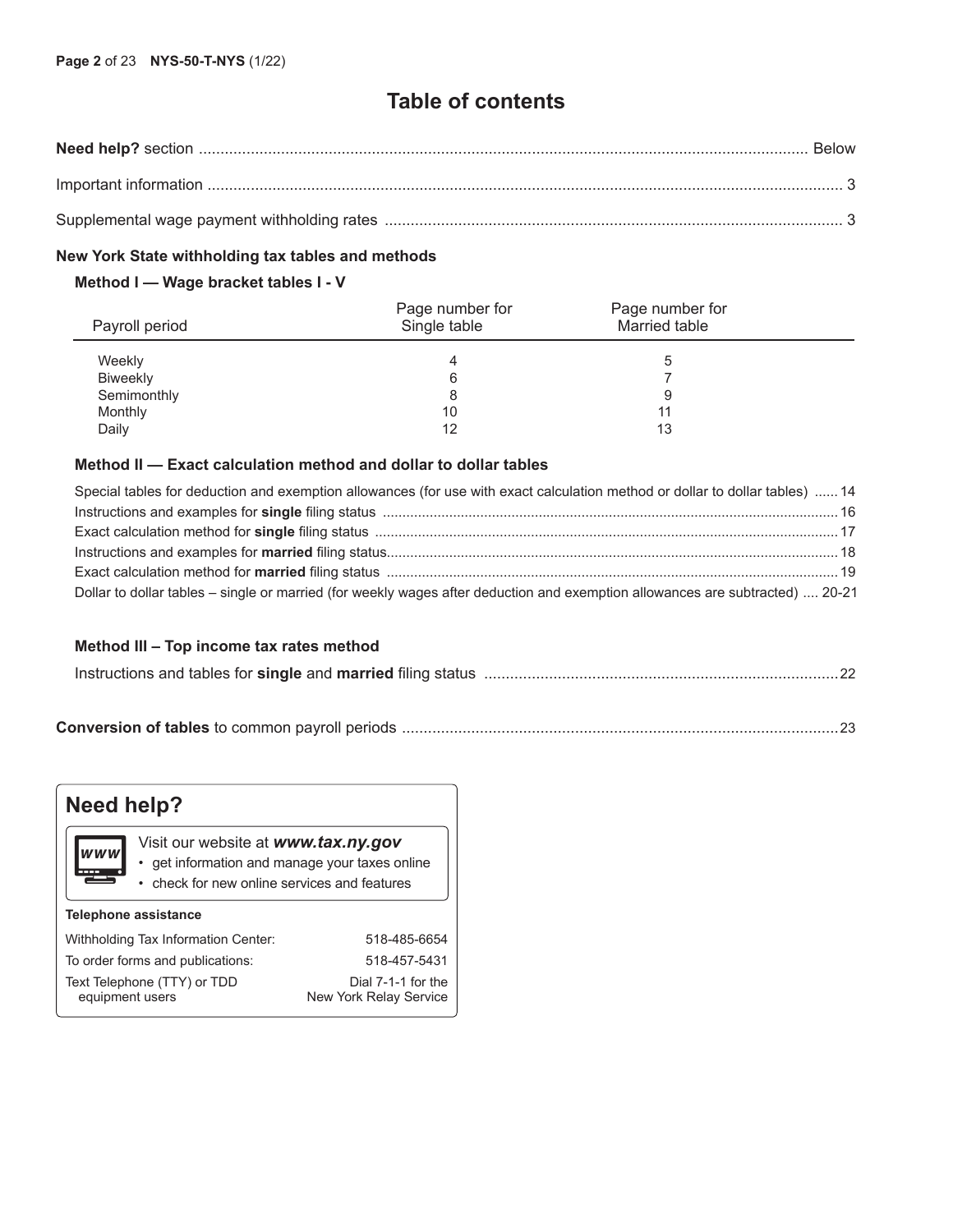# **Important information**

### **General changes for 2022**

The 2022 New York State personal income tax rate schedules have been revised to reflect certain income tax rate reductions enacted under Chapter 60 of the Laws of 2016 (Part TT). They have also been revised to reflect certain income tax rate increases enacted under Chapter 59 of the Laws of 2021 (Part A). Accordingly, effective for payrolls made on or after January 1, 2022, employers must use the revised withholding tax tables and methods in this publication to compute the amount of New York State taxes to be withheld from employees.

### **Form IT-2104 — Employee's Withholding Allowance Certificate**

Employers should encourage employees who completed a Form IT-2104 prior to January 1, 2022, using the worksheet to compute withholding allowances, or the charts in Part 5 or Part 6 to compute an additional dollar amount of New York State withholding, to complete a 2022 Form IT-2104 to verify if the number of withholding allowances or additional dollar amount claimed is correct for tax year 2022.

#### **Visit our website (at** *www.tax.ny.gov)* **to:**

- learn about required electronic filing options for withholding tax returns; benefits include automatic calculation of amounts due, direct payment from your bank account, and instant confirmation
- obtain the latest information on withholding tax
- print or download withholding tax forms and publications
- sign up to receive email notifications containing direct links to newly posted content on our website through the NYS Department of Taxation and Finance **Subscription Service**

# **Supplemental wage payment withholding rates**

### **Effective January 1, 2022**

If you pay supplemental wages (bonuses, commissions, overtime pay, sales awards, etc.) with regular wages but do not specify the amount of each, withhold income tax as if the total were a single payment for a regular payroll period.

If you pay supplemental wages separately (or combine them in a single payment and specify the amount of each), the income tax withholding method depends partly on whether or not you withhold income tax from your employee's regular wages:

- If you withhold income tax from an employee's regular wages, you can use one of the following methods for the supplemental wages:
	- a. Withhold at the New York State supplemental rate of 11.70% (.1170)
	- b. Add the supplemental and regular wages for the most recent payroll period this year. Then figure the income tax withholding as if the total were a single payment. Subtract the tax already withheld from the regular wages. Withhold the remaining tax from the supplemental wages.
- If you did not withhold income tax from the employee's regular wages, use method **b.**

Also see federal Publication 15, *Circular E*, for a list of other payments that may be considered supplemental wages.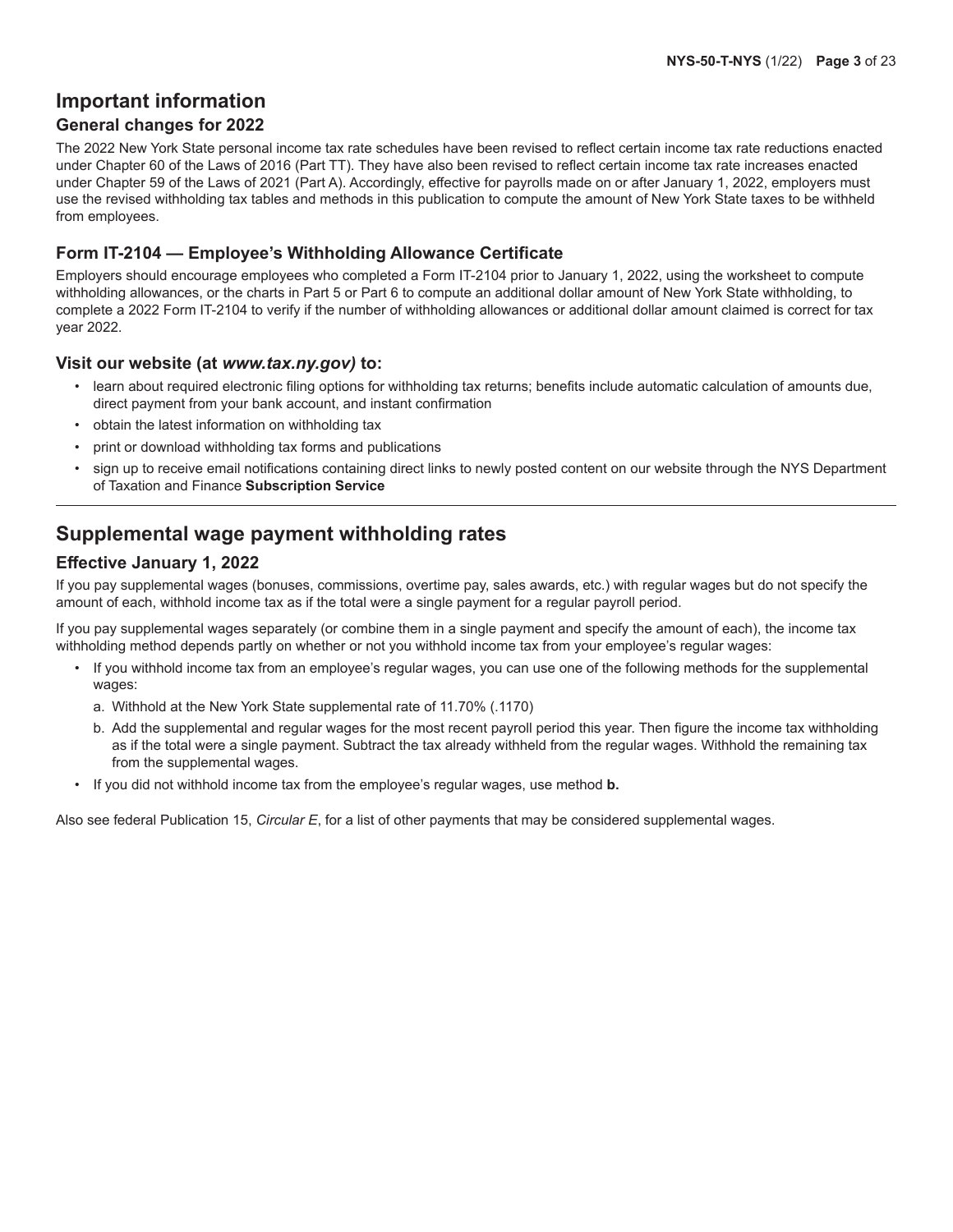| Page 4 of 23        |            |              | <b>EXEMPTIONS CLAIMED</b> |                |                                                                |                |                           |                |                |                |                |                |               |
|---------------------|------------|--------------|---------------------------|----------------|----------------------------------------------------------------|----------------|---------------------------|----------------|----------------|----------------|----------------|----------------|---------------|
|                     |            | <b>WAGES</b> |                           |                |                                                                |                |                           |                |                |                |                |                | 10            |
| NYS-50-T-NYS (1/22) | At         | <b>But</b>   | 0                         | 1              | 2                                                              | 3              | $\overline{4}$            | 5              | 6              | 7              | 8              | 9              | or more       |
|                     | Least      | Less Than    |                           |                |                                                                |                | <b>TAX TO BE WITHHELD</b> |                |                |                |                |                |               |
|                     | \$0        | \$100        |                           |                |                                                                |                |                           |                |                |                |                |                |               |
| Method I            | 100        | 105          |                           |                |                                                                |                |                           |                |                |                |                |                |               |
|                     | 105        | 110          |                           |                |                                                                |                |                           |                |                |                |                |                |               |
| Table I             | 110        | 115          |                           |                |                                                                |                |                           |                |                |                |                |                |               |
|                     | 115        | 120          |                           |                |                                                                |                |                           |                |                |                |                |                |               |
|                     | 120        | 125          |                           |                |                                                                |                |                           |                |                |                |                |                |               |
|                     | 125        | 130          |                           |                |                                                                |                |                           |                |                |                |                |                |               |
|                     | 130        | 135          |                           |                |                                                                |                |                           |                |                |                |                |                |               |
| <b>NY STATE</b>     | 135<br>140 | 140<br>145   |                           |                |                                                                |                |                           |                |                |                |                |                |               |
| Income Tax          | 145        | 150          | \$0.20                    |                |                                                                |                |                           |                |                |                |                |                |               |
|                     | 150        | 160          | 0.50                      |                |                                                                |                |                           |                |                |                |                |                |               |
|                     | 160        | 170          | 0.90                      | \$0.10         |                                                                |                |                           |                |                |                |                |                |               |
|                     | 170        | 180          | 1.30                      | 0.50           |                                                                |                |                           |                |                |                |                |                |               |
|                     | 180        | 190          | 1.70                      | 0.90           | \$0.20                                                         |                |                           |                |                |                |                |                |               |
| <b>SINGLE</b>       | 190        | 200          | 2.10                      | 1.30           | 0.60                                                           |                |                           |                |                |                |                |                |               |
|                     | 200        | 210          | 2.50                      | 1.70           | 1.00                                                           | \$0.20         |                           |                |                |                |                |                |               |
|                     | 210        | 220          | 2.90                      | 2.10           | 1.40                                                           | 0.60           |                           |                |                |                |                |                |               |
|                     | 220<br>230 | 230<br>240   | 3.30<br>3.70              | 2.50<br>2.90   | 1.80<br>2.20                                                   | 1.00<br>1.40   | \$0.20<br>0.60            |                |                |                |                |                |               |
| <b>WEEKLY</b>       | 240        | 250          | 4.10                      | 3.30           | 2.60                                                           | 1.80           | 1.00                      | \$0.30         |                |                |                |                |               |
|                     | 250        | 260          | 4.50                      | 3.70           | 3.00                                                           | 2.20           | 1.40                      | 0.70           |                |                |                |                |               |
| Payroll Period      | 260        | 270          | 4.90                      | 4.10           | 3.40                                                           | 2.60           | 1.80                      | 1.10           | \$0.30         |                |                |                |               |
|                     | 270        | 280          | 5.30                      | 4.50           | 3.80                                                           | 3.00           | 2.20                      | 1.50           | 0.70           |                |                |                |               |
|                     | 280        | 290          | 5.70                      | 4.90           | 4.20                                                           | 3.40           | 2.60                      | 1.90           | 1.10           | \$0.30         |                |                |               |
|                     | 290        | 300          | 6.10                      | 5.30           | 4.60                                                           | 3.80           | 3.00                      | 2.30           | 1.50           | 0.70           |                |                |               |
|                     | 300<br>310 | 310<br>320   | 6.50                      | 5.70<br>6.10   | 5.00<br>5.40                                                   | 4.20<br>4.60   | 3.40<br>3.80              | 2.70<br>3.10   | 1.90<br>2.30   | 1.10<br>1.50   | \$0.40<br>0.80 |                |               |
|                     | 320        | 330          | 7.00<br>7.40              | 6.50           | 5.80                                                           | 5.00           | 4.20                      | 3.50           | 2.70           | 1.90           | 1.20           | \$0.40         |               |
|                     | 330        | 340          | 7.90                      | 7.00           | 6.20                                                           | 5.40           | 4.60                      | 3.90           | 3.10           | 2.30           | 1.60           | 0.80           |               |
|                     | 340        | 350          | 8.30                      | 7.40           | 6.60                                                           | 5.80           | 5.00                      | 4.30           | 3.50           | 2.70           | 2.00           | 1.20           | \$0.40        |
|                     | 350        | 360          | 8.80                      | 7.90           | 7.00                                                           | 6.20           | 5.40                      | 4.70           | 3.90           | 3.10           | 2.40           | 1.60           | 0.80          |
|                     | 360        | 370          | 9.20                      | 8.30           | 7.50                                                           | 6.60           | 5.80                      | 5.10           | 4.30           | 3.50           | 2.80           | 2.00           | 1.20          |
|                     | 370        | 380          | 9.70                      | 8.80           | 7.90                                                           | 7.10           | 6.20                      | 5.50           | 4.70           | 3.90           | 3.20           | 2.40           | 1.60          |
|                     | 380        | 390          | 10.20                     | 9.20           | 8.40                                                           | 7.50           | 6.60                      | 5.90           | 5.10           | 4.30           | 3.60           | 2.80           | 2.00          |
|                     | 390        | 400          | 10.80                     | 9.80           | 8.80                                                           | 8.00           | 7.10                      | 6.30           | 5.50           | 4.70           | 4.00           | 3.20           | 2.40          |
|                     | 400<br>410 | 410<br>420   | 11.30<br>11.90            | 10.30<br>10.80 | 9.30<br>9.80                                                   | 8.40<br>8.90   | 7.50<br>8.00              | 6.70<br>7.10   | 5.90<br>6.30   | 5.10<br>5.50   | 4.40<br>4.80   | 3.60<br>4.00   | 2.80<br>3.20  |
|                     | 420        | 430          | 12.40                     | 11.30          | 10.30                                                          | 9.30           | 8.40                      | 7.60           | 6.70           | 5.90           | 5.20           | 4.40           | 3.60          |
|                     | 430        | 440          | 13.00                     | 11.90          | 10.80                                                          | 9.80           | 8.90                      | 8.00           | 7.20           | 6.30           | 5.60           | 4.80           | 4.00          |
|                     | 440        | 450          | 13.60                     | 12.50          | 11.40                                                          | 10.40          | 9.30                      | 8.50           | 7.60           | 6.70           | 6.00           | 5.20           | 4.40          |
|                     | 450        | 460          | 14.20                     | 13.10          | 11.90                                                          | 10.90          | 9.90                      | 8.90           | 8.10           | 7.20           | 6.40           | 5.60           | 4.80          |
|                     | 460        | 470          | 14.80                     | 13.70          | 12.50                                                          | 11.40          | 10.40                     | 9.40           | 8.50           | 7.60           | 6.80           | 6.00           | 5.20          |
|                     | 470<br>480 | 480<br>490   | 15.40<br>15.90            | 14.20<br>14.80 | 13.10<br>13.70                                                 | 12.00<br>12.60 | 10.90<br>11.40            | 9.90           | 9.00<br>9.40   | 8.10<br>8.50   | 7.20<br>7.70   | 6.40<br>6.80   | 5.60<br>6.00  |
|                     | 490        | 500          | 16.50                     | 15.40          | 14.30                                                          | 13.20          | 12.00                     | 10.40<br>11.00 | 10.00          | 9.00           | 8.10           | 7.30           | 6.40          |
|                     | 500        | 510          | 17.10                     | 16.00          | 14.90                                                          | 13.70          | 12.60                     | 11.50          | 10.50          | 9.50           | 8.60           | 7.70           | 6.90          |
|                     | 510        | 520          | 17.70                     | 16.60          | 15.50                                                          | 14.30          | 13.20                     | 12.10          | 11.00          | 10.00          | 9.00           | 8.20           | 7.30          |
|                     | 520        | 530          | 18.30                     | 17.20          | 16.00                                                          | 14.90          | 13.80                     | 12.70          | 11.50          | 10.50          | 9.50           | 8.60           | 7.80          |
|                     | 530        | 540          | 18.90                     | 17.70          | 16.60                                                          | 15.50          | 14.40                     | 13.20          | 12.10          | 11.00          | 10.00          | 9.10           | 8.20          |
|                     | 540        | 550          | 19.50                     | 18.30          | 17.20                                                          | 16.10          | 15.00                     | 13.80          | 12.70          | 11.60          | 10.60          | 9.60           | 8.70          |
|                     | 550        | 560          | 20.00                     | 18.90          | 17.80                                                          | 16.70          | 15.50                     | 14.40          | 13.30          | 12.20          | 11.10          | 10.10          | 9.10          |
|                     | 560<br>570 | 570<br>580   | 20.60<br>21.20            | 19.50<br>20.10 | 18.40<br>19.00                                                 | 17.30<br>17.80 | 16.10<br>16.70            | 15.00<br>15.60 | 13.90<br>14.50 | 12.80<br>13.30 | 11.60<br>12.20 | 10.60<br>11.10 | 9.60<br>10.10 |
|                     | 580        | 590          | 21.80                     | 20.70          | 19.50                                                          | 18.40          | 17.30                     | 16.20          | 15.00          | 13.90          | 12.80          | 11.70          | 10.60         |
|                     | 590        | 600          | 22.40                     | 21.30          | 20.10                                                          | 19.00          | 17.90                     | 16.80          | 15.60          | 14.50          | 13.40          | 12.30          | 11.20         |
|                     | 600        | 610          | 23.00                     | 21.80          | 20.70                                                          | 19.60          | 18.50                     | 17.30          | 16.20          | 15.10          | 14.00          | 12.80          | 11.70         |
|                     | 610        | 620          | 23.60                     | 22.40          | 21.30                                                          | 20.20          | 19.10                     | 17.90          | 16.80          | 15.70          | 14.60          | 13.40          | 12.30         |
|                     | 620        | 630          | 24.10                     | 23.00          | 21.90                                                          | 20.80          | 19.60                     | 18.50          | 17.40          | 16.30          | 15.10          | 14.00          | 12.90         |
|                     | 630        | 640          | 24.70                     | 23.60          | 22.50                                                          | 21.30          | 20.20                     | 19.10          | 18.00          | 16.80          | 15.70          | 14.60          | 13.50         |
|                     | 640        | 650          | 25.30                     | 24.20          | 23.10                                                          | 21.90          | 20.80                     | 19.70          | 18.60          | 17.40          | 16.30          | 15.20          | 14.10         |
|                     |            | \$650 & OVER |                           |                | Use Method II, "Exact Calculation Method," on pages 16 and 17. |                |                           |                |                |                |                |                |               |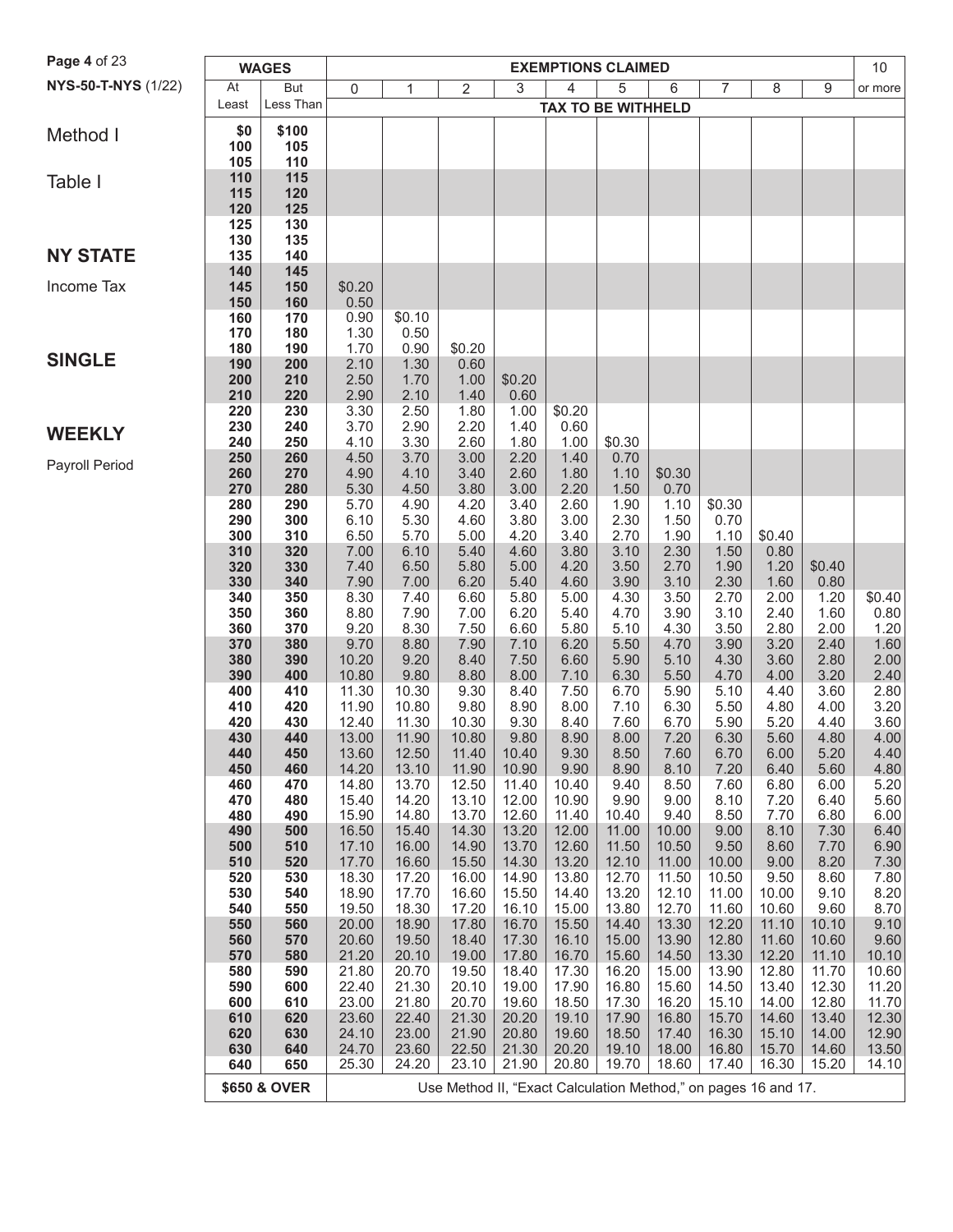|            | <b>WAGES</b>            |                |                |                                                                |                |                | <b>EXEMPTIONS CLAIMED</b> |                |                |                |                | 10             | Page 5 of 23               |
|------------|-------------------------|----------------|----------------|----------------------------------------------------------------|----------------|----------------|---------------------------|----------------|----------------|----------------|----------------|----------------|----------------------------|
| At         | <b>But</b>              | 0              | 1              | $\overline{2}$                                                 | 3              | 4              | 5                         | 6              | $\overline{7}$ | 8              | 9              | or more        | <b>NYS-50-T-NYS (1/22)</b> |
| Least      | Less Than               |                |                |                                                                |                |                | <b>TAX TO BE WITHHELD</b> |                |                |                |                |                |                            |
| \$0        | \$100                   |                |                |                                                                |                |                |                           |                |                |                |                |                | Method I                   |
| 100<br>105 | 105<br>110              |                |                |                                                                |                |                |                           |                |                |                |                |                |                            |
| 110        | 115                     |                |                |                                                                |                |                |                           |                |                |                |                |                | Table I                    |
| 115        | 120                     |                |                |                                                                |                |                |                           |                |                |                |                |                |                            |
| 120<br>125 | 125<br>130              |                |                |                                                                |                |                |                           |                |                |                |                |                |                            |
| 130        | 135                     |                |                |                                                                |                |                |                           |                |                |                |                |                |                            |
| 135        | 140                     |                |                |                                                                |                |                |                           |                |                |                |                |                | <b>NY STATE</b>            |
| 140<br>145 | 145<br>150              |                |                |                                                                |                |                |                           |                |                |                |                |                | Income Tax                 |
| 150        | 160                     | \$0.10         |                |                                                                |                |                |                           |                |                |                |                |                |                            |
| 160        | 170                     | 0.50           |                |                                                                |                |                |                           |                |                |                |                |                |                            |
| 170<br>180 | 180<br>190              | 0.90<br>1.30   | \$0.10<br>0.50 |                                                                |                |                |                           |                |                |                |                |                |                            |
| 190        | 200                     | 1.70           | 0.90           | \$0.10                                                         |                |                |                           |                |                |                |                |                | <b>MARRIED</b>             |
| 200        | 210                     | 2.10           | 1.30           | 0.50                                                           |                |                |                           |                |                |                |                |                |                            |
| 210<br>220 | 220<br>230              | 2.50<br>2.90   | 1.70<br>2.10   | 0.90<br>1.30                                                   | \$0.20<br>0.60 |                |                           |                |                |                |                |                |                            |
| 230        | 240                     | 3.30           | 2.50           | 1.70                                                           | 1.00           | \$0.20         |                           |                |                |                |                |                |                            |
| 240        | 250                     | 3.70           | 2.90           | 2.10                                                           | 1.40           | 0.60           |                           |                |                |                |                |                | <b>WEEKLY</b>              |
| 250<br>260 | 260<br>270              | 4.10<br>4.50   | 3.30<br>3.70   | 2.50<br>2.90                                                   | 1.80<br>2.20   | 1.00<br>1.40   | \$0.20<br>0.60            |                |                |                |                |                | Payroll Period             |
| 270        | 280                     | 4.90           | 4.10           | 3.30                                                           | 2.60           | 1.80           | 1.00                      | \$0.30         |                |                |                |                |                            |
| 280        | 290                     | 5.30           | 4.50           | 3.70                                                           | 3.00           | 2.20           | 1.40                      | 0.70           |                |                |                |                |                            |
| 290<br>300 | 300<br>310              | 5.70<br>6.10   | 4.90<br>5.30   | 4.10<br>4.50                                                   | 3.40<br>3.80   | 2.60<br>3.00   | 1.80<br>2.20              | 1.10<br>1.50   | \$0.30<br>0.70 |                |                |                |                            |
| 310        | 320                     | 6.50           | 5.70           | 4.90                                                           | 4.20           | 3.40           | 2.60                      | 1.90           | 1.10           | \$0.30         |                |                |                            |
| 320        | 330                     | 6.90           | 6.10           | 5.30                                                           | 4.60           | 3.80           | 3.00                      | 2.30           | 1.50           | 0.70           |                |                |                            |
| 330<br>340 | 340<br>350              | 7.40<br>7.80   | 6.50<br>7.00   | 5.70<br>6.10                                                   | 5.00<br>5.40   | 4.20<br>4.60   | 3.40<br>3.80              | 2.70<br>3.10   | 1.90<br>2.30   | 1.10<br>1.50   | \$0.40<br>0.80 |                |                            |
| 350        | 360                     | 8.30           | 7.40           | 6.50                                                           | 5.80           | 5.00           | 4.20                      | 3.50           | 2.70           | 1.90           | 1.20           | \$0.40         |                            |
| 360        | 370                     | 8.70           | 7.90           | 7.00                                                           | 6.20           | 5.40           | 4.60                      | 3.90           | 3.10           | 2.30           | 1.60           | 0.80           |                            |
| 370<br>380 | 380<br>390              | 9.20<br>9.70   | 8.30<br>8.80   | 7.40<br>7.90                                                   | 6.60<br>7.00   | 5.80<br>6.20   | 5.00<br>5.40              | 4.30<br>4.70   | 3.50<br>3.90   | 2.70<br>3.10   | 2.00<br>2.40   | 1.20<br>1.60   |                            |
| 390        | 400                     | 10.20          | 9.20           | 8.30                                                           | 7.50           | 6.60           | 5.80                      | 5.10           | 4.30           | 3.50           | 2.80           | 2.00           |                            |
| 400        | 410                     | 10.70          | 9.70           | 8.80                                                           | 7.90           | 7.10           | 6.20                      | 5.50           | 4.70           | 3.90           | 3.20           | 2.40           |                            |
| 410<br>420 | 420<br>430              | 11.30<br>11.80 | 10.20<br>10.80 | 9.20<br>9.80                                                   | 8.40<br>8.80   | 7.50<br>8.00   | 6.70<br>7.10              | 5.90<br>6.30   | 5.10<br>5.50   | 4.30<br>4.70   | 3.60<br>4.00   | 2.80<br>3.20   |                            |
| 430        | 440                     | 12.40          | 11.30          | 10.30                                                          | 9.30           | 8.40           | 7.60                      | 6.70           | 5.90           | 5.10           | 4.40           | 3.60           |                            |
| 440        | 450                     | 13.00          | 11.90          | 10.80                                                          | 9.80           | 8.90           | 8.00                      | 7.10           | 6.30           | 5.50           | 4.80           | 4.00           |                            |
| 450<br>460 | 460<br>470              | 13.60<br>14.20 | 12.40<br>13.00 | 11.30<br>11.90                                                 | 10.30<br>10.90 | 9.30<br>9.80   | 8.50<br>8.90              | 7.60<br>8.00   | 6.70<br>7.20   | 5.90<br>6.30   | 5.20<br>5.60   | 4.40<br>4.80   |                            |
| 470        | 480                     | 14.70          | 13.60          | 12.50                                                          | 11.40          | 10.40          | 9.40                      | 8.50           | 7.60           | 6.80           | 6.00           | 5.20           |                            |
| 480        | 490                     | 15.30          | 14.20          | 13.10                                                          | 12.00          | 10.90          | 9.90                      | 8.90           | 8.10           | 7.20           | 6.40           | 5.60           |                            |
| 490<br>500 | 500<br>510              | 15.90<br>16.50 | 14.80<br>15.40 | 13.70<br>14.20                                                 | 12.50<br>13.10 | 11.40<br>12.00 | 10.40<br>10.90            | 9.40<br>9.90   | 8.50<br>9.00   | 7.70<br>8.10   | 6.80<br>7.20   | 6.00<br>6.40   |                            |
| 510        | 520                     | 17.10          | 16.00          | 14.80                                                          | 13.70          | 12.60          | 11.50                     | 10.40          | 9.40           | 8.60           | 7.70           | 6.80           |                            |
| 520        | 530                     | 17.70          | 16.50          | 15.40                                                          | 14.30          | 13.20          | 12.00                     | 11.00          | 10.00          | 9.00           | 8.10           | 7.30           |                            |
| 530<br>540 | 540<br>550              | 18.30<br>18.80 | 17.10<br>17.70 | 16.00<br>16.60                                                 | 14.90<br>15.50 | 13.80<br>14.30 | 12.60<br>13.20            | 11.50<br>12.10 | 10.50<br>11.00 | 9.50<br>10.00  | 8.60<br>9.00   | 7.70<br>8.20   |                            |
| 550        | 560                     | 19.40          | 18.30          | 17.20                                                          | 16.00          | 14.90          | 13.80                     | 12.70          | 11.50          | 10.50          | 9.50           | 8.60           |                            |
| 560        | 570                     | 20.00          | 18.90          | 17.80                                                          | 16.60          | 15.50          | 14.40                     | 13.30          | 12.10          | 11.10          | 10.00          | 9.10           |                            |
| 570<br>580 | 580<br>590              | 20.60<br>21.20 | 19.50<br>20.10 | 18.30<br>18.90                                                 | 17.20<br>17.80 | 16.10<br>16.70 | 15.00<br>15.60            | 13.80<br>14.40 | 12.70<br>13.30 | 11.60<br>12.20 | 10.60<br>11.10 | 9.60<br>10.10  |                            |
| 590        | 600                     | 21.80          | 20.60          | 19.50                                                          | 18.40          | 17.30          | 16.10                     | 15.00          | 13.90          | 12.80          | 11.60          | 10.60          |                            |
| 600        | 610                     | 22.30          | 21.20          | 20.10                                                          | 19.00          | 17.80          | 16.70                     | 15.60          | 14.50          | 13.30          | 12.20          | 11.10          |                            |
| 610<br>620 | 620<br>630              | 22.90<br>23.50 | 21.80<br>22.40 | 20.70<br>21.30                                                 | 19.60<br>20.10 | 18.40<br>19.00 | 17.30<br>17.90            | 16.20<br>16.80 | 15.10<br>15.60 | 13.90<br>14.50 | 12.80<br>13.40 | 11.70<br>12.30 |                            |
| 630        | 640                     | 24.10          | 23.00          | 21.90                                                          | 20.70          | 19.60          | 18.50                     | 17.40          | 16.20          | 15.10          | 14.00          | 12.90          |                            |
| 640        | 650                     | 24.70          | 23.60          | 22.40                                                          | 21.30          | 20.20          | 19.10                     | 17.90          | 16.80          | 15.70          | 14.60          | 13.40          |                            |
|            | <b>\$650 &amp; OVER</b> |                |                | Use Method II, "Exact Calculation Method," on pages 18 and 19. |                |                |                           |                |                |                |                |                |                            |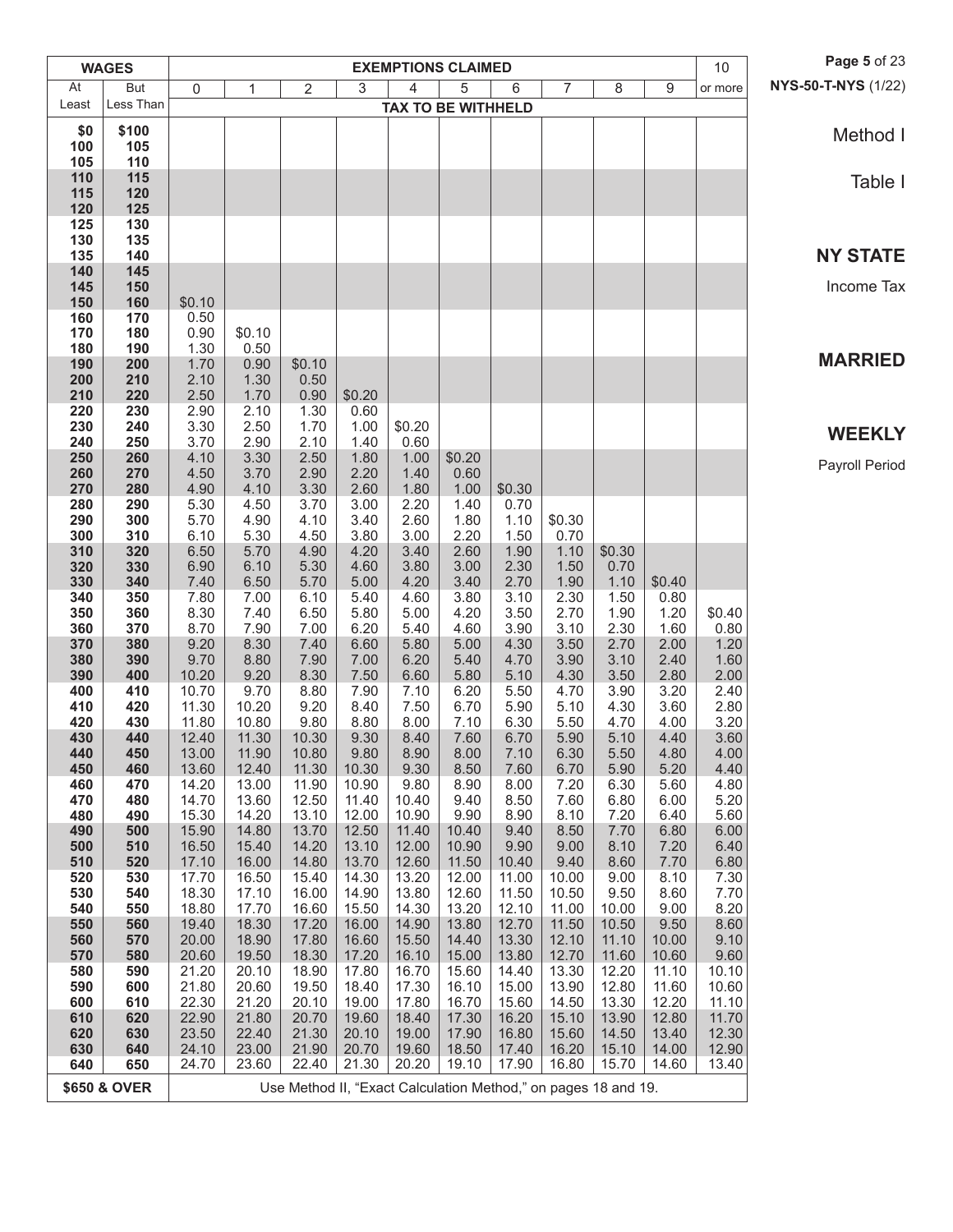| NYS-50-T-NYS (1/22)<br>At<br>But<br>3<br>4<br>5<br>6<br>7<br>0<br>$\overline{2}$<br>8<br>9<br>1<br>or more<br>Less Than<br>Least<br><b>TAX TO BE WITHHELD</b><br>\$200<br>\$0<br>Method I<br>210<br>200<br>210<br>220<br>220<br>230<br>Table II<br>230<br>240<br>240<br>250<br>250<br>260<br>270<br>260<br><b>NY STATE</b><br>270<br>280<br>280<br>290<br>290<br>Income Tax<br>300<br>\$0.40<br>300<br>320<br>1.00<br>320<br>340<br>1.80<br>\$0.30<br>340<br>360<br>2.60<br>1.10<br>360<br>380<br>1.90<br>\$0.30<br>3.40<br><b>SINGLE</b><br>380<br>400<br>4.20<br>2.70<br>1.10<br>420<br>1.90<br>400<br>5.00<br>3.50<br>\$0.40<br>420<br>5.80<br>4.30<br>2.70<br>1.20<br>440<br>440<br>3.50<br>460<br>6.60<br>5.10<br>2.00<br>\$0.50<br>460<br>480<br>5.90<br>4.30<br>2.80<br>1.30<br>7.40<br><b>BIWEEKLY</b><br>480<br>500<br>8.20<br>6.70<br>5.10<br>2.10<br>3.60<br>\$0.50<br>500<br>7.50<br>5.90<br>2.90<br>520<br>9.00<br>4.40<br>1.30<br>Payroll Period<br>520<br>8.30<br>6.70<br>540<br>9.80<br>5.20<br>3.70<br>2.10<br>\$0.60<br>7.50<br>540<br>560<br>9.10<br>4.50<br>1.40<br>10.60<br>6.00<br>2.90<br>560<br>9.90<br>8.30<br>2.20<br>580<br>11.40<br>6.80<br>5.30<br>3.70<br>\$0.60<br>580<br>600<br>12.20<br>10.70<br>9.10<br>7.60<br>6.10<br>4.50<br>3.00<br>1.40<br>600<br>620<br>13.00<br>11.50<br>9.90<br>6.90<br>3.80<br>2.20<br>\$0.70<br>8.40<br>5.30<br>620<br>12.30<br>10.70<br>640<br>13.90<br>9.20<br>7.70<br>4.60<br>3.00<br>1.50<br>6.10<br>640<br>660<br>14.80<br>13.10<br>11.50<br>10.00<br>8.50<br>6.90<br>5.40<br>3.80<br>2.30<br>\$0.80<br>660<br>680<br>15.70<br>14.00<br>12.30<br>10.80<br>9.30<br>6.20<br>4.60<br>3.10<br>1.60<br>7.70<br>680<br>13.10<br>7.00<br>700<br>16.60<br>14.90<br>11.60<br>10.10<br>8.50<br>5.40<br>3.90<br>2.40<br>\$0.80<br>720<br>700<br>15.80<br>14.00<br>12.40<br>10.90<br>9.30<br>7.80<br>6.20<br>4.70<br>3.20<br>1.60<br>17.50<br>720<br>740<br>18.40<br>16.70<br>14.90<br>13.20<br>11.70<br>8.60<br>7.00<br>5.50<br>4.00<br>2.40<br>10.10<br>3.20<br>740<br>19.40<br>17.60<br>15.80<br>14.10<br>12.50<br>10.90<br>9.40<br>760<br>7.80<br>6.30<br>4.80<br>20.50<br>13.30<br>4.00<br>760<br>780<br>18.50<br>16.70<br>15.00<br>11.70<br>10.20<br>8.60<br>7.10<br>5.60<br>780<br>800<br>21.50<br>19.50<br>17.60<br>15.90<br>14.20<br>12.50<br>11.00<br>7.90<br>4.80<br>9.40<br>6.40<br>5.60<br>800<br>22.60<br>18.50<br>820<br>20.60<br>16.80<br>15.10<br>13.40<br>11.80<br>10.20<br>8.70<br>7.20<br>6.40<br>820<br>23.70<br>21.60<br>19.60<br>17.70<br>16.00<br>14.30<br>12.60<br>11.00<br>9.50<br>8.00<br>840<br>840<br>20.60<br>16.90<br>13.40<br>11.80<br>7.20<br>860<br>24.90<br>22.70<br>18.60<br>15.20<br>10.30<br>8.80<br>8.00<br>860<br>880<br>26.00<br>23.80<br>21.70<br>17.80<br>14.30<br>19.70<br>16.10<br>12.60<br>11.10<br>9.60<br>880<br>900<br>27.20<br>25.00<br>22.70<br>20.70<br>18.70<br>17.00<br>15.20<br>13.50<br>11.90<br>10.40<br>8.80<br>900<br>920<br>28.40<br>26.10<br>23.90<br>21.80<br>19.70<br>17.90<br>12.70<br>11.20<br>9.60<br>16.10<br>14.40<br>920<br>29.60<br>25.10<br>22.80<br>13.60<br>940<br>27.30<br>20.80<br>18.80<br>17.00<br>15.30<br>12.00<br>10.40<br>21.80<br>940<br>960<br>30.70<br>28.50<br>26.20<br>24.00<br>19.80<br>17.90<br>16.20<br>14.50<br>12.80<br>11.20<br>25.10<br>20.90<br>960<br>980<br>31.90<br>29.60<br>27.40<br>22.90<br>18.90<br>17.10<br>15.40<br>13.60<br>12.00<br>980<br>1,000<br>33.10<br>30.80<br>28.60<br>26.30<br>24.10<br>19.90<br>18.00<br>16.30<br>12.80<br>21.90<br>14.50<br>1,000<br>1,020<br>29.70<br>27.50<br>25.20<br>18.90<br>13.70<br>34.20<br>32.00<br>23.00<br>21.00<br>17.20<br>15.40<br>1,020<br>1,040<br>35.40<br>33.20<br>30.90<br>28.70<br>26.40<br>24.20<br>22.00<br>20.00<br>18.10<br>16.30<br>14.60<br>1,040<br>32.10<br>29.80<br>23.10<br>1,060<br>36.60<br>34.30<br>27.60<br>25.30<br>21.00<br>19.00<br>17.20<br>15.50<br>31.00<br>28.70<br>22.10<br>1,060<br>1,080<br>37.70<br>35.50<br>33.20<br>26.50<br>24.20<br>20.10<br>18.10<br>16.40<br>32.20<br>23.20<br>21.10<br>1,080<br>1,100<br>38.90<br>36.70<br>34.40<br>29.90<br>27.70<br>25.40<br>19.10<br>17.30<br>1,120<br>35.60<br>33.30<br>31.10<br>28.80<br>26.60<br>24.30<br>22.20<br>20.20<br>18.20<br>1,100<br>40.10<br>37.80<br>36.80<br>32.30<br>27.80<br>25.50<br>23.30<br>1,120<br>1,140<br>41.30<br>39.00<br>34.50<br>30.00<br>21.20<br>19.20<br>1,140<br>1,160<br>42.40<br>40.20<br>37.90<br>35.70<br>33.40<br>31.20<br>28.90<br>26.70<br>24.40<br>22.30<br>20.20<br>39.10<br>21.30<br>1,160<br>1,180<br>43.60<br>41.30<br>36.80<br>34.60<br>32.30<br>30.10<br>27.80<br>25.60<br>23.30<br>29.00<br>1,180<br>1,200<br>44.80<br>42.50<br>40.30<br>38.00<br>35.80<br>33.50<br>31.30<br>26.80<br>24.50<br>22.30<br>30.20<br>27.90<br>25.70<br>1,200<br>1,220<br>45.90<br>43.70<br>41.40<br>39.20<br>36.90<br>34.70<br>32.40<br>23.40<br>1,240<br>47.10<br>44.90<br>42.60<br>35.90<br>33.60<br>31.40<br>29.10<br>26.90<br>24.60<br>1,220<br>40.40<br>38.10<br>32.50<br>25.80<br>1,240<br>1,260<br>48.30<br>46.00<br>43.80<br>41.50<br>39.30<br>37.00<br>34.80<br>30.30<br>28.00<br>1,280<br>49.40<br>47.20<br>44.90<br>42.70<br>33.70<br>29.20<br>1,260<br>40.40<br>38.20<br>35.90<br>31.40<br>26.90<br>1,300<br>48.40<br>43.90<br>1,280<br>50.60<br>46.10<br>41.60<br>39.40<br>37.10<br>34.90<br>32.60<br>30.40<br>28.10<br>\$1,300 & OVER<br>Use Method II, "Exact Calculation Method," on pages 16 and 17. | Page 6 of 23 | <b>WAGES</b> |  |  | <b>EXEMPTIONS CLAIMED</b> |  |  | 10 |
|----------------------------------------------------------------------------------------------------------------------------------------------------------------------------------------------------------------------------------------------------------------------------------------------------------------------------------------------------------------------------------------------------------------------------------------------------------------------------------------------------------------------------------------------------------------------------------------------------------------------------------------------------------------------------------------------------------------------------------------------------------------------------------------------------------------------------------------------------------------------------------------------------------------------------------------------------------------------------------------------------------------------------------------------------------------------------------------------------------------------------------------------------------------------------------------------------------------------------------------------------------------------------------------------------------------------------------------------------------------------------------------------------------------------------------------------------------------------------------------------------------------------------------------------------------------------------------------------------------------------------------------------------------------------------------------------------------------------------------------------------------------------------------------------------------------------------------------------------------------------------------------------------------------------------------------------------------------------------------------------------------------------------------------------------------------------------------------------------------------------------------------------------------------------------------------------------------------------------------------------------------------------------------------------------------------------------------------------------------------------------------------------------------------------------------------------------------------------------------------------------------------------------------------------------------------------------------------------------------------------------------------------------------------------------------------------------------------------------------------------------------------------------------------------------------------------------------------------------------------------------------------------------------------------------------------------------------------------------------------------------------------------------------------------------------------------------------------------------------------------------------------------------------------------------------------------------------------------------------------------------------------------------------------------------------------------------------------------------------------------------------------------------------------------------------------------------------------------------------------------------------------------------------------------------------------------------------------------------------------------------------------------------------------------------------------------------------------------------------------------------------------------------------------------------------------------------------------------------------------------------------------------------------------------------------------------------------------------------------------------------------------------------------------------------------------------------------------------------------------------------------------------------------------------------------------------------------------------------------------------------------------------------------------------------------------------------------------------------------------------------------------------------------------------------------------------------------------------------------------------------------------------------------------------------------------------------------------------------------------------------------------------------------------------------------------------------------------------------------------------------------------------------------------------------------------------------------------------------------------------------------------------------------------------------------------------------------------------------------------------------------------------------------------------------------------------------------------------------------------------------------------------------------------------------------------------------------------------------------------------------------------------------------------------------------------------------------------------------------------------------------------------------------------------------------|--------------|--------------|--|--|---------------------------|--|--|----|
|                                                                                                                                                                                                                                                                                                                                                                                                                                                                                                                                                                                                                                                                                                                                                                                                                                                                                                                                                                                                                                                                                                                                                                                                                                                                                                                                                                                                                                                                                                                                                                                                                                                                                                                                                                                                                                                                                                                                                                                                                                                                                                                                                                                                                                                                                                                                                                                                                                                                                                                                                                                                                                                                                                                                                                                                                                                                                                                                                                                                                                                                                                                                                                                                                                                                                                                                                                                                                                                                                                                                                                                                                                                                                                                                                                                                                                                                                                                                                                                                                                                                                                                                                                                                                                                                                                                                                                                                                                                                                                                                                                                                                                                                                                                                                                                                                                                                                                                                                                                                                                                                                                                                                                                                                                                                                                                                                                                                                                  |              |              |  |  |                           |  |  |    |
|                                                                                                                                                                                                                                                                                                                                                                                                                                                                                                                                                                                                                                                                                                                                                                                                                                                                                                                                                                                                                                                                                                                                                                                                                                                                                                                                                                                                                                                                                                                                                                                                                                                                                                                                                                                                                                                                                                                                                                                                                                                                                                                                                                                                                                                                                                                                                                                                                                                                                                                                                                                                                                                                                                                                                                                                                                                                                                                                                                                                                                                                                                                                                                                                                                                                                                                                                                                                                                                                                                                                                                                                                                                                                                                                                                                                                                                                                                                                                                                                                                                                                                                                                                                                                                                                                                                                                                                                                                                                                                                                                                                                                                                                                                                                                                                                                                                                                                                                                                                                                                                                                                                                                                                                                                                                                                                                                                                                                                  |              |              |  |  |                           |  |  |    |
|                                                                                                                                                                                                                                                                                                                                                                                                                                                                                                                                                                                                                                                                                                                                                                                                                                                                                                                                                                                                                                                                                                                                                                                                                                                                                                                                                                                                                                                                                                                                                                                                                                                                                                                                                                                                                                                                                                                                                                                                                                                                                                                                                                                                                                                                                                                                                                                                                                                                                                                                                                                                                                                                                                                                                                                                                                                                                                                                                                                                                                                                                                                                                                                                                                                                                                                                                                                                                                                                                                                                                                                                                                                                                                                                                                                                                                                                                                                                                                                                                                                                                                                                                                                                                                                                                                                                                                                                                                                                                                                                                                                                                                                                                                                                                                                                                                                                                                                                                                                                                                                                                                                                                                                                                                                                                                                                                                                                                                  |              |              |  |  |                           |  |  |    |
|                                                                                                                                                                                                                                                                                                                                                                                                                                                                                                                                                                                                                                                                                                                                                                                                                                                                                                                                                                                                                                                                                                                                                                                                                                                                                                                                                                                                                                                                                                                                                                                                                                                                                                                                                                                                                                                                                                                                                                                                                                                                                                                                                                                                                                                                                                                                                                                                                                                                                                                                                                                                                                                                                                                                                                                                                                                                                                                                                                                                                                                                                                                                                                                                                                                                                                                                                                                                                                                                                                                                                                                                                                                                                                                                                                                                                                                                                                                                                                                                                                                                                                                                                                                                                                                                                                                                                                                                                                                                                                                                                                                                                                                                                                                                                                                                                                                                                                                                                                                                                                                                                                                                                                                                                                                                                                                                                                                                                                  |              |              |  |  |                           |  |  |    |
|                                                                                                                                                                                                                                                                                                                                                                                                                                                                                                                                                                                                                                                                                                                                                                                                                                                                                                                                                                                                                                                                                                                                                                                                                                                                                                                                                                                                                                                                                                                                                                                                                                                                                                                                                                                                                                                                                                                                                                                                                                                                                                                                                                                                                                                                                                                                                                                                                                                                                                                                                                                                                                                                                                                                                                                                                                                                                                                                                                                                                                                                                                                                                                                                                                                                                                                                                                                                                                                                                                                                                                                                                                                                                                                                                                                                                                                                                                                                                                                                                                                                                                                                                                                                                                                                                                                                                                                                                                                                                                                                                                                                                                                                                                                                                                                                                                                                                                                                                                                                                                                                                                                                                                                                                                                                                                                                                                                                                                  |              |              |  |  |                           |  |  |    |
|                                                                                                                                                                                                                                                                                                                                                                                                                                                                                                                                                                                                                                                                                                                                                                                                                                                                                                                                                                                                                                                                                                                                                                                                                                                                                                                                                                                                                                                                                                                                                                                                                                                                                                                                                                                                                                                                                                                                                                                                                                                                                                                                                                                                                                                                                                                                                                                                                                                                                                                                                                                                                                                                                                                                                                                                                                                                                                                                                                                                                                                                                                                                                                                                                                                                                                                                                                                                                                                                                                                                                                                                                                                                                                                                                                                                                                                                                                                                                                                                                                                                                                                                                                                                                                                                                                                                                                                                                                                                                                                                                                                                                                                                                                                                                                                                                                                                                                                                                                                                                                                                                                                                                                                                                                                                                                                                                                                                                                  |              |              |  |  |                           |  |  |    |
|                                                                                                                                                                                                                                                                                                                                                                                                                                                                                                                                                                                                                                                                                                                                                                                                                                                                                                                                                                                                                                                                                                                                                                                                                                                                                                                                                                                                                                                                                                                                                                                                                                                                                                                                                                                                                                                                                                                                                                                                                                                                                                                                                                                                                                                                                                                                                                                                                                                                                                                                                                                                                                                                                                                                                                                                                                                                                                                                                                                                                                                                                                                                                                                                                                                                                                                                                                                                                                                                                                                                                                                                                                                                                                                                                                                                                                                                                                                                                                                                                                                                                                                                                                                                                                                                                                                                                                                                                                                                                                                                                                                                                                                                                                                                                                                                                                                                                                                                                                                                                                                                                                                                                                                                                                                                                                                                                                                                                                  |              |              |  |  |                           |  |  |    |
|                                                                                                                                                                                                                                                                                                                                                                                                                                                                                                                                                                                                                                                                                                                                                                                                                                                                                                                                                                                                                                                                                                                                                                                                                                                                                                                                                                                                                                                                                                                                                                                                                                                                                                                                                                                                                                                                                                                                                                                                                                                                                                                                                                                                                                                                                                                                                                                                                                                                                                                                                                                                                                                                                                                                                                                                                                                                                                                                                                                                                                                                                                                                                                                                                                                                                                                                                                                                                                                                                                                                                                                                                                                                                                                                                                                                                                                                                                                                                                                                                                                                                                                                                                                                                                                                                                                                                                                                                                                                                                                                                                                                                                                                                                                                                                                                                                                                                                                                                                                                                                                                                                                                                                                                                                                                                                                                                                                                                                  |              |              |  |  |                           |  |  |    |
|                                                                                                                                                                                                                                                                                                                                                                                                                                                                                                                                                                                                                                                                                                                                                                                                                                                                                                                                                                                                                                                                                                                                                                                                                                                                                                                                                                                                                                                                                                                                                                                                                                                                                                                                                                                                                                                                                                                                                                                                                                                                                                                                                                                                                                                                                                                                                                                                                                                                                                                                                                                                                                                                                                                                                                                                                                                                                                                                                                                                                                                                                                                                                                                                                                                                                                                                                                                                                                                                                                                                                                                                                                                                                                                                                                                                                                                                                                                                                                                                                                                                                                                                                                                                                                                                                                                                                                                                                                                                                                                                                                                                                                                                                                                                                                                                                                                                                                                                                                                                                                                                                                                                                                                                                                                                                                                                                                                                                                  |              |              |  |  |                           |  |  |    |
|                                                                                                                                                                                                                                                                                                                                                                                                                                                                                                                                                                                                                                                                                                                                                                                                                                                                                                                                                                                                                                                                                                                                                                                                                                                                                                                                                                                                                                                                                                                                                                                                                                                                                                                                                                                                                                                                                                                                                                                                                                                                                                                                                                                                                                                                                                                                                                                                                                                                                                                                                                                                                                                                                                                                                                                                                                                                                                                                                                                                                                                                                                                                                                                                                                                                                                                                                                                                                                                                                                                                                                                                                                                                                                                                                                                                                                                                                                                                                                                                                                                                                                                                                                                                                                                                                                                                                                                                                                                                                                                                                                                                                                                                                                                                                                                                                                                                                                                                                                                                                                                                                                                                                                                                                                                                                                                                                                                                                                  |              |              |  |  |                           |  |  |    |
|                                                                                                                                                                                                                                                                                                                                                                                                                                                                                                                                                                                                                                                                                                                                                                                                                                                                                                                                                                                                                                                                                                                                                                                                                                                                                                                                                                                                                                                                                                                                                                                                                                                                                                                                                                                                                                                                                                                                                                                                                                                                                                                                                                                                                                                                                                                                                                                                                                                                                                                                                                                                                                                                                                                                                                                                                                                                                                                                                                                                                                                                                                                                                                                                                                                                                                                                                                                                                                                                                                                                                                                                                                                                                                                                                                                                                                                                                                                                                                                                                                                                                                                                                                                                                                                                                                                                                                                                                                                                                                                                                                                                                                                                                                                                                                                                                                                                                                                                                                                                                                                                                                                                                                                                                                                                                                                                                                                                                                  |              |              |  |  |                           |  |  |    |
|                                                                                                                                                                                                                                                                                                                                                                                                                                                                                                                                                                                                                                                                                                                                                                                                                                                                                                                                                                                                                                                                                                                                                                                                                                                                                                                                                                                                                                                                                                                                                                                                                                                                                                                                                                                                                                                                                                                                                                                                                                                                                                                                                                                                                                                                                                                                                                                                                                                                                                                                                                                                                                                                                                                                                                                                                                                                                                                                                                                                                                                                                                                                                                                                                                                                                                                                                                                                                                                                                                                                                                                                                                                                                                                                                                                                                                                                                                                                                                                                                                                                                                                                                                                                                                                                                                                                                                                                                                                                                                                                                                                                                                                                                                                                                                                                                                                                                                                                                                                                                                                                                                                                                                                                                                                                                                                                                                                                                                  |              |              |  |  |                           |  |  |    |
|                                                                                                                                                                                                                                                                                                                                                                                                                                                                                                                                                                                                                                                                                                                                                                                                                                                                                                                                                                                                                                                                                                                                                                                                                                                                                                                                                                                                                                                                                                                                                                                                                                                                                                                                                                                                                                                                                                                                                                                                                                                                                                                                                                                                                                                                                                                                                                                                                                                                                                                                                                                                                                                                                                                                                                                                                                                                                                                                                                                                                                                                                                                                                                                                                                                                                                                                                                                                                                                                                                                                                                                                                                                                                                                                                                                                                                                                                                                                                                                                                                                                                                                                                                                                                                                                                                                                                                                                                                                                                                                                                                                                                                                                                                                                                                                                                                                                                                                                                                                                                                                                                                                                                                                                                                                                                                                                                                                                                                  |              |              |  |  |                           |  |  |    |
|                                                                                                                                                                                                                                                                                                                                                                                                                                                                                                                                                                                                                                                                                                                                                                                                                                                                                                                                                                                                                                                                                                                                                                                                                                                                                                                                                                                                                                                                                                                                                                                                                                                                                                                                                                                                                                                                                                                                                                                                                                                                                                                                                                                                                                                                                                                                                                                                                                                                                                                                                                                                                                                                                                                                                                                                                                                                                                                                                                                                                                                                                                                                                                                                                                                                                                                                                                                                                                                                                                                                                                                                                                                                                                                                                                                                                                                                                                                                                                                                                                                                                                                                                                                                                                                                                                                                                                                                                                                                                                                                                                                                                                                                                                                                                                                                                                                                                                                                                                                                                                                                                                                                                                                                                                                                                                                                                                                                                                  |              |              |  |  |                           |  |  |    |
|                                                                                                                                                                                                                                                                                                                                                                                                                                                                                                                                                                                                                                                                                                                                                                                                                                                                                                                                                                                                                                                                                                                                                                                                                                                                                                                                                                                                                                                                                                                                                                                                                                                                                                                                                                                                                                                                                                                                                                                                                                                                                                                                                                                                                                                                                                                                                                                                                                                                                                                                                                                                                                                                                                                                                                                                                                                                                                                                                                                                                                                                                                                                                                                                                                                                                                                                                                                                                                                                                                                                                                                                                                                                                                                                                                                                                                                                                                                                                                                                                                                                                                                                                                                                                                                                                                                                                                                                                                                                                                                                                                                                                                                                                                                                                                                                                                                                                                                                                                                                                                                                                                                                                                                                                                                                                                                                                                                                                                  |              |              |  |  |                           |  |  |    |
|                                                                                                                                                                                                                                                                                                                                                                                                                                                                                                                                                                                                                                                                                                                                                                                                                                                                                                                                                                                                                                                                                                                                                                                                                                                                                                                                                                                                                                                                                                                                                                                                                                                                                                                                                                                                                                                                                                                                                                                                                                                                                                                                                                                                                                                                                                                                                                                                                                                                                                                                                                                                                                                                                                                                                                                                                                                                                                                                                                                                                                                                                                                                                                                                                                                                                                                                                                                                                                                                                                                                                                                                                                                                                                                                                                                                                                                                                                                                                                                                                                                                                                                                                                                                                                                                                                                                                                                                                                                                                                                                                                                                                                                                                                                                                                                                                                                                                                                                                                                                                                                                                                                                                                                                                                                                                                                                                                                                                                  |              |              |  |  |                           |  |  |    |
|                                                                                                                                                                                                                                                                                                                                                                                                                                                                                                                                                                                                                                                                                                                                                                                                                                                                                                                                                                                                                                                                                                                                                                                                                                                                                                                                                                                                                                                                                                                                                                                                                                                                                                                                                                                                                                                                                                                                                                                                                                                                                                                                                                                                                                                                                                                                                                                                                                                                                                                                                                                                                                                                                                                                                                                                                                                                                                                                                                                                                                                                                                                                                                                                                                                                                                                                                                                                                                                                                                                                                                                                                                                                                                                                                                                                                                                                                                                                                                                                                                                                                                                                                                                                                                                                                                                                                                                                                                                                                                                                                                                                                                                                                                                                                                                                                                                                                                                                                                                                                                                                                                                                                                                                                                                                                                                                                                                                                                  |              |              |  |  |                           |  |  |    |
|                                                                                                                                                                                                                                                                                                                                                                                                                                                                                                                                                                                                                                                                                                                                                                                                                                                                                                                                                                                                                                                                                                                                                                                                                                                                                                                                                                                                                                                                                                                                                                                                                                                                                                                                                                                                                                                                                                                                                                                                                                                                                                                                                                                                                                                                                                                                                                                                                                                                                                                                                                                                                                                                                                                                                                                                                                                                                                                                                                                                                                                                                                                                                                                                                                                                                                                                                                                                                                                                                                                                                                                                                                                                                                                                                                                                                                                                                                                                                                                                                                                                                                                                                                                                                                                                                                                                                                                                                                                                                                                                                                                                                                                                                                                                                                                                                                                                                                                                                                                                                                                                                                                                                                                                                                                                                                                                                                                                                                  |              |              |  |  |                           |  |  |    |
|                                                                                                                                                                                                                                                                                                                                                                                                                                                                                                                                                                                                                                                                                                                                                                                                                                                                                                                                                                                                                                                                                                                                                                                                                                                                                                                                                                                                                                                                                                                                                                                                                                                                                                                                                                                                                                                                                                                                                                                                                                                                                                                                                                                                                                                                                                                                                                                                                                                                                                                                                                                                                                                                                                                                                                                                                                                                                                                                                                                                                                                                                                                                                                                                                                                                                                                                                                                                                                                                                                                                                                                                                                                                                                                                                                                                                                                                                                                                                                                                                                                                                                                                                                                                                                                                                                                                                                                                                                                                                                                                                                                                                                                                                                                                                                                                                                                                                                                                                                                                                                                                                                                                                                                                                                                                                                                                                                                                                                  |              |              |  |  |                           |  |  |    |
|                                                                                                                                                                                                                                                                                                                                                                                                                                                                                                                                                                                                                                                                                                                                                                                                                                                                                                                                                                                                                                                                                                                                                                                                                                                                                                                                                                                                                                                                                                                                                                                                                                                                                                                                                                                                                                                                                                                                                                                                                                                                                                                                                                                                                                                                                                                                                                                                                                                                                                                                                                                                                                                                                                                                                                                                                                                                                                                                                                                                                                                                                                                                                                                                                                                                                                                                                                                                                                                                                                                                                                                                                                                                                                                                                                                                                                                                                                                                                                                                                                                                                                                                                                                                                                                                                                                                                                                                                                                                                                                                                                                                                                                                                                                                                                                                                                                                                                                                                                                                                                                                                                                                                                                                                                                                                                                                                                                                                                  |              |              |  |  |                           |  |  |    |
|                                                                                                                                                                                                                                                                                                                                                                                                                                                                                                                                                                                                                                                                                                                                                                                                                                                                                                                                                                                                                                                                                                                                                                                                                                                                                                                                                                                                                                                                                                                                                                                                                                                                                                                                                                                                                                                                                                                                                                                                                                                                                                                                                                                                                                                                                                                                                                                                                                                                                                                                                                                                                                                                                                                                                                                                                                                                                                                                                                                                                                                                                                                                                                                                                                                                                                                                                                                                                                                                                                                                                                                                                                                                                                                                                                                                                                                                                                                                                                                                                                                                                                                                                                                                                                                                                                                                                                                                                                                                                                                                                                                                                                                                                                                                                                                                                                                                                                                                                                                                                                                                                                                                                                                                                                                                                                                                                                                                                                  |              |              |  |  |                           |  |  |    |
|                                                                                                                                                                                                                                                                                                                                                                                                                                                                                                                                                                                                                                                                                                                                                                                                                                                                                                                                                                                                                                                                                                                                                                                                                                                                                                                                                                                                                                                                                                                                                                                                                                                                                                                                                                                                                                                                                                                                                                                                                                                                                                                                                                                                                                                                                                                                                                                                                                                                                                                                                                                                                                                                                                                                                                                                                                                                                                                                                                                                                                                                                                                                                                                                                                                                                                                                                                                                                                                                                                                                                                                                                                                                                                                                                                                                                                                                                                                                                                                                                                                                                                                                                                                                                                                                                                                                                                                                                                                                                                                                                                                                                                                                                                                                                                                                                                                                                                                                                                                                                                                                                                                                                                                                                                                                                                                                                                                                                                  |              |              |  |  |                           |  |  |    |
|                                                                                                                                                                                                                                                                                                                                                                                                                                                                                                                                                                                                                                                                                                                                                                                                                                                                                                                                                                                                                                                                                                                                                                                                                                                                                                                                                                                                                                                                                                                                                                                                                                                                                                                                                                                                                                                                                                                                                                                                                                                                                                                                                                                                                                                                                                                                                                                                                                                                                                                                                                                                                                                                                                                                                                                                                                                                                                                                                                                                                                                                                                                                                                                                                                                                                                                                                                                                                                                                                                                                                                                                                                                                                                                                                                                                                                                                                                                                                                                                                                                                                                                                                                                                                                                                                                                                                                                                                                                                                                                                                                                                                                                                                                                                                                                                                                                                                                                                                                                                                                                                                                                                                                                                                                                                                                                                                                                                                                  |              |              |  |  |                           |  |  |    |
|                                                                                                                                                                                                                                                                                                                                                                                                                                                                                                                                                                                                                                                                                                                                                                                                                                                                                                                                                                                                                                                                                                                                                                                                                                                                                                                                                                                                                                                                                                                                                                                                                                                                                                                                                                                                                                                                                                                                                                                                                                                                                                                                                                                                                                                                                                                                                                                                                                                                                                                                                                                                                                                                                                                                                                                                                                                                                                                                                                                                                                                                                                                                                                                                                                                                                                                                                                                                                                                                                                                                                                                                                                                                                                                                                                                                                                                                                                                                                                                                                                                                                                                                                                                                                                                                                                                                                                                                                                                                                                                                                                                                                                                                                                                                                                                                                                                                                                                                                                                                                                                                                                                                                                                                                                                                                                                                                                                                                                  |              |              |  |  |                           |  |  |    |
|                                                                                                                                                                                                                                                                                                                                                                                                                                                                                                                                                                                                                                                                                                                                                                                                                                                                                                                                                                                                                                                                                                                                                                                                                                                                                                                                                                                                                                                                                                                                                                                                                                                                                                                                                                                                                                                                                                                                                                                                                                                                                                                                                                                                                                                                                                                                                                                                                                                                                                                                                                                                                                                                                                                                                                                                                                                                                                                                                                                                                                                                                                                                                                                                                                                                                                                                                                                                                                                                                                                                                                                                                                                                                                                                                                                                                                                                                                                                                                                                                                                                                                                                                                                                                                                                                                                                                                                                                                                                                                                                                                                                                                                                                                                                                                                                                                                                                                                                                                                                                                                                                                                                                                                                                                                                                                                                                                                                                                  |              |              |  |  |                           |  |  |    |
|                                                                                                                                                                                                                                                                                                                                                                                                                                                                                                                                                                                                                                                                                                                                                                                                                                                                                                                                                                                                                                                                                                                                                                                                                                                                                                                                                                                                                                                                                                                                                                                                                                                                                                                                                                                                                                                                                                                                                                                                                                                                                                                                                                                                                                                                                                                                                                                                                                                                                                                                                                                                                                                                                                                                                                                                                                                                                                                                                                                                                                                                                                                                                                                                                                                                                                                                                                                                                                                                                                                                                                                                                                                                                                                                                                                                                                                                                                                                                                                                                                                                                                                                                                                                                                                                                                                                                                                                                                                                                                                                                                                                                                                                                                                                                                                                                                                                                                                                                                                                                                                                                                                                                                                                                                                                                                                                                                                                                                  |              |              |  |  |                           |  |  |    |
|                                                                                                                                                                                                                                                                                                                                                                                                                                                                                                                                                                                                                                                                                                                                                                                                                                                                                                                                                                                                                                                                                                                                                                                                                                                                                                                                                                                                                                                                                                                                                                                                                                                                                                                                                                                                                                                                                                                                                                                                                                                                                                                                                                                                                                                                                                                                                                                                                                                                                                                                                                                                                                                                                                                                                                                                                                                                                                                                                                                                                                                                                                                                                                                                                                                                                                                                                                                                                                                                                                                                                                                                                                                                                                                                                                                                                                                                                                                                                                                                                                                                                                                                                                                                                                                                                                                                                                                                                                                                                                                                                                                                                                                                                                                                                                                                                                                                                                                                                                                                                                                                                                                                                                                                                                                                                                                                                                                                                                  |              |              |  |  |                           |  |  |    |
|                                                                                                                                                                                                                                                                                                                                                                                                                                                                                                                                                                                                                                                                                                                                                                                                                                                                                                                                                                                                                                                                                                                                                                                                                                                                                                                                                                                                                                                                                                                                                                                                                                                                                                                                                                                                                                                                                                                                                                                                                                                                                                                                                                                                                                                                                                                                                                                                                                                                                                                                                                                                                                                                                                                                                                                                                                                                                                                                                                                                                                                                                                                                                                                                                                                                                                                                                                                                                                                                                                                                                                                                                                                                                                                                                                                                                                                                                                                                                                                                                                                                                                                                                                                                                                                                                                                                                                                                                                                                                                                                                                                                                                                                                                                                                                                                                                                                                                                                                                                                                                                                                                                                                                                                                                                                                                                                                                                                                                  |              |              |  |  |                           |  |  |    |
|                                                                                                                                                                                                                                                                                                                                                                                                                                                                                                                                                                                                                                                                                                                                                                                                                                                                                                                                                                                                                                                                                                                                                                                                                                                                                                                                                                                                                                                                                                                                                                                                                                                                                                                                                                                                                                                                                                                                                                                                                                                                                                                                                                                                                                                                                                                                                                                                                                                                                                                                                                                                                                                                                                                                                                                                                                                                                                                                                                                                                                                                                                                                                                                                                                                                                                                                                                                                                                                                                                                                                                                                                                                                                                                                                                                                                                                                                                                                                                                                                                                                                                                                                                                                                                                                                                                                                                                                                                                                                                                                                                                                                                                                                                                                                                                                                                                                                                                                                                                                                                                                                                                                                                                                                                                                                                                                                                                                                                  |              |              |  |  |                           |  |  |    |
|                                                                                                                                                                                                                                                                                                                                                                                                                                                                                                                                                                                                                                                                                                                                                                                                                                                                                                                                                                                                                                                                                                                                                                                                                                                                                                                                                                                                                                                                                                                                                                                                                                                                                                                                                                                                                                                                                                                                                                                                                                                                                                                                                                                                                                                                                                                                                                                                                                                                                                                                                                                                                                                                                                                                                                                                                                                                                                                                                                                                                                                                                                                                                                                                                                                                                                                                                                                                                                                                                                                                                                                                                                                                                                                                                                                                                                                                                                                                                                                                                                                                                                                                                                                                                                                                                                                                                                                                                                                                                                                                                                                                                                                                                                                                                                                                                                                                                                                                                                                                                                                                                                                                                                                                                                                                                                                                                                                                                                  |              |              |  |  |                           |  |  |    |
|                                                                                                                                                                                                                                                                                                                                                                                                                                                                                                                                                                                                                                                                                                                                                                                                                                                                                                                                                                                                                                                                                                                                                                                                                                                                                                                                                                                                                                                                                                                                                                                                                                                                                                                                                                                                                                                                                                                                                                                                                                                                                                                                                                                                                                                                                                                                                                                                                                                                                                                                                                                                                                                                                                                                                                                                                                                                                                                                                                                                                                                                                                                                                                                                                                                                                                                                                                                                                                                                                                                                                                                                                                                                                                                                                                                                                                                                                                                                                                                                                                                                                                                                                                                                                                                                                                                                                                                                                                                                                                                                                                                                                                                                                                                                                                                                                                                                                                                                                                                                                                                                                                                                                                                                                                                                                                                                                                                                                                  |              |              |  |  |                           |  |  |    |
|                                                                                                                                                                                                                                                                                                                                                                                                                                                                                                                                                                                                                                                                                                                                                                                                                                                                                                                                                                                                                                                                                                                                                                                                                                                                                                                                                                                                                                                                                                                                                                                                                                                                                                                                                                                                                                                                                                                                                                                                                                                                                                                                                                                                                                                                                                                                                                                                                                                                                                                                                                                                                                                                                                                                                                                                                                                                                                                                                                                                                                                                                                                                                                                                                                                                                                                                                                                                                                                                                                                                                                                                                                                                                                                                                                                                                                                                                                                                                                                                                                                                                                                                                                                                                                                                                                                                                                                                                                                                                                                                                                                                                                                                                                                                                                                                                                                                                                                                                                                                                                                                                                                                                                                                                                                                                                                                                                                                                                  |              |              |  |  |                           |  |  |    |
|                                                                                                                                                                                                                                                                                                                                                                                                                                                                                                                                                                                                                                                                                                                                                                                                                                                                                                                                                                                                                                                                                                                                                                                                                                                                                                                                                                                                                                                                                                                                                                                                                                                                                                                                                                                                                                                                                                                                                                                                                                                                                                                                                                                                                                                                                                                                                                                                                                                                                                                                                                                                                                                                                                                                                                                                                                                                                                                                                                                                                                                                                                                                                                                                                                                                                                                                                                                                                                                                                                                                                                                                                                                                                                                                                                                                                                                                                                                                                                                                                                                                                                                                                                                                                                                                                                                                                                                                                                                                                                                                                                                                                                                                                                                                                                                                                                                                                                                                                                                                                                                                                                                                                                                                                                                                                                                                                                                                                                  |              |              |  |  |                           |  |  |    |
|                                                                                                                                                                                                                                                                                                                                                                                                                                                                                                                                                                                                                                                                                                                                                                                                                                                                                                                                                                                                                                                                                                                                                                                                                                                                                                                                                                                                                                                                                                                                                                                                                                                                                                                                                                                                                                                                                                                                                                                                                                                                                                                                                                                                                                                                                                                                                                                                                                                                                                                                                                                                                                                                                                                                                                                                                                                                                                                                                                                                                                                                                                                                                                                                                                                                                                                                                                                                                                                                                                                                                                                                                                                                                                                                                                                                                                                                                                                                                                                                                                                                                                                                                                                                                                                                                                                                                                                                                                                                                                                                                                                                                                                                                                                                                                                                                                                                                                                                                                                                                                                                                                                                                                                                                                                                                                                                                                                                                                  |              |              |  |  |                           |  |  |    |
|                                                                                                                                                                                                                                                                                                                                                                                                                                                                                                                                                                                                                                                                                                                                                                                                                                                                                                                                                                                                                                                                                                                                                                                                                                                                                                                                                                                                                                                                                                                                                                                                                                                                                                                                                                                                                                                                                                                                                                                                                                                                                                                                                                                                                                                                                                                                                                                                                                                                                                                                                                                                                                                                                                                                                                                                                                                                                                                                                                                                                                                                                                                                                                                                                                                                                                                                                                                                                                                                                                                                                                                                                                                                                                                                                                                                                                                                                                                                                                                                                                                                                                                                                                                                                                                                                                                                                                                                                                                                                                                                                                                                                                                                                                                                                                                                                                                                                                                                                                                                                                                                                                                                                                                                                                                                                                                                                                                                                                  |              |              |  |  |                           |  |  |    |
|                                                                                                                                                                                                                                                                                                                                                                                                                                                                                                                                                                                                                                                                                                                                                                                                                                                                                                                                                                                                                                                                                                                                                                                                                                                                                                                                                                                                                                                                                                                                                                                                                                                                                                                                                                                                                                                                                                                                                                                                                                                                                                                                                                                                                                                                                                                                                                                                                                                                                                                                                                                                                                                                                                                                                                                                                                                                                                                                                                                                                                                                                                                                                                                                                                                                                                                                                                                                                                                                                                                                                                                                                                                                                                                                                                                                                                                                                                                                                                                                                                                                                                                                                                                                                                                                                                                                                                                                                                                                                                                                                                                                                                                                                                                                                                                                                                                                                                                                                                                                                                                                                                                                                                                                                                                                                                                                                                                                                                  |              |              |  |  |                           |  |  |    |
|                                                                                                                                                                                                                                                                                                                                                                                                                                                                                                                                                                                                                                                                                                                                                                                                                                                                                                                                                                                                                                                                                                                                                                                                                                                                                                                                                                                                                                                                                                                                                                                                                                                                                                                                                                                                                                                                                                                                                                                                                                                                                                                                                                                                                                                                                                                                                                                                                                                                                                                                                                                                                                                                                                                                                                                                                                                                                                                                                                                                                                                                                                                                                                                                                                                                                                                                                                                                                                                                                                                                                                                                                                                                                                                                                                                                                                                                                                                                                                                                                                                                                                                                                                                                                                                                                                                                                                                                                                                                                                                                                                                                                                                                                                                                                                                                                                                                                                                                                                                                                                                                                                                                                                                                                                                                                                                                                                                                                                  |              |              |  |  |                           |  |  |    |
|                                                                                                                                                                                                                                                                                                                                                                                                                                                                                                                                                                                                                                                                                                                                                                                                                                                                                                                                                                                                                                                                                                                                                                                                                                                                                                                                                                                                                                                                                                                                                                                                                                                                                                                                                                                                                                                                                                                                                                                                                                                                                                                                                                                                                                                                                                                                                                                                                                                                                                                                                                                                                                                                                                                                                                                                                                                                                                                                                                                                                                                                                                                                                                                                                                                                                                                                                                                                                                                                                                                                                                                                                                                                                                                                                                                                                                                                                                                                                                                                                                                                                                                                                                                                                                                                                                                                                                                                                                                                                                                                                                                                                                                                                                                                                                                                                                                                                                                                                                                                                                                                                                                                                                                                                                                                                                                                                                                                                                  |              |              |  |  |                           |  |  |    |
|                                                                                                                                                                                                                                                                                                                                                                                                                                                                                                                                                                                                                                                                                                                                                                                                                                                                                                                                                                                                                                                                                                                                                                                                                                                                                                                                                                                                                                                                                                                                                                                                                                                                                                                                                                                                                                                                                                                                                                                                                                                                                                                                                                                                                                                                                                                                                                                                                                                                                                                                                                                                                                                                                                                                                                                                                                                                                                                                                                                                                                                                                                                                                                                                                                                                                                                                                                                                                                                                                                                                                                                                                                                                                                                                                                                                                                                                                                                                                                                                                                                                                                                                                                                                                                                                                                                                                                                                                                                                                                                                                                                                                                                                                                                                                                                                                                                                                                                                                                                                                                                                                                                                                                                                                                                                                                                                                                                                                                  |              |              |  |  |                           |  |  |    |
|                                                                                                                                                                                                                                                                                                                                                                                                                                                                                                                                                                                                                                                                                                                                                                                                                                                                                                                                                                                                                                                                                                                                                                                                                                                                                                                                                                                                                                                                                                                                                                                                                                                                                                                                                                                                                                                                                                                                                                                                                                                                                                                                                                                                                                                                                                                                                                                                                                                                                                                                                                                                                                                                                                                                                                                                                                                                                                                                                                                                                                                                                                                                                                                                                                                                                                                                                                                                                                                                                                                                                                                                                                                                                                                                                                                                                                                                                                                                                                                                                                                                                                                                                                                                                                                                                                                                                                                                                                                                                                                                                                                                                                                                                                                                                                                                                                                                                                                                                                                                                                                                                                                                                                                                                                                                                                                                                                                                                                  |              |              |  |  |                           |  |  |    |
|                                                                                                                                                                                                                                                                                                                                                                                                                                                                                                                                                                                                                                                                                                                                                                                                                                                                                                                                                                                                                                                                                                                                                                                                                                                                                                                                                                                                                                                                                                                                                                                                                                                                                                                                                                                                                                                                                                                                                                                                                                                                                                                                                                                                                                                                                                                                                                                                                                                                                                                                                                                                                                                                                                                                                                                                                                                                                                                                                                                                                                                                                                                                                                                                                                                                                                                                                                                                                                                                                                                                                                                                                                                                                                                                                                                                                                                                                                                                                                                                                                                                                                                                                                                                                                                                                                                                                                                                                                                                                                                                                                                                                                                                                                                                                                                                                                                                                                                                                                                                                                                                                                                                                                                                                                                                                                                                                                                                                                  |              |              |  |  |                           |  |  |    |
|                                                                                                                                                                                                                                                                                                                                                                                                                                                                                                                                                                                                                                                                                                                                                                                                                                                                                                                                                                                                                                                                                                                                                                                                                                                                                                                                                                                                                                                                                                                                                                                                                                                                                                                                                                                                                                                                                                                                                                                                                                                                                                                                                                                                                                                                                                                                                                                                                                                                                                                                                                                                                                                                                                                                                                                                                                                                                                                                                                                                                                                                                                                                                                                                                                                                                                                                                                                                                                                                                                                                                                                                                                                                                                                                                                                                                                                                                                                                                                                                                                                                                                                                                                                                                                                                                                                                                                                                                                                                                                                                                                                                                                                                                                                                                                                                                                                                                                                                                                                                                                                                                                                                                                                                                                                                                                                                                                                                                                  |              |              |  |  |                           |  |  |    |
|                                                                                                                                                                                                                                                                                                                                                                                                                                                                                                                                                                                                                                                                                                                                                                                                                                                                                                                                                                                                                                                                                                                                                                                                                                                                                                                                                                                                                                                                                                                                                                                                                                                                                                                                                                                                                                                                                                                                                                                                                                                                                                                                                                                                                                                                                                                                                                                                                                                                                                                                                                                                                                                                                                                                                                                                                                                                                                                                                                                                                                                                                                                                                                                                                                                                                                                                                                                                                                                                                                                                                                                                                                                                                                                                                                                                                                                                                                                                                                                                                                                                                                                                                                                                                                                                                                                                                                                                                                                                                                                                                                                                                                                                                                                                                                                                                                                                                                                                                                                                                                                                                                                                                                                                                                                                                                                                                                                                                                  |              |              |  |  |                           |  |  |    |
|                                                                                                                                                                                                                                                                                                                                                                                                                                                                                                                                                                                                                                                                                                                                                                                                                                                                                                                                                                                                                                                                                                                                                                                                                                                                                                                                                                                                                                                                                                                                                                                                                                                                                                                                                                                                                                                                                                                                                                                                                                                                                                                                                                                                                                                                                                                                                                                                                                                                                                                                                                                                                                                                                                                                                                                                                                                                                                                                                                                                                                                                                                                                                                                                                                                                                                                                                                                                                                                                                                                                                                                                                                                                                                                                                                                                                                                                                                                                                                                                                                                                                                                                                                                                                                                                                                                                                                                                                                                                                                                                                                                                                                                                                                                                                                                                                                                                                                                                                                                                                                                                                                                                                                                                                                                                                                                                                                                                                                  |              |              |  |  |                           |  |  |    |
|                                                                                                                                                                                                                                                                                                                                                                                                                                                                                                                                                                                                                                                                                                                                                                                                                                                                                                                                                                                                                                                                                                                                                                                                                                                                                                                                                                                                                                                                                                                                                                                                                                                                                                                                                                                                                                                                                                                                                                                                                                                                                                                                                                                                                                                                                                                                                                                                                                                                                                                                                                                                                                                                                                                                                                                                                                                                                                                                                                                                                                                                                                                                                                                                                                                                                                                                                                                                                                                                                                                                                                                                                                                                                                                                                                                                                                                                                                                                                                                                                                                                                                                                                                                                                                                                                                                                                                                                                                                                                                                                                                                                                                                                                                                                                                                                                                                                                                                                                                                                                                                                                                                                                                                                                                                                                                                                                                                                                                  |              |              |  |  |                           |  |  |    |
|                                                                                                                                                                                                                                                                                                                                                                                                                                                                                                                                                                                                                                                                                                                                                                                                                                                                                                                                                                                                                                                                                                                                                                                                                                                                                                                                                                                                                                                                                                                                                                                                                                                                                                                                                                                                                                                                                                                                                                                                                                                                                                                                                                                                                                                                                                                                                                                                                                                                                                                                                                                                                                                                                                                                                                                                                                                                                                                                                                                                                                                                                                                                                                                                                                                                                                                                                                                                                                                                                                                                                                                                                                                                                                                                                                                                                                                                                                                                                                                                                                                                                                                                                                                                                                                                                                                                                                                                                                                                                                                                                                                                                                                                                                                                                                                                                                                                                                                                                                                                                                                                                                                                                                                                                                                                                                                                                                                                                                  |              |              |  |  |                           |  |  |    |
|                                                                                                                                                                                                                                                                                                                                                                                                                                                                                                                                                                                                                                                                                                                                                                                                                                                                                                                                                                                                                                                                                                                                                                                                                                                                                                                                                                                                                                                                                                                                                                                                                                                                                                                                                                                                                                                                                                                                                                                                                                                                                                                                                                                                                                                                                                                                                                                                                                                                                                                                                                                                                                                                                                                                                                                                                                                                                                                                                                                                                                                                                                                                                                                                                                                                                                                                                                                                                                                                                                                                                                                                                                                                                                                                                                                                                                                                                                                                                                                                                                                                                                                                                                                                                                                                                                                                                                                                                                                                                                                                                                                                                                                                                                                                                                                                                                                                                                                                                                                                                                                                                                                                                                                                                                                                                                                                                                                                                                  |              |              |  |  |                           |  |  |    |
|                                                                                                                                                                                                                                                                                                                                                                                                                                                                                                                                                                                                                                                                                                                                                                                                                                                                                                                                                                                                                                                                                                                                                                                                                                                                                                                                                                                                                                                                                                                                                                                                                                                                                                                                                                                                                                                                                                                                                                                                                                                                                                                                                                                                                                                                                                                                                                                                                                                                                                                                                                                                                                                                                                                                                                                                                                                                                                                                                                                                                                                                                                                                                                                                                                                                                                                                                                                                                                                                                                                                                                                                                                                                                                                                                                                                                                                                                                                                                                                                                                                                                                                                                                                                                                                                                                                                                                                                                                                                                                                                                                                                                                                                                                                                                                                                                                                                                                                                                                                                                                                                                                                                                                                                                                                                                                                                                                                                                                  |              |              |  |  |                           |  |  |    |
|                                                                                                                                                                                                                                                                                                                                                                                                                                                                                                                                                                                                                                                                                                                                                                                                                                                                                                                                                                                                                                                                                                                                                                                                                                                                                                                                                                                                                                                                                                                                                                                                                                                                                                                                                                                                                                                                                                                                                                                                                                                                                                                                                                                                                                                                                                                                                                                                                                                                                                                                                                                                                                                                                                                                                                                                                                                                                                                                                                                                                                                                                                                                                                                                                                                                                                                                                                                                                                                                                                                                                                                                                                                                                                                                                                                                                                                                                                                                                                                                                                                                                                                                                                                                                                                                                                                                                                                                                                                                                                                                                                                                                                                                                                                                                                                                                                                                                                                                                                                                                                                                                                                                                                                                                                                                                                                                                                                                                                  |              |              |  |  |                           |  |  |    |
|                                                                                                                                                                                                                                                                                                                                                                                                                                                                                                                                                                                                                                                                                                                                                                                                                                                                                                                                                                                                                                                                                                                                                                                                                                                                                                                                                                                                                                                                                                                                                                                                                                                                                                                                                                                                                                                                                                                                                                                                                                                                                                                                                                                                                                                                                                                                                                                                                                                                                                                                                                                                                                                                                                                                                                                                                                                                                                                                                                                                                                                                                                                                                                                                                                                                                                                                                                                                                                                                                                                                                                                                                                                                                                                                                                                                                                                                                                                                                                                                                                                                                                                                                                                                                                                                                                                                                                                                                                                                                                                                                                                                                                                                                                                                                                                                                                                                                                                                                                                                                                                                                                                                                                                                                                                                                                                                                                                                                                  |              |              |  |  |                           |  |  |    |
|                                                                                                                                                                                                                                                                                                                                                                                                                                                                                                                                                                                                                                                                                                                                                                                                                                                                                                                                                                                                                                                                                                                                                                                                                                                                                                                                                                                                                                                                                                                                                                                                                                                                                                                                                                                                                                                                                                                                                                                                                                                                                                                                                                                                                                                                                                                                                                                                                                                                                                                                                                                                                                                                                                                                                                                                                                                                                                                                                                                                                                                                                                                                                                                                                                                                                                                                                                                                                                                                                                                                                                                                                                                                                                                                                                                                                                                                                                                                                                                                                                                                                                                                                                                                                                                                                                                                                                                                                                                                                                                                                                                                                                                                                                                                                                                                                                                                                                                                                                                                                                                                                                                                                                                                                                                                                                                                                                                                                                  |              |              |  |  |                           |  |  |    |
|                                                                                                                                                                                                                                                                                                                                                                                                                                                                                                                                                                                                                                                                                                                                                                                                                                                                                                                                                                                                                                                                                                                                                                                                                                                                                                                                                                                                                                                                                                                                                                                                                                                                                                                                                                                                                                                                                                                                                                                                                                                                                                                                                                                                                                                                                                                                                                                                                                                                                                                                                                                                                                                                                                                                                                                                                                                                                                                                                                                                                                                                                                                                                                                                                                                                                                                                                                                                                                                                                                                                                                                                                                                                                                                                                                                                                                                                                                                                                                                                                                                                                                                                                                                                                                                                                                                                                                                                                                                                                                                                                                                                                                                                                                                                                                                                                                                                                                                                                                                                                                                                                                                                                                                                                                                                                                                                                                                                                                  |              |              |  |  |                           |  |  |    |
|                                                                                                                                                                                                                                                                                                                                                                                                                                                                                                                                                                                                                                                                                                                                                                                                                                                                                                                                                                                                                                                                                                                                                                                                                                                                                                                                                                                                                                                                                                                                                                                                                                                                                                                                                                                                                                                                                                                                                                                                                                                                                                                                                                                                                                                                                                                                                                                                                                                                                                                                                                                                                                                                                                                                                                                                                                                                                                                                                                                                                                                                                                                                                                                                                                                                                                                                                                                                                                                                                                                                                                                                                                                                                                                                                                                                                                                                                                                                                                                                                                                                                                                                                                                                                                                                                                                                                                                                                                                                                                                                                                                                                                                                                                                                                                                                                                                                                                                                                                                                                                                                                                                                                                                                                                                                                                                                                                                                                                  |              |              |  |  |                           |  |  |    |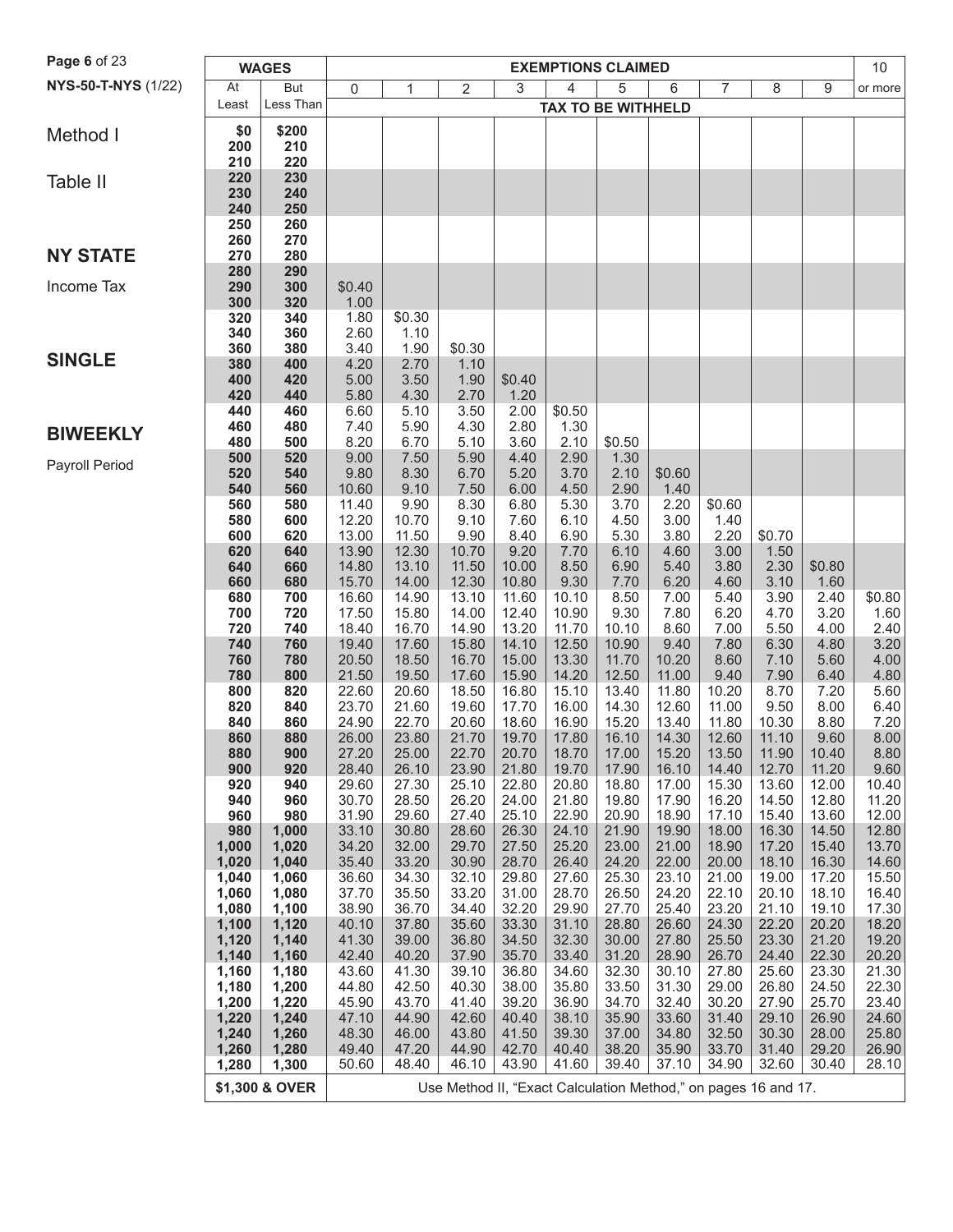|                | <b>WAGES</b>   |                |                |                                                                |                |                | <b>EXEMPTIONS CLAIMED</b> |                |                |                |                | 10             | Page 7 of 23        |
|----------------|----------------|----------------|----------------|----------------------------------------------------------------|----------------|----------------|---------------------------|----------------|----------------|----------------|----------------|----------------|---------------------|
| At             | <b>But</b>     | 0              | 1              | 2                                                              | 3              | $\overline{4}$ | 5                         | 6              | $\overline{7}$ | 8              | 9              | or more        | NYS-50-T-NYS (1/22) |
| Least          | Less Than      |                |                |                                                                |                |                | <b>TAX TO BE WITHHELD</b> |                |                |                |                |                |                     |
| \$0            | \$220          |                |                |                                                                |                |                |                           |                |                |                |                |                | Method I            |
| 220            | 230            |                |                |                                                                |                |                |                           |                |                |                |                |                |                     |
| 230            | 240            |                |                |                                                                |                |                |                           |                |                |                |                |                |                     |
| 240<br>250     | 250<br>260     |                |                |                                                                |                |                |                           |                |                |                |                |                | Table II            |
| 260            | 270            |                |                |                                                                |                |                |                           |                |                |                |                |                |                     |
| 270            | 280            |                |                |                                                                |                |                |                           |                |                |                |                |                |                     |
| 280            | 290            |                |                |                                                                |                |                |                           |                |                |                |                |                |                     |
| 290<br>300     | 300<br>320     | \$0.20         |                |                                                                |                |                |                           |                |                |                |                |                | <b>NY STATE</b>     |
| 320            | 340            | 1.00           |                |                                                                |                |                |                           |                |                |                |                |                | Income Tax          |
| 340            | 360            | 1.80           | \$0.20         |                                                                |                |                |                           |                |                |                |                |                |                     |
| 360            | 380            | 2.60           | 1.00           |                                                                |                |                |                           |                |                |                |                |                |                     |
| 380            | 400            | 3.40           | 1.80           | \$0.30                                                         |                |                |                           |                |                |                |                |                |                     |
| 400<br>420     | 420<br>440     | 4.20<br>5.00   | 2.60<br>3.40   | 1.10<br>1.90                                                   | \$0.40         |                |                           |                |                |                |                |                | <b>MARRIED</b>      |
| 440            | 460            | 5.80           | 4.20           | 2.70                                                           | 1.20           |                |                           |                |                |                |                |                |                     |
| 460            | 480            | 6.60           | 5.00           | 3.50                                                           | 2.00           | \$0.40         |                           |                |                |                |                |                |                     |
| 480            | 500            | 7.40           | 5.80           | 4.30                                                           | 2.80           | 1.20           |                           |                |                |                |                |                |                     |
| 500<br>520     | 520<br>540     | 8.20<br>9.00   | 6.60<br>7.40   | 5.10<br>5.90                                                   | 3.60<br>4.40   | 2.00<br>2.80   | \$0.50<br>1.30            |                |                |                |                |                | <b>BIWEEKLY</b>     |
| 540            | 560            | 9.80           | 8.20           | 6.70                                                           | 5.20           | 3.60           | 2.10                      | \$0.50         |                |                |                |                |                     |
| 560            | 580            | 10.60          | 9.00           | 7.50                                                           | 6.00           | 4.40           | 2.90                      | 1.30           |                |                |                |                | Payroll Period      |
| 580            | 600            | 11.40          | 9.80           | 8.30                                                           | 6.80           | 5.20           | 3.70                      | 2.10           | \$0.60         |                |                |                |                     |
| 600            | 620            | 12.20          | 10.60          | 9.10                                                           | 7.60           | 6.00           | 4.50                      | 2.90           | 1.40           |                |                |                |                     |
| 620<br>640     | 640<br>660     | 13.00<br>13.90 | 11.40<br>12.20 | 9.90<br>10.70                                                  | 8.40<br>9.20   | 6.80<br>7.60   | 5.30<br>6.10              | 3.70<br>4.50   | 2.20<br>3.00   | \$0.70<br>1.50 |                |                |                     |
| 660            | 680            | 14.80          | 13.00          | 11.50                                                          | 10.00          | 8.40           | 6.90                      | 5.30           | 3.80           | 2.30           | \$0.70         |                |                     |
| 680            | 700            | 15.70          | 13.90          | 12.30                                                          | 10.80          | 9.20           | 7.70                      | 6.10           | 4.60           | 3.10           | 1.50           |                |                     |
| 700            | 720            | 16.60          | 14.80          | 13.10                                                          | 11.60          | 10.00          | 8.50                      | 6.90           | 5.40           | 3.90           | 2.30           | \$0.80         |                     |
| 720<br>740     | 740<br>760     | 17.50<br>18.40 | 15.70<br>16.60 | 14.00<br>14.90                                                 | 12.40<br>13.20 | 10.80<br>11.60 | 9.30<br>10.10             | 7.70<br>8.50   | 6.20<br>7.00   | 4.70<br>5.50   | 3.10<br>3.90   | 1.60<br>2.40   |                     |
| 760            | 780            | 19.40          | 17.50          | 15.80                                                          | 14.10          | 12.40          | 10.90                     | 9.30           | 7.80           | 6.30           | 4.70           | 3.20           |                     |
| 780            | 800            | 20.40          | 18.40          | 16.70                                                          | 15.00          | 13.20          | 11.70                     | 10.10          | 8.60           | 7.10           | 5.50           | 4.00           |                     |
| 800            | 820            | 21.50          | 19.40          | 17.60                                                          | 15.90          | 14.10          | 12.50                     | 10.90          | 9.40           | 7.90           | 6.30           | 4.80           |                     |
| 820<br>840     | 840<br>860     | 22.50<br>23.60 | 20.50<br>21.50 | 18.50<br>19.50                                                 | 16.80<br>17.70 | 15.00<br>15.90 | 13.30<br>14.20            | 11.70<br>12.50 | 10.20<br>11.00 | 8.70<br>9.50   | 7.10<br>7.90   | 5.60<br>6.40   |                     |
| 860            | 880            | 24.80          | 22.60          | 20.60                                                          | 18.60          | 16.80          | 15.10                     | 13.40          | 11.80          | 10.30          | 8.70           | 7.20           |                     |
| 880            | 900            | 26.00          | 23.70          | 21.60                                                          | 19.60          | 17.70          | 16.00                     | 14.30          | 12.60          | 11.10          | 9.50           | 8.00           |                     |
| 900            | 920            | 27.10          | 24.90          | 22.70                                                          | 20.70          | 18.60          | 16.90                     | 15.20          | 13.40          | 11.90          | 10.30          | 8.80           |                     |
| 920            | 940            | 28.30          | 26.10          | 23.80                                                          | 21.70          | 19.70          | 17.80                     | 16.10          | 14.30          | 12.70          | 11.10          | 9.60           |                     |
| 940<br>960     | 960<br>980     | 29.50<br>30.70 | 27.20<br>28.40 | 25.00<br>26.20                                                 | 22.80<br>23.90 | 20.70<br>21.80 | 18.70<br>19.80            | 17.00<br>17.90 | 15.20<br>16.10 | 13.50<br>14.40 | 11.90<br>12.70 | 10.40<br>11.20 |                     |
| 980            | 1,000          | 31.80          | 29.60          | 27.30                                                          | 25.10          | 22.80          | 20.80                     | 18.80          | 17.00          | 15.30          | 13.60          | 12.00          |                     |
| 1,000          | 1,020          | 33.00          | 30.70          | 28.50                                                          | 26.20          | 24.00          | 21.90                     | 19.80          | 17.90          | 16.20          | 14.50          | 12.80          |                     |
| 1,020          | 1,040          | 34.20          | 31.90          | 29.70                                                          | 27.40          | 25.20          | 22.90                     | 20.90          | 18.90          | 17.10          | 15.40          | 13.60          |                     |
| 1,040<br>1,060 | 1,060<br>1,080 | 35.30<br>36.50 | 33.10<br>34.30 | 30.80<br>32.00                                                 | 28.60<br>29.80 | 26.30<br>27.50 | 24.10<br>25.30            | 21.90<br>23.00 | 19.90<br>21.00 | 18.00<br>19.00 | 16.30<br>17.20 | 14.50<br>15.40 |                     |
| 1,080          | 1,100          | 37.70          | 35.40          | 33.20                                                          | 30.90          | 28.70          | 26.40                     | 24.20          | 22.00          | 20.00          | 18.10          | 16.30          |                     |
| 1,100          | 1,120          | 38.80          | 36.60          | 34.30                                                          | 32.10          | 29.80          | 27.60                     | 25.30          | 23.10          | 21.10          | 19.00          | 17.20          |                     |
| 1,120          | 1,140          | 40.00          | 37.80          | 35.50                                                          | 33.30          | 31.00          | 28.80                     | 26.50          | 24.30          | 22.10          | 20.10          | 18.10          |                     |
| 1,140          | 1,160          | 41.20          | 38.90          | 36.70                                                          | 34.40          | 32.20          | 29.90                     | 27.70          | 25.40          | 23.20          | 21.10          | 19.10          |                     |
| 1,160<br>1,180 | 1,180<br>1,200 | 42.40<br>43.50 | 40.10<br>41.30 | 37.90<br>39.00                                                 | 35.60<br>36.80 | 33.40<br>34.50 | 31.10<br>32.30            | 28.90<br>30.00 | 26.60<br>27.80 | 24.40<br>25.50 | 22.20<br>23.30 | 20.20<br>21.20 |                     |
| 1,200          | 1,220          | 44.70          | 42.40          | 40.20                                                          | 37.90          | 35.70          | 33.40                     | 31.20          | 28.90          | 26.70          | 24.40          | 22.30          |                     |
| 1,220          | 1,240          | 45.90          | 43.60          | 41.40                                                          | 39.10          | 36.90          | 34.60                     | 32.40          | 30.10          | 27.90          | 25.60          | 23.40          |                     |
| 1,240          | 1,260          | 47.00          | 44.80          | 42.50                                                          | 40.30          | 38.00          | 35.80                     | 33.50          | 31.30          | 29.00          | 26.80          | 24.50          |                     |
| 1,260<br>1,280 | 1,280<br>1,300 | 48.20<br>49.40 | 46.00<br>47.10 | 43.70<br>44.90                                                 | 41.50<br>42.60 | 39.20<br>40.40 | 37.00<br>38.10            | 34.70<br>35.90 | 32.50<br>33.60 | 30.20<br>31.40 | 28.00<br>29.10 | 25.70<br>26.90 |                     |
|                |                |                |                |                                                                |                |                |                           |                |                |                |                |                |                     |
|                | \$1,300 & OVER |                |                | Use Method II, "Exact Calculation Method," on pages 18 and 19. |                |                |                           |                |                |                |                |                |                     |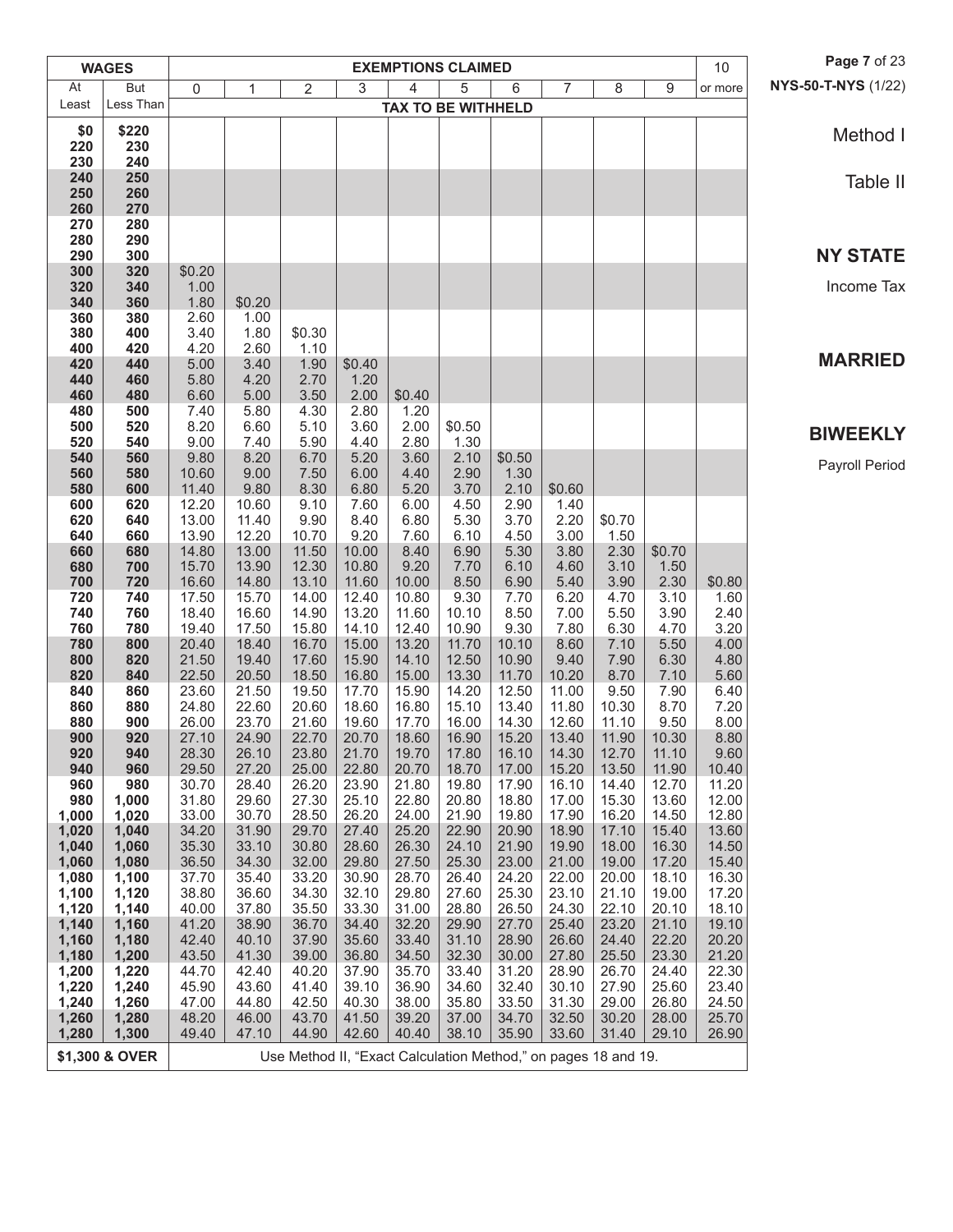| Page 8 of 23        |                                                                                  | <b>WAGES</b>   |                |                |                |                | <b>EXEMPTIONS CLAIMED</b> |                |                |                |                |                | 10             |
|---------------------|----------------------------------------------------------------------------------|----------------|----------------|----------------|----------------|----------------|---------------------------|----------------|----------------|----------------|----------------|----------------|----------------|
| NYS-50-T-NYS (1/22) | At                                                                               | <b>But</b>     | 0              | 1              | $\overline{2}$ | 3              | 4                         | 5              | 6              | $\overline{7}$ | 8              | 9              | or more        |
|                     | Least                                                                            | Less Than      |                |                |                |                | <b>TAX TO BE WITHHELD</b> |                |                |                |                |                |                |
| Method I            | \$0                                                                              | \$100          |                |                |                |                |                           |                |                |                |                |                |                |
|                     | 100                                                                              | 200            |                |                |                |                |                           |                |                |                |                |                |                |
|                     | 200                                                                              | 230            |                |                |                |                |                           |                |                |                |                |                |                |
| Table III           | 230<br>240                                                                       | 240<br>250     |                |                |                |                |                           |                |                |                |                |                |                |
|                     | 250                                                                              | 260            |                |                |                |                |                           |                |                |                |                |                |                |
|                     | 260                                                                              | 270            |                |                |                |                |                           |                |                |                |                |                |                |
|                     | 270                                                                              | 280            |                |                |                |                |                           |                |                |                |                |                |                |
| <b>NY STATE</b>     | 280<br>290                                                                       | 290<br>300     |                |                |                |                |                           |                |                |                |                |                |                |
| Income Tax          | 300                                                                              | 320            | \$0.10         |                |                |                |                           |                |                |                |                |                |                |
|                     | 320                                                                              | 340            | 0.90           |                |                |                |                           |                |                |                |                |                |                |
|                     | 340<br>360                                                                       | 360<br>380     | 1.70<br>2.50   | \$0.80         |                |                |                           |                |                |                |                |                |                |
|                     | 380                                                                              | 400            | 3.30           | 1.60           |                |                |                           |                |                |                |                |                |                |
| <b>SINGLE</b>       | 400                                                                              | 420            | 4.10           | 2.40           | \$0.70         |                |                           |                |                |                |                |                |                |
|                     | 420                                                                              | 440            | 4.90           | 3.20           | 1.50           |                |                           |                |                |                |                |                |                |
|                     | 440<br>460                                                                       | 460<br>480     | 5.70<br>6.50   | 4.00<br>4.80   | 2.30<br>3.10   | \$0.70<br>1.50 |                           |                |                |                |                |                |                |
|                     | 480                                                                              | 500            | 7.30           | 5.60           | 3.90           | 2.30           | \$0.60                    |                |                |                |                |                |                |
| <b>SEMIMONTHLY</b>  | 500                                                                              | 520            | 8.10           | 6.40           | 4.70           | 3.10           | 1.40                      |                |                |                |                |                |                |
| Payroll Period      | 520                                                                              | 540            | 8.90           | 7.20           | 5.50           | 3.90           | 2.20                      | \$0.50         |                |                |                |                |                |
|                     | 540<br>560                                                                       | 560<br>580     | 9.70<br>10.50  | 8.00<br>8.80   | 6.30<br>7.10   | 4.70<br>5.50   | 3.00<br>3.80              | 1.30<br>2.10   | \$0.50         |                |                |                |                |
|                     | 580                                                                              | 600            | 11.30          | 9.60           | 7.90           | 6.30           | 4.60                      | 2.90           | 1.30           |                |                |                |                |
|                     | 600                                                                              | 620            | 12.10          | 10.40          | 8.70           | 7.10           | 5.40                      | 3.70           | 2.10           | \$0.40         |                |                |                |
|                     | 620                                                                              | 640            | 12.90          | 11.20          | 9.50           | 7.90           | 6.20                      | 4.50           | 2.90           | 1.20           |                |                |                |
|                     | 640<br>660                                                                       | 660<br>680     | 13.70<br>14.50 | 12.00<br>12.80 | 10.30<br>11.10 | 8.70<br>9.50   | 7.00<br>7.80              | 5.30<br>6.10   | 3.70<br>4.50   | 2.00<br>2.80   | \$0.30<br>1.10 |                |                |
|                     | 680                                                                              | 700            | 15.40          | 13.60          | 11.90          | 10.30          | 8.60                      | 6.90           | 5.30           | 3.60           | 1.90           | \$0.30         |                |
|                     | 700                                                                              | 720            | 16.30          | 14.40          | 12.70          | 11.10          | 9.40                      | 7.70           | 6.10           | 4.40           | 2.70           | 1.10           |                |
|                     | 720                                                                              | 740            | 17.20          | 15.30          | 13.50          | 11.90          | 10.20                     | 8.50           | 6.90           | 5.20           | 3.50           | 1.90           | \$0.20         |
|                     | 740<br>760                                                                       | 760<br>780     | 18.10<br>19.00 | 16.20<br>17.10 | 14.40<br>15.30 | 12.70<br>13.50 | 11.00<br>11.80            | 9.30<br>10.10  | 7.70<br>8.50   | 6.00<br>6.80   | 4.30<br>5.10   | 2.70<br>3.50   | 1.00<br>1.80   |
|                     | 780                                                                              | 800            | 19.90          | 18.00          | 16.20          | 14.30          | 12.60                     | 10.90          | 9.30           | 7.60           | 5.90           | 4.30           | 2.60           |
|                     | 800                                                                              | 820            | 20.90          | 18.90          | 17.10          | 15.20          | 13.40                     | 11.70          | 10.10          | 8.40           | 6.70           | 5.10           | 3.40           |
|                     | 820                                                                              | 840            | 22.00          | 19.80          | 18.00          | 16.10          | 14.20                     | 12.50          | 10.90          | 9.20           | 7.50           | 5.90           | 4.20           |
|                     | 840<br>860                                                                       | 860<br>880     | 23.00<br>24.10 | 20.80<br>21.90 | 18.90<br>19.80 | 17.00<br>17.90 | 15.10<br>16.00            | 13.30<br>14.10 | 11.70<br>12.50 | 10.00<br>10.80 | 8.30<br>9.10   | 6.70<br>7.50   | 5.00<br>5.80   |
|                     | 880                                                                              | 900            | 25.10          | 22.90          | 20.70          | 18.80          | 16.90                     | 15.00          | 13.30          | 11.60          | 9.90           | 8.30           | 6.60           |
|                     | 900                                                                              | 920            | 26.30          | 24.00          | 21.80          | 19.70          | 17.80                     | 15.90          | 14.10          | 12.40          | 10.70          | 9.10           | 7.40           |
|                     | 920<br>940                                                                       | 940<br>960     | 27.50<br>28.70 | 25.00<br>26.20 | 22.80<br>23.90 | 20.60<br>21.70 | 18.70<br>19.60            | 16.80<br>17.70 | 15.00<br>15.90 | 13.20<br>14.00 | 11.50<br>12.30 | 9.90<br>10.70  | 8.20<br>9.00   |
|                     | 960                                                                              | 980            | 29.80          | 27.40          | 24.90          | 22.70          | 20.60                     | 18.60          | 16.80          | 14.90          | 13.10          | 11.50          | 9.80           |
|                     | 980                                                                              | 1,000          | 31.00          | 28.60          | 26.10          | 23.80          | 21.60                     | 19.50          | 17.70          | 15.80          | 13.90          | 12.30          | 10.60          |
|                     | 1,000                                                                            | 1,020          | 32.20          | 29.70          | 27.30          | 24.80          | 22.70                     | 20.50          | 18.60          | 16.70          | 14.80          | 13.10          | 11.40          |
|                     | 1,020<br>1,040                                                                   | 1,040<br>1,060 | 33.30<br>34.50 | 30.90<br>32.10 | 28.50<br>29.60 | 26.00<br>27.20 | 23.70<br>24.80            | 21.50<br>22.60 | 19.50<br>20.40 | 17.60<br>18.50 | 15.70<br>16.60 | 13.90<br>14.70 | 12.20<br>13.00 |
|                     | 1,060                                                                            | 1,080          | 35.70          | 33.20          | 30.80          | 28.40          | 25.90                     | 23.60          | 21.40          | 19.40          | 17.50          | 15.60          | 13.80          |
|                     | 1,080                                                                            | 1,100          | 36.80          | 34.40          | 32.00          | 29.50          | 27.10                     | 24.70          | 22.50          | 20.30          | 18.40          | 16.50          | 14.70          |
|                     | 1,100                                                                            | 1,120          | 38.00          | 35.60<br>36.70 | 33.10          | 30.70<br>31.90 | 28.30<br>29.40            | 25.80<br>27.00 | 23.50<br>24.60 | 21.30<br>22.40 | 19.30<br>20.20 | 17.40<br>18.30 | 15.60<br>16.50 |
|                     | 1,120<br>1,140                                                                   | 1,140<br>1,160 | 39.20<br>40.40 | 37.90          | 34.30<br>35.50 | 33.00          | 30.60                     | 28.20          | 25.70          | 23.40          | 21.30          | 19.20          | 17.40          |
|                     | 1,160                                                                            | 1,180          | 41.50          | 39.10          | 36.70          | 34.20          | 31.80                     | 29.30          | 26.90          | 24.50          | 22.30          | 20.10          | 18.30          |
|                     | 1,180                                                                            | 1,200          | 42.70          | 40.30          | 37.80          | 35.40          | 32.90                     | 30.50          | 28.10          | 25.60          | 23.40          | 21.20          | 19.20          |
|                     | 1,200                                                                            | 1,220          | 43.90          | 41.40          | 39.00          | 36.60          | 34.10                     | 31.70          | 29.20          | 26.80          | 24.40          | 22.20          | 20.10          |
|                     | 1,220<br>1,240                                                                   | 1,240<br>1,260 | 45.00<br>46.20 | 42.60<br>43.80 | 40.20<br>41.30 | 37.70<br>38.90 | 35.30<br>36.50            | 32.80<br>34.00 | 30.40<br>31.60 | 28.00<br>29.10 | 25.50<br>26.70 | 23.30<br>24.30 | 21.10<br>22.10 |
|                     | 1,260                                                                            | 1,280          | 47.40          | 44.90          | 42.50          | 40.10          | 37.60                     | 35.20          | 32.80          | 30.30          | 27.90          | 25.40          | 23.20          |
|                     | 1,280                                                                            | 1,300          | 48.50          | 46.10          | 43.70          | 41.20          | 38.80                     | 36.40          | 33.90          | 31.50          | 29.00          | 26.60          | 24.20          |
|                     | 1,300                                                                            | 1,320          | 49.70          | 47.30          | 44.80          | 42.40          | 40.00                     | 37.50          | 35.10          | 32.70          | 30.20          | 27.80          | 25.30          |
|                     | 1,320<br>1,340                                                                   | 1,340<br>1,360 | 50.90<br>52.10 | 48.40<br>49.60 | 46.00<br>47.20 | 43.60<br>44.70 | 41.10<br>42.30            | 38.70<br>39.90 | 36.30<br>37.40 | 33.80<br>35.00 | 31.40<br>32.60 | 28.90<br>30.10 | 26.50<br>27.70 |
|                     |                                                                                  |                |                |                |                |                |                           |                |                |                |                |                |                |
|                     | Use Method II, "Exact Calculation Method," on pages 16 and 17.<br>\$1,360 & OVER |                |                |                |                |                |                           |                |                |                |                |                |                |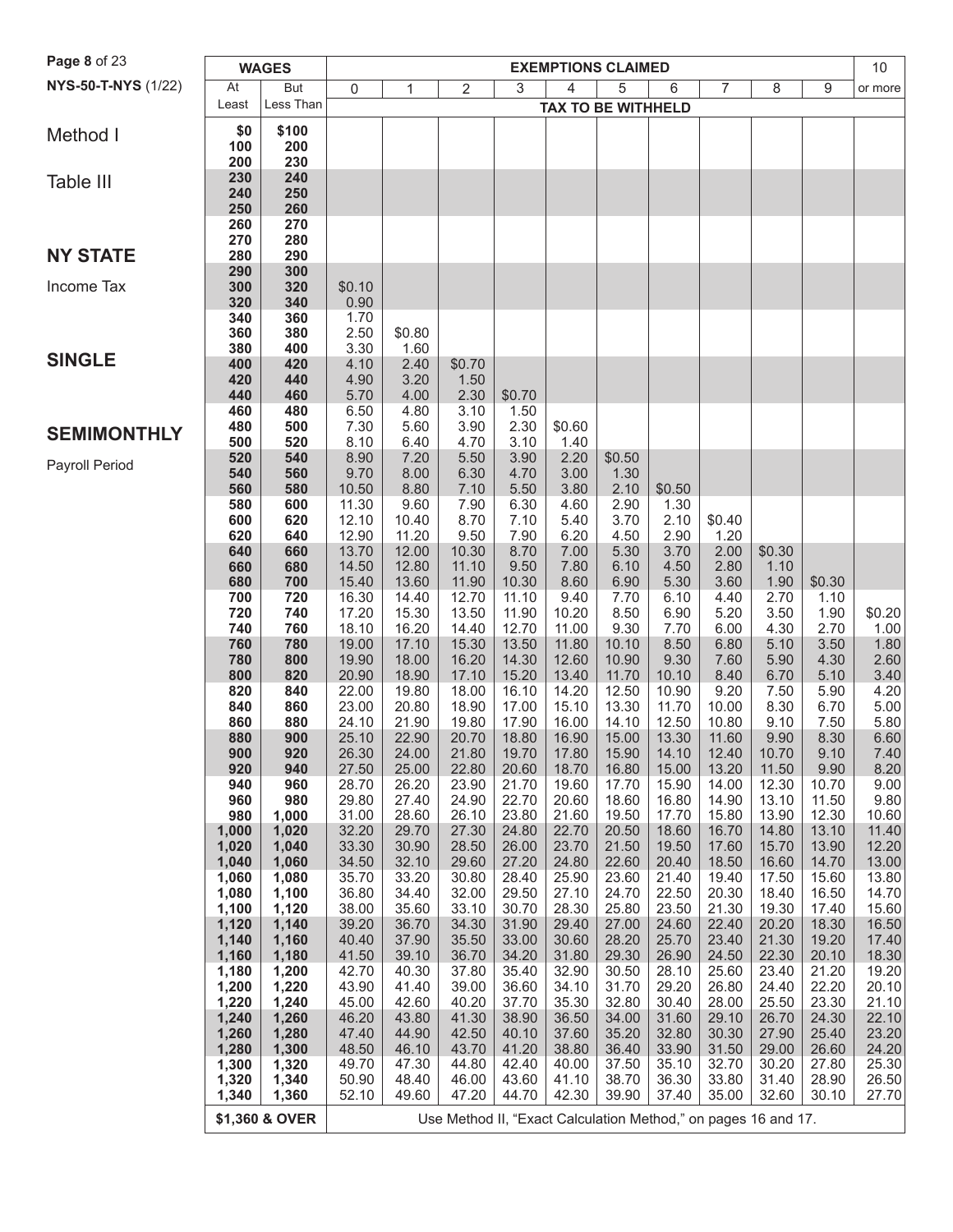|                | <b>WAGES</b>   |                |                |                                                                |                |                | <b>EXEMPTIONS CLAIMED</b> |                |                |                |                | 10             | Page 9 of 23               |
|----------------|----------------|----------------|----------------|----------------------------------------------------------------|----------------|----------------|---------------------------|----------------|----------------|----------------|----------------|----------------|----------------------------|
| At             | But            | 0              | $\mathbf{1}$   | $\overline{2}$                                                 | 3              | 4              | 5                         | 6              | $\overline{7}$ | 8              | 9              | or more        | <b>NYS-50-T-NYS (1/22)</b> |
| Least          | Less Than      |                |                |                                                                |                |                | <b>TAX TO BE WITHHELD</b> |                |                |                |                |                |                            |
| \$0            | \$200          |                |                |                                                                |                |                |                           |                |                |                |                |                | Method I                   |
| 200            | 240            |                |                |                                                                |                |                |                           |                |                |                |                |                |                            |
| 240<br>250     | 250<br>260     |                |                |                                                                |                |                |                           |                |                |                |                |                | Table III                  |
| 260            | 270            |                |                |                                                                |                |                |                           |                |                |                |                |                |                            |
| 270            | 280            |                |                |                                                                |                |                |                           |                |                |                |                |                |                            |
| 280<br>290     | 290<br>300     |                |                |                                                                |                |                |                           |                |                |                |                |                |                            |
| 300            | 320            |                |                |                                                                |                |                |                           |                |                |                |                |                | <b>NY STATE</b>            |
| 320            | 340            |                |                |                                                                |                |                |                           |                |                |                |                |                |                            |
| 340<br>360     | 360<br>380     | \$0.80<br>1.60 |                |                                                                |                |                |                           |                |                |                |                |                | Income Tax                 |
| 380            | 400            | 2.40           | \$0.70         |                                                                |                |                |                           |                |                |                |                |                |                            |
| 400            | 420            | 3.20           | 1.50           |                                                                |                |                |                           |                |                |                |                |                |                            |
| 420            | 440            | 4.00           | 2.30           | \$0.60                                                         |                |                |                           |                |                |                |                |                | <b>MARRIED</b>             |
| 440<br>460     | 460<br>480     | 4.80<br>5.60   | 3.10<br>3.90   | 1.40<br>2.20                                                   | \$0.60         |                |                           |                |                |                |                |                |                            |
| 480            | 500            | 6.40           | 4.70           | 3.00                                                           | 1.40           |                |                           |                |                |                |                |                |                            |
| 500            | 520            | 7.20           | 5.50           | 3.80                                                           | 2.20           | \$0.50         |                           |                |                |                |                |                |                            |
| 520<br>540     | 540<br>560     | 8.00<br>8.80   | 6.30<br>7.10   | 4.60<br>5.40                                                   | 3.00<br>3.80   | 1.30<br>2.10   | \$0.40                    |                |                |                |                |                | <b>SEMIMONTHLY</b>         |
| 560            | 580            | 9.60           | 7.90           | 6.20                                                           | 4.60           | 2.90           | 1.20                      |                |                |                |                |                |                            |
| 580            | 600            | 10.40          | 8.70           | 7.00                                                           | 5.40           | 3.70           | 2.00                      | \$0.40         |                |                |                |                | Payroll Period             |
| 600            | 620            | 11.20          | 9.50           | 7.80                                                           | 6.20           | 4.50           | 2.80                      | 1.20           |                |                |                |                |                            |
| 620<br>640     | 640<br>660     | 12.00<br>12.80 | 10.30<br>11.10 | 8.60<br>9.40                                                   | 7.00<br>7.80   | 5.30<br>6.10   | 3.60<br>4.40              | 2.00<br>2.80   | \$0.30<br>1.10 |                |                |                |                            |
| 660            | 680            | 13.60          | 11.90          | 10.20                                                          | 8.60           | 6.90           | 5.20                      | 3.60           | 1.90           | \$0.20         |                |                |                            |
| 680            | 700            | 14.40          | 12.70          | 11.00                                                          | 9.40           | 7.70           | 6.00                      | 4.40           | 2.70           | 1.00           |                |                |                            |
| 700<br>720     | 720<br>740     | 15.30<br>16.20 | 13.50<br>14.30 | 11.80<br>12.60                                                 | 10.20<br>11.00 | 8.50<br>9.30   | 6.80<br>7.60              | 5.20<br>6.00   | 3.50<br>4.30   | 1.80<br>2.60   | \$0.20<br>1.00 |                |                            |
| 740            | 760            | 17.10          | 15.20          | 13.40                                                          | 11.80          | 10.10          | 8.40                      | 6.80           | 5.10           | 3.40           | 1.80           | \$0.10         |                            |
| 760            | 780            | 18.00          | 16.10          | 14.20                                                          | 12.60          | 10.90          | 9.20                      | 7.60           | 5.90           | 4.20           | 2.60           | 0.90           |                            |
| 780<br>800     | 800<br>820     | 18.90<br>19.80 | 17.00<br>17.90 | 15.10<br>16.00                                                 | 13.40<br>14.20 | 11.70<br>12.50 | 10.00<br>10.80            | 8.40<br>9.20   | 6.70<br>7.50   | 5.00<br>5.80   | 3.40<br>4.20   | 1.70<br>2.50   |                            |
| 820            | 840            | 20.80          | 18.80          | 16.90                                                          | 15.00          | 13.30          | 11.60                     | 10.00          | 8.30           | 6.60           | 5.00           | 3.30           |                            |
| 840            | 860            | 21.80          | 19.70          | 17.80                                                          | 15.90          | 14.10          | 12.40                     | 10.80          | 9.10           | 7.40           | 5.80           | 4.10           |                            |
| 860            | 880            | 22.90          | 20.70          | 18.70                                                          | 16.80          | 15.00          | 13.20                     | 11.60          | 9.90           | 8.20           | 6.60           | 4.90           |                            |
| 880<br>900     | 900<br>920     | 23.90<br>25.00 | 21.70<br>22.80 | 19.60<br>20.60                                                 | 17.70<br>18.60 | 15.90<br>16.80 | 14.00<br>14.90            | 12.40<br>13.20 | 10.70<br>11.50 | 9.00<br>9.80   | 7.40<br>8.20   | 5.70<br>6.50   |                            |
| 920            | 940            | 26.10          | 23.80          | 21.60                                                          | 19.50          | 17.70          | 15.80                     | 14.00          | 12.30          | 10.60          | 9.00           | 7.30           |                            |
| 940            | 960            | 27.30          | 24.90          | 22.70                                                          | 20.50          | 18.60          | 16.70                     | 14.80          | 13.10          | 11.40          | 9.80           | 8.10           |                            |
| 960<br>980     | 980<br>1,000   | 28.50<br>29.70 | 26.00<br>27.20 | 23.70<br>24.80                                                 | 21.50<br>22.60 | 19.50<br>20.40 | 17.60<br>18.50            | 15.70<br>16.60 | 13.90<br>14.70 | 12.20<br>13.00 | 10.60<br>11.40 | 8.90<br>9.70   |                            |
| 1,000          | 1,020          | 30.80          | 28.40          | 26.00                                                          | 23.60          | 21.50          | 19.40                     | 17.50          | 15.60          | 13.80          | 12.20          | 10.50          |                            |
| 1,020          | 1,040          | 32.00          | 29.60          | 27.10                                                          | 24.70          | 22.50          | 20.30                     | 18.40          | 16.50          | 14.70          | 13.00          | 11.30          |                            |
| 1,040<br>1,060 | 1,060<br>1,080 | 33.20<br>34.30 | 30.70<br>31.90 | 28.30<br>29.50                                                 | 25.90<br>27.00 | 23.60<br>24.60 | 21.40<br>22.40            | 19.30<br>20.20 | 17.40<br>18.30 | 15.60<br>16.50 | 13.80<br>14.60 | 12.10<br>12.90 |                            |
| 1,080          | 1,100          | 35.50          | 33.10          | 30.60                                                          | 28.20          | 25.80          | 23.50                     | 21.30          | 19.20          | 17.40          | 15.50          | 13.70          |                            |
| 1,100          | 1,120          | 36.70          | 34.20          | 31.80                                                          | 29.40          | 26.90          | 24.50                     | 22.30          | 20.10          | 18.30          | 16.40          | 14.50          |                            |
| 1,120<br>1,140 | 1,140          | 37.80<br>39.00 | 35.40<br>36.60 | 33.00<br>34.10                                                 | 30.50<br>31.70 | 28.10<br>29.30 | 25.70<br>26.80            | 23.40<br>24.40 | 21.20<br>22.20 | 19.20<br>20.10 | 17.30<br>18.20 | 15.40          |                            |
| 1,160          | 1,160<br>1,180 | 40.20          | 37.70          | 35.30                                                          | 32.90          | 30.40          | 28.00                     | 25.60          | 23.30          | 21.10          | 19.10          | 16.30<br>17.20 |                            |
| 1,180          | 1,200          | 41.40          | 38.90          | 36.50                                                          | 34.00          | 31.60          | 29.20                     | 26.70          | 24.30          | 22.20          | 20.00          | 18.10          |                            |
| 1,200          | 1,220          | 42.50          | 40.10          | 37.70                                                          | 35.20          | 32.80          | 30.30                     | 27.90          | 25.50          | 23.20          | 21.00          | 19.00          |                            |
| 1,220<br>1,240 | 1,240<br>1,260 | 43.70<br>44.90 | 41.30<br>42.40 | 38.80<br>40.00                                                 | 36.40<br>37.60 | 33.90<br>35.10 | 31.50<br>32.70            | 29.10<br>30.20 | 26.60<br>27.80 | 24.30<br>25.40 | 22.10<br>23.10 | 19.90<br>20.90 |                            |
| 1,260          | 1,280          | 46.00          | 43.60          | 41.20                                                          | 38.70          | 36.30          | 33.80                     | 31.40          | 29.00          | 26.50          | 24.20          | 22.00          |                            |
| 1,280          | 1,300          | 47.20          | 44.80          | 42.30                                                          | 39.90          | 37.50          | 35.00                     | 32.60          | 30.10          | 27.70          | 25.30          | 23.00          |                            |
| 1,300<br>1,320 | 1,320<br>1,340 | 48.40<br>49.50 | 45.90<br>47.10 | 43.50<br>44.70                                                 | 41.10<br>42.20 | 38.60<br>39.80 | 36.20<br>37.40            | 33.80<br>34.90 | 31.30<br>32.50 | 28.90<br>30.00 | 26.40<br>27.60 | 24.10<br>25.20 |                            |
| 1,340          | 1,360          | 50.70          | 48.30          | 45.80                                                          | 43.40          | 41.00          | 38.50                     | 36.10          | 33.70          | 31.20          | 28.80          | 26.30          |                            |
|                | \$1,360 & OVER |                |                | Use Method II, "Exact Calculation Method," on pages 18 and 19. |                |                |                           |                |                |                |                |                |                            |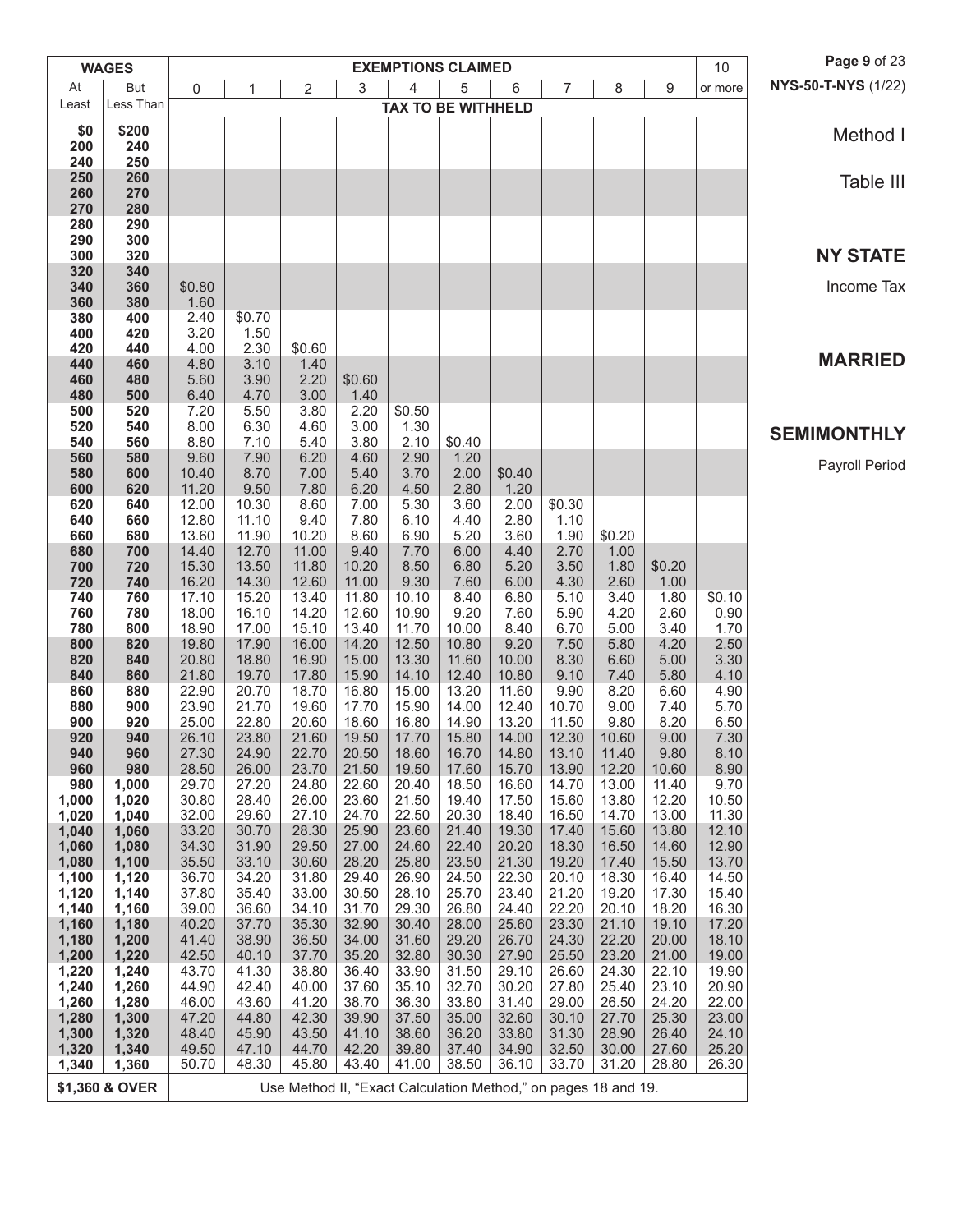| Page 10 of 23       |                | <b>WAGES</b>                                                                     |                |                |                |                | <b>EXEMPTIONS CLAIMED</b> |                |                |                |                |                | 10             |
|---------------------|----------------|----------------------------------------------------------------------------------|----------------|----------------|----------------|----------------|---------------------------|----------------|----------------|----------------|----------------|----------------|----------------|
| NYS-50-T-NYS (1/22) | At             | But                                                                              | $\mathbf 0$    | 1              | 2              | 3              | 4                         | 5              | 6              | $\overline{7}$ | 8              | 9              | or more        |
|                     | Least          | Less Than                                                                        |                |                |                |                | <b>TAX TO BE WITHHELD</b> |                |                |                |                |                |                |
| Method I            | \$0            | \$200                                                                            |                |                |                |                |                           |                |                |                |                |                |                |
|                     | 200            | 400                                                                              |                |                |                |                |                           |                |                |                |                |                |                |
|                     | 400            | 460                                                                              |                |                |                |                |                           |                |                |                |                |                |                |
| Table IV            | 460<br>480     | 480<br>500                                                                       |                |                |                |                |                           |                |                |                |                |                |                |
|                     | 500            | 520                                                                              |                |                |                |                |                           |                |                |                |                |                |                |
|                     | 520            | 540                                                                              |                |                |                |                |                           |                |                |                |                |                |                |
|                     | 540            | 560                                                                              |                |                |                |                |                           |                |                |                |                |                |                |
| <b>NY STATE</b>     | 560            | 580                                                                              |                |                |                |                |                           |                |                |                |                |                |                |
| Income Tax          | 580<br>600     | 600<br>640                                                                       | \$0.10         |                |                |                |                           |                |                |                |                |                |                |
|                     | 640            | 680                                                                              | 1.70           |                |                |                |                           |                |                |                |                |                |                |
|                     | 680            | 720                                                                              | 3.30           |                |                |                |                           |                |                |                |                |                |                |
|                     | 720            | 760                                                                              | 4.90           | \$1.60         |                |                |                           |                |                |                |                |                |                |
| <b>SINGLE</b>       | 760<br>800     | 800<br>840                                                                       | 6.50<br>8.10   | 3.20<br>4.80   | \$1.50         |                |                           |                |                |                |                |                |                |
|                     | 840            | 880                                                                              | 9.70           | 6.40           | 3.10           |                |                           |                |                |                |                |                |                |
|                     | 880            | 920                                                                              | 11.30          | 8.00           | 4.70           | \$1.30         |                           |                |                |                |                |                |                |
|                     | 920            | 960                                                                              | 12.90          | 9.60           | 6.30           | 2.90           |                           |                |                |                |                |                |                |
| <b>MONTHLY</b>      | 960            | 1,000                                                                            | 14.50          | 11.20          | 7.90           | 4.50           | \$1.20                    |                |                |                |                |                |                |
|                     | 1,000<br>1,040 | 1,040<br>1,080                                                                   | 16.10<br>17.70 | 12.80<br>14.40 | 9.50<br>11.10  | 6.10<br>7.70   | 2.80<br>4.40              | \$1.10         |                |                |                |                |                |
| Payroll Period      | 1,080          | 1,120                                                                            | 19.30          | 16.00          | 12.70          | 9.30           | 6.00                      | 2.70           |                |                |                |                |                |
|                     | 1,120          | 1,160                                                                            | 20.90          | 17.60          | 14.30          | 10.90          | 7.60                      | 4.30           | \$0.90         |                |                |                |                |
|                     | 1,160          | 1,200                                                                            | 22.50          | 19.20          | 15.90          | 12.50          | 9.20                      | 5.90           | 2.50           |                |                |                |                |
|                     | 1,200<br>1,240 | 1,240<br>1,280                                                                   | 24.10<br>25.70 | 20.80<br>22.40 | 17.50<br>19.10 | 14.10<br>15.70 | 10.80<br>12.40            | 7.50<br>9.10   | 4.10<br>5.70   | \$0.80<br>2.40 |                |                |                |
|                     | 1,280          | 1,320                                                                            | 27.30          | 24.00          | 20.70          | 17.30          | 14.00                     | 10.70          | 7.30           | 4.00           | \$0.70         |                |                |
|                     | 1,320          | 1,360                                                                            | 29.00          | 25.60          | 22.30          | 18.90          | 15.60                     | 12.30          | 8.90           | 5.60           | 2.30           |                |                |
|                     | 1,360          | 1,400                                                                            | 30.80          | 27.20          | 23.90          | 20.50          | 17.20                     | 13.90          | 10.50          | 7.20           | 3.90           | \$0.50         |                |
|                     | 1,400<br>1,440 | 1,440<br>1,480                                                                   | 32.60<br>34.40 | 28.90<br>30.70 | 25.50<br>27.10 | 22.10<br>23.70 | 18.80<br>20.40            | 15.50<br>17.10 | 12.10<br>13.70 | 8.80<br>10.40  | 5.50<br>7.10   | 2.10<br>3.70   | \$0.40         |
|                     | 1,480          | 1,520                                                                            | 36.20          | 32.50          | 28.70          | 25.30          | 22.00                     | 18.70          | 15.30          | 12.00          | 8.70           | 5.30           | 2.00           |
|                     | 1,520          | 1,560                                                                            | 38.00          | 34.30          | 30.50          | 26.90          | 23.60                     | 20.30          | 16.90          | 13.60          | 10.30          | 6.90           | 3.60           |
|                     | 1,560          | 1,600                                                                            | 39.80          | 36.10          | 32.30          | 28.60          | 25.20                     | 21.90          | 18.50          | 15.20          | 11.90          | 8.50           | 5.20           |
|                     | 1,600          | 1,640                                                                            | 41.80          | 37.90          | 34.10          | 30.40          | 26.80                     | 23.50          | 20.10          | 16.80          | 13.50          | 10.10          | 6.80           |
|                     | 1,640<br>1,680 | 1,680<br>1,720                                                                   | 43.90<br>46.00 | 39.70<br>41.60 | 35.90<br>37.70 | 32.20<br>34.00 | 28.40<br>30.20            | 25.10<br>26.70 | 21.70<br>23.30 | 18.40<br>20.00 | 15.10<br>16.70 | 11.70<br>13.30 | 8.40<br>10.00  |
|                     | 1,720          | 1,760                                                                            | 48.10          | 43.70          | 39.50          | 35.80          | 32.00                     | 28.30          | 24.90          | 21.60          | 18.30          | 14.90          | 11.60          |
|                     | 1,760          | 1,800                                                                            | 50.30          | 45.80          | 41.50          | 37.60          | 33.80                     | 30.10          | 26.50          | 23.20          | 19.90          | 16.50          | 13.20          |
|                     | 1,800          | 1,840                                                                            | 52.60          | 47.90          | 43.60          | 39.40          | 35.60                     | 31.90          | 28.10          | 24.80          | 21.50          | 18.10          | 14.80          |
|                     | 1,840<br>1,880 | 1,880<br>1,920                                                                   | 55.00<br>57.30 | 50.10<br>52.40 | 45.70<br>47.80 | 41.30<br>43.40 | 37.40<br>39.20            | 33.70<br>35.50 | 29.90<br>31.70 | 26.40<br>28.00 | 23.10<br>24.70 | 19.70<br>21.30 | 16.40<br>18.00 |
|                     | 1,920          | 1,960                                                                            | 59.70          | 54.80          | 49.90          | 45.50          | 41.10                     | 37.30          | 33.50          | 29.80          | 26.30          | 22.90          | 19.60          |
|                     | 1,960          | 2,000                                                                            | 62.00          | 57.10          | 52.20          | 47.60          | 43.20                     | 39.10          | 35.30          | 31.60          | 27.90          | 24.50          | 21.20          |
|                     | 2,000          | 2,040                                                                            | 64.30          | 59.50          | 54.60          | 49.70          | 45.30                     | 40.90          | 37.10          | 33.40          | 29.60          | 26.10          | 22.80          |
|                     | 2,040<br>2,080 | 2,080<br>2,120                                                                   | 66.70<br>69.00 | 61.80<br>64.10 | 56.90<br>59.30 | 52.00<br>54.40 | 47.40<br>49.50            | 43.00<br>45.10 | 38.90<br>40.80 | 35.20<br>37.00 | 31.40<br>33.20 | 27.70<br>29.50 | 24.40<br>26.00 |
|                     | 2,120          | 2,160                                                                            | 71.40          | 66.50          | 61.60          | 56.70          | 51.90                     | 47.20          | 42.90          | 38.80          | 35.00          | 31.30          | 27.60          |
|                     | 2,160          | 2,200                                                                            | 73.70          | 68.80          | 63.90          | 59.10          | 54.20                     | 49.30          | 45.00          | 40.60          | 36.80          | 33.10          | 29.30          |
|                     | 2,200          | 2,240                                                                            | 76.00          | 71.20          | 66.30          | 61.40          | 56.50                     | 51.70          | 47.10          | 42.70          | 38.60          | 34.90          | 31.10          |
|                     | 2,240          | 2,280                                                                            | 78.40          | 73.50          | 68.60          | 63.70<br>66.10 | 58.90<br>61.20            | 54.00          | 49.20          | 44.80<br>46.90 | 40.40<br>42.50 | 36.70          | 32.90          |
|                     | 2,280<br>2,320 | 2,320<br>2,360                                                                   | 80.70<br>83.10 | 75.80<br>78.20 | 71.00<br>73.30 | 68.40          | 63.60                     | 56.30<br>58.70 | 51.50<br>53.80 | 49.00          | 44.60          | 38.50<br>40.30 | 34.70<br>36.50 |
|                     | 2,360          | 2,400                                                                            | 85.40          | 80.50          | 75.60          | 70.80          | 65.90                     | 61.00          | 56.10          | 51.30          | 46.70          | 42.30          | 38.30          |
|                     | 2,400          | 2,440                                                                            | 87.70          | 82.90          | 78.00          | 73.10          | 68.20                     | 63.40          | 58.50          | 53.60          | 48.80          | 44.40          | 40.10          |
|                     | 2,440          | 2,480                                                                            | 90.10          | 85.20          | 80.30          | 75.40          | 70.60                     | 65.70          | 60.80          | 55.90          | 51.10          | 46.50          | 42.20          |
|                     | 2,480<br>2,520 | 2,520<br>2,560                                                                   | 92.40<br>94.80 | 87.50<br>89.90 | 82.70<br>85.00 | 77.80<br>80.10 | 72.90<br>75.30            | 68.00<br>70.40 | 63.20<br>65.50 | 58.30<br>60.60 | 53.40<br>55.80 | 48.60<br>50.90 | 44.30<br>46.40 |
|                     | 2,560          | 2,600                                                                            | 97.10          | 92.20          | 87.30          | 82.50          | 77.60                     | 72.70          | 67.80          | 63.00          | 58.10          | 53.20          | 48.50          |
|                     | 2,600          | 2,640                                                                            | 99.40          | 94.60          | 89.70          | 84.80          | 79.90                     | 75.10          | 70.20          | 65.30          | 60.40          | 55.60          | 50.70          |
|                     | 2,640          | 2,680                                                                            | 101.80         | 96.90          | 92.00          | 87.10          | 82.30                     | 77.40          | 72.50          | 67.60          | 62.80          | 57.90          | 53.00          |
|                     | 2,680          | 2,720                                                                            | 104.10         | 99.20          | 94.40          | 89.50          | 84.60                     | 79.70          | 74.90          | 70.00          | 65.10          | 60.20          | 55.40          |
|                     |                | \$2,720 & OVER<br>Use Method II, "Exact Calculation Method," on pages 16 and 17. |                |                |                |                |                           |                |                |                |                |                |                |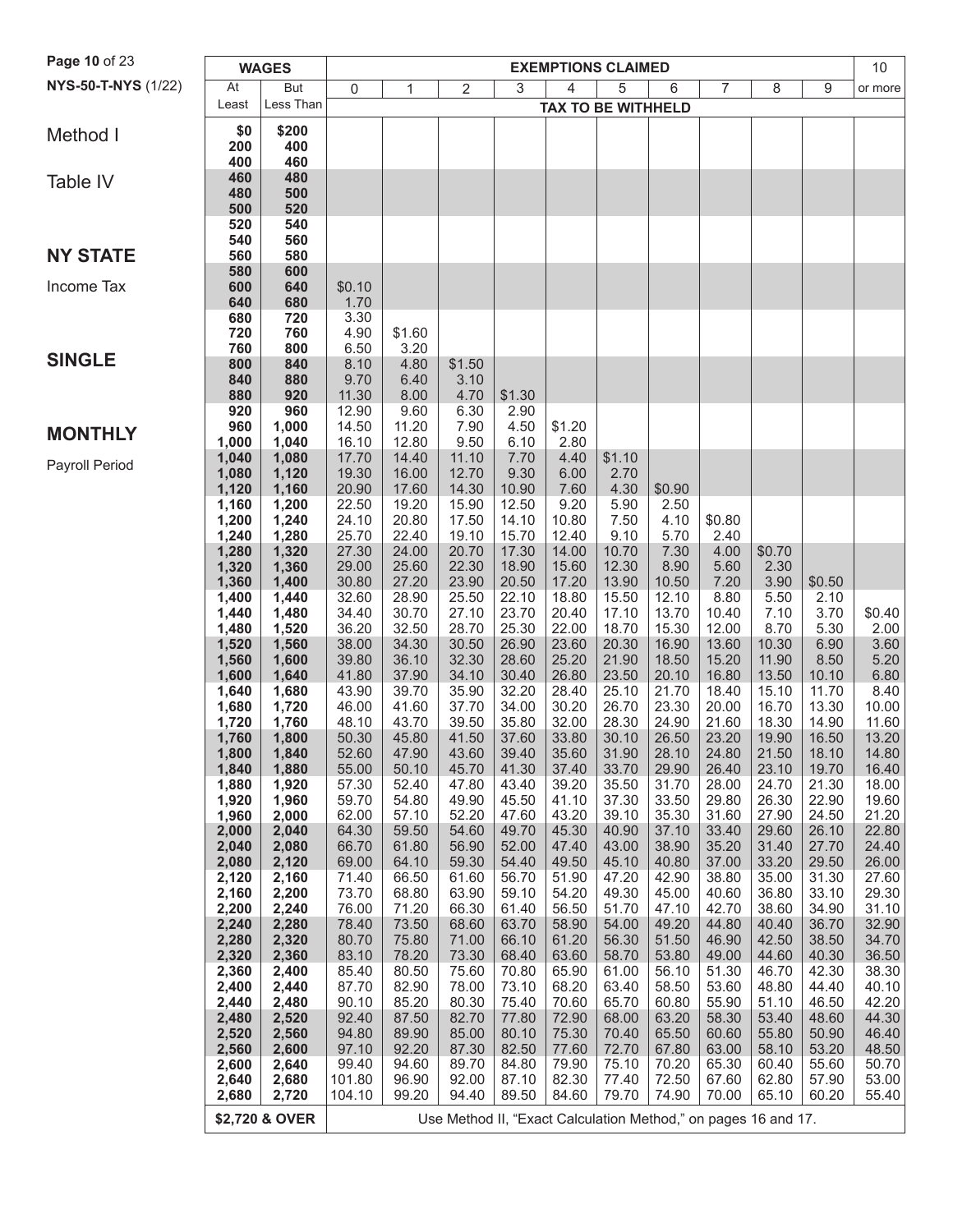|                | <b>WAGES</b>   |                |                |                                                                |                |                | <b>EXEMPTIONS CLAIMED</b> |                |                |                |                | 10             | Page 11 of 23              |
|----------------|----------------|----------------|----------------|----------------------------------------------------------------|----------------|----------------|---------------------------|----------------|----------------|----------------|----------------|----------------|----------------------------|
| At             | <b>But</b>     | 0              | 1              | $\sqrt{2}$                                                     | 3              | $\overline{4}$ | 5                         | 6              | 7              | 8              | 9              | or more        | <b>NYS-50-T-NYS (1/22)</b> |
| Least          | Less Than      |                |                |                                                                |                |                | <b>TAX TO BE WITHHELD</b> |                |                |                |                |                |                            |
| \$0            | \$480          |                |                |                                                                |                |                |                           |                |                |                |                |                | Method I                   |
| 480<br>500     | 500<br>520     |                |                |                                                                |                |                |                           |                |                |                |                |                |                            |
| 520            | 540            |                |                |                                                                |                |                |                           |                |                |                |                |                | Table IV                   |
| 540            | 560            |                |                |                                                                |                |                |                           |                |                |                |                |                |                            |
| 560            | 580            |                |                |                                                                |                |                |                           |                |                |                |                |                |                            |
| 580<br>600     | 600<br>640     |                |                |                                                                |                |                |                           |                |                |                |                |                |                            |
| 640            | 680            |                |                |                                                                |                |                |                           |                |                |                |                |                | <b>NY STATE</b>            |
| 680            | 720            | \$1.50         |                |                                                                |                |                |                           |                |                |                |                |                |                            |
| 720<br>760     | 760<br>800     | 3.10<br>4.70   | \$1.40         |                                                                |                |                |                           |                |                |                |                |                | Income Tax                 |
| 800            | 840            | 6.30           | 3.00           |                                                                |                |                |                           |                |                |                |                |                |                            |
| 840            | 880            | 7.90           | 4.60           | \$1.20                                                         |                |                |                           |                |                |                |                |                |                            |
| 880<br>920     | 920<br>960     | 9.50<br>11.10  | 6.20<br>7.80   | 2.80<br>4.40                                                   | \$1.10         |                |                           |                |                |                |                |                | <b>MARRIED</b>             |
| 960            | 1,000          | 12.70          | 9.40           | 6.00                                                           | 2.70           |                |                           |                |                |                |                |                |                            |
| 1,000          | 1,040          | 14.30          | 11.00          | 7.60                                                           | 4.30           | \$1.00         |                           |                |                |                |                |                |                            |
| 1,040<br>1,080 | 1,080<br>1,120 | 15.90<br>17.50 | 12.60<br>14.20 | 9.20<br>10.80                                                  | 5.90<br>7.50   | 2.60<br>4.20   | \$0.80                    |                |                |                |                |                |                            |
| 1,120          | 1,160          | 19.10          | 15.80          | 12.40                                                          | 9.10           | 5.80           | 2.40                      |                |                |                |                |                | <b>MONTHLY</b>             |
| 1,160          | 1,200          | 20.70          | 17.40          | 14.00                                                          | 10.70          | 7.40           | 4.00                      | \$0.70         |                |                |                |                | Payroll Period             |
| 1,200<br>1,240 | 1,240<br>1,280 | 22.30<br>23.90 | 19.00<br>20.60 | 15.60<br>17.20                                                 | 12.30<br>13.90 | 9.00<br>10.60  | 5.60<br>7.20              | 2.30<br>3.90   | \$0.60         |                |                |                |                            |
| 1,280          | 1,320          | 25.50          | 22.20          | 18.80                                                          | 15.50          | 12.20          | 8.80                      | 5.50           | 2.20           |                |                |                |                            |
| 1,320          | 1,360          | 27.10          | 23.80          | 20.40                                                          | 17.10          | 13.80          | 10.40                     | 7.10           | 3.80           | \$0.40         |                |                |                            |
| 1,360          | 1,400          | 28.70          | 25.40          | 22.00                                                          | 18.70          | 15.40          | 12.00                     | 8.70           | 5.40           | 2.00           |                |                |                            |
| 1,400<br>1,440 | 1,440<br>1,480 | 30.50<br>32.30 | 27.00<br>28.60 | 23.60<br>25.20                                                 | 20.30<br>21.90 | 17.00<br>18.60 | 13.60<br>15.20            | 10.30<br>11.90 | 7.00<br>8.60   | 3.60<br>5.20   | \$0.30<br>1.90 |                |                            |
| 1,480          | 1,520          | 34.10          | 30.40          | 26.80                                                          | 23.50          | 20.20          | 16.80                     | 13.50          | 10.20          | 6.80           | 3.50           | \$0.20         |                            |
| 1,520          | 1,560          | 35.90          | 32.20          | 28.40                                                          | 25.10          | 21.80          | 18.40                     | 15.10          | 11.80          | 8.40           | 5.10           | 1.80           |                            |
| 1,560<br>1,600 | 1,600<br>1,640 | 37.70<br>39.50 | 34.00<br>35.80 | 30.20<br>32.00                                                 | 26.70<br>28.30 | 23.40<br>25.00 | 20.00<br>21.60            | 16.70<br>18.30 | 13.40<br>15.00 | 10.00<br>11.60 | 6.70<br>8.30   | 3.40<br>5.00   |                            |
| 1,640          | 1,680          | 41.50          | 37.60          | 33.80                                                          | 30.10          | 26.60          | 23.20                     | 19.90          | 16.60          | 13.20          | 9.90           | 6.60           |                            |
| 1,680          | 1,720          | 43.60          | 39.40          | 35.60                                                          | 31.90          | 28.20          | 24.80                     | 21.50          | 18.20          | 14.80          | 11.50          | 8.20           |                            |
| 1,720<br>1,760 | 1,760<br>1,800 | 45.70<br>47.80 | 41.30<br>43.40 | 37.40<br>39.20                                                 | 33.70<br>35.50 | 29.90<br>31.70 | 26.40<br>28.00            | 23.10<br>24.70 | 19.80<br>21.40 | 16.40<br>18.00 | 13.10<br>14.70 | 9.80<br>11.40  |                            |
| 1,800          | 1,840          | 49.90          | 45.50          | 41.20                                                          | 37.30          | 33.50          | 29.80                     | 26.30          | 23.00          | 19.60          | 16.30          | 13.00          |                            |
| 1,840          | 1,880          | 52.30          | 47.60          | 43.30                                                          | 39.10          | 35.30          | 31.60                     | 27.90          | 24.60          | 21.20          | 17.90          | 14.60          |                            |
| 1,880<br>1,920 | 1,920<br>1,960 | 54.60<br>57.00 | 49.70<br>52.10 | 45.40<br>47.50                                                 | 41.00<br>43.10 | 37.10<br>38.90 | 33.40<br>35.20            | 29.60<br>31.40 | 26.20<br>27.80 | 22.80<br>24.40 | 19.50<br>21.10 | 16.20<br>17.80 |                            |
| 1,960          | 2,000          | 59.30          | 54.40          | 49.60                                                          | 45.20          | 40.80          | 37.00                     | 33.20          | 29.50          | 26.00          | 22.70          | 19.40          |                            |
| 2,000          | 2,040          | 61.70          | 56.80          | 51.90                                                          | 47.30          | 42.90          | 38.80                     | 35.00          | 31.30          | 27.60          | 24.30          | 21.00          |                            |
| 2,040<br>2,080 | 2,080<br>2,120 | 64.00<br>66.30 | 59.10<br>61.50 | 54.20<br>56.60                                                 | 49.40<br>51.70 | 45.00<br>47.10 | 40.60<br>42.70            | 36.80<br>38.60 | 33.10<br>34.90 | 29.30<br>31.10 | 25.90<br>27.50 | 22.60<br>24.20 |                            |
| 2,120          | 2,160          | 68.70          | 63.80          | 58.90                                                          | 54.00          | 49.20          | 44.80                     | 40.50          | 36.70          | 32.90          | 29.20          | 25.80          |                            |
| 2,160          | 2,200          | 71.00          | 66.10          | 61.30                                                          | 56.40          | 51.50          | 46.90                     | 42.60          | 38.50          | 34.70          | 31.00          | 27.40          |                            |
| 2,200<br>2,240 | 2,240<br>2,280 | 73.40<br>75.70 | 68.50<br>70.80 | 63.60<br>65.90                                                 | 58.70<br>61.10 | 53.90<br>56.20 | 49.00<br>51.30            | 44.70<br>46.80 | 40.30<br>42.40 | 36.50<br>38.30 | 32.80<br>34.60 | 29.00<br>30.80 |                            |
| 2,280          | 2,320          | 78.00          | 73.20          | 68.30                                                          | 63.40          | 58.50          | 53.70                     | 48.90          | 44.50          | 40.10          | 36.40          | 32.60          |                            |
| 2,320          | 2,360          | 80.40          | 75.50          | 70.60                                                          | 65.70          | 60.90          | 56.00                     | 51.10          | 46.60          | 42.20          | 38.20          | 34.40          |                            |
| 2,360<br>2,400 | 2,400          | 82.70          | 77.80          | 73.00<br>75.30                                                 | 68.10          | 63.20<br>65.60 | 58.30                     | 53.50<br>55.80 | 48.70<br>50.90 | 44.30          | 40.00          | 36.20<br>38.00 |                            |
| 2,440          | 2,440<br>2,480 | 85.10<br>87.40 | 80.20<br>82.50 | 77.60                                                          | 70.40<br>72.80 | 67.90          | 60.70<br>63.00            | 58.10          | 53.30          | 46.40<br>48.50 | 42.00<br>44.10 | 39.80          |                            |
| 2,480          | 2,520          | 89.70          | 84.90          | 80.00                                                          | 75.10          | 70.20          | 65.40                     | 60.50          | 55.60          | 50.70          | 46.20          | 41.90          |                            |
| 2,520          | 2,560          | 92.10          | 87.20          | 82.30                                                          | 77.40          | 72.60          | 67.70                     | 62.80          | 57.90          | 53.10          | 48.30          | 44.00          |                            |
| 2,560<br>2,600 | 2,600<br>2,640 | 94.40<br>96.80 | 89.50<br>91.90 | 84.70<br>87.00                                                 | 79.80<br>82.10 | 74.90<br>77.30 | 70.00<br>72.40            | 65.20<br>67.50 | 60.30<br>62.60 | 55.40<br>57.80 | 50.50<br>52.90 | 46.10<br>48.20 |                            |
| 2,640          | 2,680          | 99.10          | 94.20          | 89.30                                                          | 84.50          | 79.60          | 74.70                     | 69.80          | 65.00          | 60.10          | 55.20          | 50.30          |                            |
| 2,680          | 2,720          | 101.40         | 96.60          | 91.70                                                          | 86.80          | 81.90          | 77.10                     | 72.20          | 67.30          | 62.40          | 57.60          | 52.70          |                            |
|                | \$2,720 & OVER |                |                | Use Method II, "Exact Calculation Method," on pages 18 and 19. |                |                |                           |                |                |                |                |                |                            |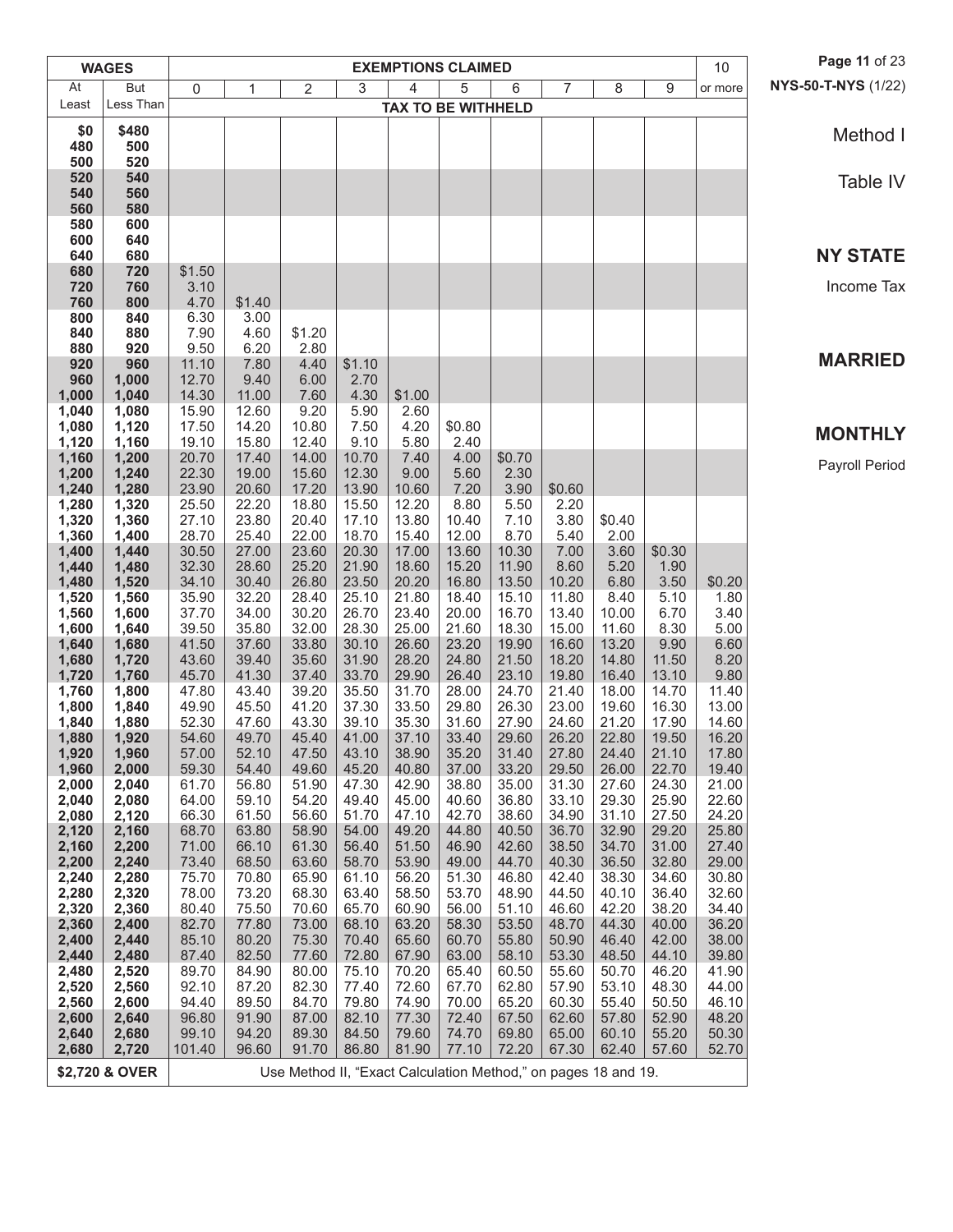| Page 12 of 23       |            | <b>WAGES</b> |              |              |                                                                |              |              | <b>EXEMPTIONS CLAIMED</b> |              |                |              |              | 10           |
|---------------------|------------|--------------|--------------|--------------|----------------------------------------------------------------|--------------|--------------|---------------------------|--------------|----------------|--------------|--------------|--------------|
| NYS-50-T-NYS (1/22) | At         | <b>But</b>   | $\mathbf 0$  | $\mathbf{1}$ | $\overline{2}$                                                 | 3            | 4            | 5                         | 6            | $\overline{7}$ | 8            | 9            | or more      |
|                     | Least      | Less Than    |              |              |                                                                |              |              | <b>TAX TO BE WITHHELD</b> |              |                |              |              |              |
| Method I            | \$0        | \$25         |              |              |                                                                |              |              |                           |              |                |              |              |              |
|                     | 25         | 28           |              |              |                                                                |              |              |                           |              |                |              |              |              |
|                     | 28         | 29           |              |              |                                                                |              |              |                           |              |                |              |              |              |
| Table V             | 29<br>30   | 30<br>31     | \$0.10       |              |                                                                |              |              |                           |              |                |              |              |              |
|                     | 31         | 32           | 0.10         |              |                                                                |              |              |                           |              |                |              |              |              |
|                     | 32         | 33           | 0.20         |              |                                                                |              |              |                           |              |                |              |              |              |
| <b>NY STATE</b>     | 33<br>34   | 34<br>35     | 0.20<br>0.20 | \$0.10       |                                                                |              |              |                           |              |                |              |              |              |
|                     | 35         | 36           | 0.30         | 0.10         |                                                                |              |              |                           |              |                |              |              |              |
| Income Tax          | 36         | 37           | 0.30         | 0.20         |                                                                |              |              |                           |              |                |              |              |              |
|                     | 37         | 38           | 0.40         | 0.20         | \$0.10                                                         |              |              |                           |              |                |              |              |              |
|                     | 38<br>39   | 39<br>40     | 0.40<br>0.40 | 0.20<br>0.30 | 0.10<br>0.10                                                   |              |              |                           |              |                |              |              |              |
|                     | 40         | 41           | 0.50         | 0.30         | 0.20                                                           |              |              |                           |              |                |              |              |              |
| <b>SINGLE</b>       | 41         | 42           | 0.50         | 0.40         | 0.20                                                           | \$0.10       |              |                           |              |                |              |              |              |
|                     | 42         | 43           | 0.60         | 0.40         | 0.30                                                           | 0.10         |              |                           |              |                |              |              |              |
|                     | 43<br>44   | 44<br>45     | 0.60<br>0.60 | 0.40<br>0.50 | 0.30<br>0.30                                                   | 0.10<br>0.20 |              |                           |              |                |              |              |              |
| <b>DAILY</b>        | 45         | 46           | 0.70         | 0.50         | 0.40                                                           | 0.20         | \$0.10       |                           |              |                |              |              |              |
|                     | 46         | 47           | 0.70         | 0.60         | 0.40                                                           | 0.30         | 0.10         |                           |              |                |              |              |              |
| Payroll Period      | 47<br>48   | 48<br>49     | 0.80<br>0.80 | 0.60<br>0.60 | 0.50<br>0.50                                                   | 0.30<br>0.30 | 0.10<br>0.20 |                           |              |                |              |              |              |
|                     | 49         | 50           | 0.80         | 0.70         | 0.50                                                           | 0.40         | 0.20         | \$0.10                    |              |                |              |              |              |
|                     | 50         | 52           | 0.90         | 0.70         | 0.60                                                           | 0.40         | 0.30         | 0.10                      |              |                |              |              |              |
|                     | 52         | 54           | 1.00         | 0.80         | 0.70                                                           | 0.50         | 0.40         | 0.20                      | \$0.10       |                |              |              |              |
|                     | 54<br>56   | 56<br>58     | 1.10<br>1.10 | 0.90<br>1.00 | 0.80<br>0.80                                                   | 0.60<br>0.70 | 0.40<br>0.50 | 0.30<br>0.40              | 0.10<br>0.20 | \$0.10         |              |              |              |
|                     | 58         | 60           | 1.20         | 1.10         | 0.90                                                           | 0.80         | 0.60         | 0.50                      | 0.30         | 0.10           |              |              |              |
|                     | 60         | 62           | 1.30         | 1.10         | 1.00                                                           | 0.80         | 0.70         | 0.50                      | 0.40         | 0.20           | \$0.10       |              |              |
|                     | 62<br>64   | 64<br>66     | 1.40<br>1.50 | 1.20<br>1.30 | 1.10<br>1.20                                                   | 0.90<br>1.00 | 0.80<br>0.80 | 0.60<br>0.70              | 0.50<br>0.50 | 0.30<br>0.40   | 0.20<br>0.20 | \$0.10       |              |
|                     | 66         | 68           | 1.60         | 1.40         | 1.20                                                           | 1.10         | 0.90         | 0.80                      | 0.60         | 0.50           | 0.30         | 0.20         |              |
|                     | 68         | 70           | 1.70         | 1.50         | 1.30                                                           | 1.20         | 1.00         | 0.90                      | 0.70         | 0.50           | 0.40         | 0.20         | \$0.10       |
|                     | 70         | 72           | 1.80         | 1.60         | 1.40                                                           | 1.20         | 1.10         | 0.90                      | 0.80         | 0.60           | 0.50         | 0.30         | 0.20         |
|                     | 72<br>74   | 74<br>76     | 1.80<br>1.90 | 1.70<br>1.80 | 1.50<br>1.60                                                   | 1.30<br>1.40 | 1.20<br>1.20 | 1.00<br>1.10              | 0.90<br>0.90 | 0.70<br>0.80   | 0.60<br>0.60 | 0.40<br>0.50 | 0.20<br>0.30 |
|                     | 76         | 78           | 2.00         | 1.80         | 1.70                                                           | 1.50         | 1.30         | 1.20                      | 1.00         | 0.90           | 0.70         | 0.60         | 0.40         |
|                     | 78         | 80           | 2.20         | 2.00         | 1.80                                                           | 1.60         | 1.40         | 1.30                      | 1.10         | 0.90           | 0.80         | 0.60         | 0.50         |
|                     | 80<br>82   | 82<br>84     | 2.30<br>2.40 | 2.10<br>2.20 | 1.90<br>2.00                                                   | 1.70<br>1.80 | 1.50<br>1.60 | 1.30<br>1.40              | 1.20<br>1.30 | 1.00<br>1.10   | 0.90<br>1.00 | 0.70<br>0.80 | 0.60<br>0.60 |
|                     | 84         | 86           | 2.50         | 2.30         | 2.10                                                           | 1.90         | 1.70         | 1.50                      | 1.30         | 1.20           | 1.00         | 0.90         | 0.70         |
|                     | 86         | 88           | 2.60         | 2.40         | 2.20                                                           | 2.00         | 1.80         | 1.60                      | 1.40         | 1.30           | 1.10         | 1.00         | 0.80         |
|                     | 88         | 90           | 2.70         | 2.50         | 2.30                                                           | 2.10         | 1.90         | 1.70                      | 1.50         | 1.30           | 1.20         | 1.00         | 0.90         |
|                     | 90<br>92   | 92<br>94     | 2.80<br>3.00 | 2.60<br>2.70 | 2.40<br>2.50                                                   | 2.20<br>2.30 | 2.00<br>2.10 | 1.80<br>1.90              | 1.60<br>1.70 | 1.40<br>1.50   | 1.30<br>1.40 | 1.10<br>1.20 | 1.00<br>1.00 |
|                     | 94         | 96           | 3.10         | 2.80         | 2.60                                                           | 2.40         | 2.20         | 2.00                      | 1.80         | 1.60           | 1.40         | 1.30         | 1.10         |
|                     | 96         | 98           | 3.20         | 3.00         | 2.70                                                           | 2.50         | 2.30         | 2.10                      | 1.90         | 1.70           | 1.50         | 1.40         | 1.20         |
|                     | 98<br>100  | 100<br>102   | 3.30<br>3.40 | 3.10<br>3.20 | 2.90<br>3.00                                                   | 2.60<br>2.70 | 2.40<br>2.50 | 2.20<br>2.30              | 2.00<br>2.10 | 1.80<br>1.90   | 1.60<br>1.70 | 1.50<br>1.50 | 1.30<br>1.40 |
|                     | 102        | 104          | 3.50         | 3.30         | 3.10                                                           | 2.90         | 2.60         | 2.40                      | 2.20         | 2.00           | 1.80         | 1.60         | 1.50         |
|                     | 104        | 106          | 3.70         | 3.40         | 3.20                                                           | 3.00         | 2.80         | 2.50                      | 2.30         | 2.10           | 1.90         | 1.70         | 1.60         |
|                     | 106        | 108          | 3.80         | 3.50         | 3.30                                                           | 3.10         | 2.90         | 2.60                      | 2.40         | 2.20           | 2.00         | 1.80         | 1.60         |
|                     | 108<br>110 | 110<br>112   | 3.90<br>4.00 | 3.70<br>3.80 | 3.40<br>3.60                                                   | 3.20<br>3.30 | 3.00<br>3.10 | 2.80<br>2.90              | 2.50<br>2.70 | 2.30<br>2.40   | 2.10<br>2.20 | 1.90<br>2.00 | 1.70<br>1.80 |
|                     | 112        | 114          | 4.10         | 3.90         | 3.70                                                           | 3.50         | 3.20         | 3.00                      | 2.80         | 2.60           | 2.30         | 2.10         | 1.90         |
|                     | 114        | 116          | 4.20         | 4.00         | 3.80                                                           | 3.60         | 3.30         | 3.10                      | 2.90         | 2.70           | 2.40         | 2.20         | 2.00         |
|                     | 116<br>118 | 118<br>120   | 4.40<br>4.50 | 4.10<br>4.30 | 3.90<br>4.00                                                   | 3.70<br>3.80 | 3.50<br>3.60 | 3.20<br>3.40              | 3.00<br>3.10 | 2.80<br>2.90   | 2.60<br>2.70 | 2.30<br>2.50 | 2.10<br>2.20 |
|                     | 120        | 122          | 4.60         | 4.40         | 4.10                                                           | 3.90         | 3.70         | 3.50                      | 3.20         | 3.00           | 2.80         | 2.60         | 2.30         |
|                     | 122        | 124          | 4.70         | 4.50         | 4.30                                                           | 4.00         | 3.80         | 3.60                      | 3.40         | 3.10           | 2.90         | 2.70         | 2.50         |
|                     | 124        | 126          | 4.80         | 4.60         | 4.40                                                           | 4.20         | 3.90         | 3.70                      | 3.50         | 3.30           | 3.00         | 2.80         | 2.60         |
|                     | 126<br>128 | 128<br>130   | 4.90<br>5.10 | 4.70<br>4.80 | 4.50<br>4.60                                                   | 4.30<br>4.40 | 4.00<br>4.20 | 3.80<br>3.90              | 3.60<br>3.70 | 3.40<br>3.50   | 3.10<br>3.30 | 2.90<br>3.00 | 2.70<br>2.80 |
|                     |            |              |              |              |                                                                |              |              |                           |              |                |              |              |              |
|                     |            | \$130 & OVER |              |              | Use Method II, "Exact Calculation Method," on pages 16 and 17. |              |              |                           |              |                |              |              |              |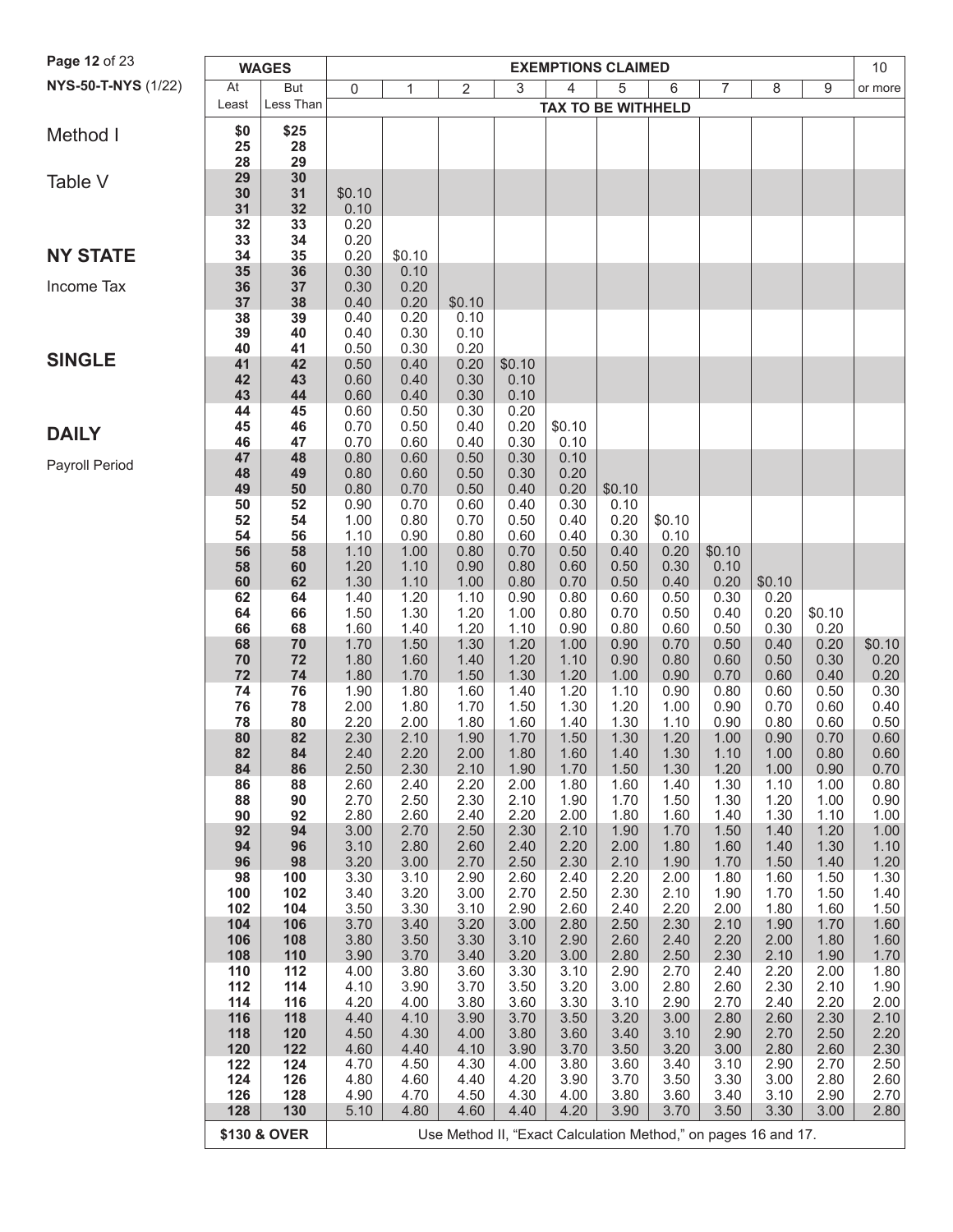|            | <b>WAGES</b> |              |              |                                                                |              |              | <b>EXEMPTIONS CLAIMED</b> |                |                |                |              | 10             | Page 13 of 23       |
|------------|--------------|--------------|--------------|----------------------------------------------------------------|--------------|--------------|---------------------------|----------------|----------------|----------------|--------------|----------------|---------------------|
| At         | <b>But</b>   | 0            | 1            | 2                                                              | 3            | 4            | 5                         | 6              | $\overline{7}$ | 8              | 9            | or more        | NYS-50-T-NYS (1/22) |
| Least      | Less Than    |              |              |                                                                |              |              | <b>TAX TO BE WITHHELD</b> |                |                |                |              |                |                     |
| \$0<br>27  | \$27<br>28   |              |              |                                                                |              |              |                           |                |                |                |              |                | Method I            |
| 28         | 29           |              |              |                                                                |              |              |                           |                |                |                |              |                |                     |
| 29         | 30           |              |              |                                                                |              |              |                           |                |                |                |              |                | Table V             |
| 30<br>31   | 31<br>32     |              |              |                                                                |              |              |                           |                |                |                |              |                |                     |
| 32         | 33           | \$0.10       |              |                                                                |              |              |                           |                |                |                |              |                |                     |
| 33<br>34   | 34           | 0.10<br>0.20 |              |                                                                |              |              |                           |                |                |                |              |                | <b>NY STATE</b>     |
| 35         | 35<br>36     | 0.20         |              |                                                                |              |              |                           |                |                |                |              |                |                     |
| 36         | 37           | 0.20         | \$0.10       |                                                                |              |              |                           |                |                |                |              |                | Income Tax          |
| 37<br>38   | 38<br>39     | 0.30<br>0.30 | 0.10<br>0.20 |                                                                |              |              |                           |                |                |                |              |                |                     |
| 39         | 40           | 0.40         | 0.20         |                                                                |              |              |                           |                |                |                |              |                |                     |
| 40         | 41           | 0.40         | 0.20         | \$0.10                                                         |              |              |                           |                |                |                |              |                | <b>MARRIED</b>      |
| 41<br>42   | 42<br>43     | 0.40<br>0.50 | 0.30<br>0.30 | 0.10<br>0.20                                                   |              |              |                           |                |                |                |              |                |                     |
| 43         | 44           | 0.50         | 0.40         | 0.20                                                           | \$0.10       |              |                           |                |                |                |              |                |                     |
| 44         | 45           | 0.60         | 0.40         | 0.20                                                           | 0.10         |              |                           |                |                |                |              |                |                     |
| 45<br>46   | 46<br>47     | 0.60<br>0.60 | 0.40<br>0.50 | 0.30<br>0.30                                                   | 0.10<br>0.20 |              |                           |                |                |                |              |                | <b>DAILY</b>        |
| 47         | 48           | 0.70         | 0.50         | 0.40                                                           | 0.20         | \$0.10       |                           |                |                |                |              |                | Payroll Period      |
| 48<br>49   | 49<br>50     | 0.70         | 0.60<br>0.60 | 0.40<br>0.40                                                   | 0.30<br>0.30 | 0.10<br>0.10 |                           |                |                |                |              |                |                     |
| 50         | 52           | 0.80<br>0.80 | 0.70         | 0.50                                                           | 0.40         | 0.20         |                           |                |                |                |              |                |                     |
| 52         | 54           | 0.90         | 0.70         | 0.60                                                           | 0.40         | 0.30         | \$0.10                    |                |                |                |              |                |                     |
| 54<br>56   | 56<br>58     | 1.00<br>1.10 | 0.80<br>0.90 | 0.70<br>0.70                                                   | 0.50<br>0.60 | 0.40<br>0.40 | 0.20<br>0.30              | \$0.10<br>0.10 |                |                |              |                |                     |
| 58         | 60           | 1.10         | 1.00         | 0.80                                                           | 0.70         | 0.50         | 0.40                      | 0.20           | \$0.10         |                |              |                |                     |
| 60         | 62           | 1.20         | 1.10         | 0.90                                                           | 0.80         | 0.60         | 0.40                      | 0.30           | 0.10           |                |              |                |                     |
| 62<br>64   | 64<br>66     | 1.30<br>1.40 | 1.10<br>1.20 | 1.00<br>1.10                                                   | 0.80<br>0.90 | 0.70<br>0.80 | 0.50<br>0.60              | 0.40<br>0.50   | 0.20<br>0.30   | \$0.10<br>0.10 |              |                |                     |
| 66         | 68           | 1.50         | 1.30         | 1.10                                                           | 1.00         | 0.80         | 0.70                      | 0.50           | 0.40           | 0.20           | \$0.10       |                |                     |
| 68         | 70           | 1.60         | 1.40         | 1.20                                                           | 1.10         | 0.90         | 0.80                      | 0.60           | 0.50           | 0.30           | 0.20         |                |                     |
| 70<br>72   | 72<br>74     | 1.70<br>1.70 | 1.50<br>1.60 | 1.30<br>1.40                                                   | 1.20<br>1.20 | 1.00<br>1.10 | 0.80<br>0.90              | 0.70<br>0.80   | 0.50<br>0.60   | 0.40<br>0.50   | 0.20<br>0.30 | \$0.10<br>0.20 |                     |
| 74         | 76           | 1.80         | 1.70         | 1.50                                                           | 1.30         | 1.20         | 1.00                      | 0.90           | 0.70           | 0.50           | 0.40         | 0.20           |                     |
| 76<br>78   | 78<br>80     | 1.90<br>2.00 | 1.80<br>1.80 | 1.60<br>1.70                                                   | 1.40<br>1.50 | 1.20<br>1.30 | 1.10<br>1.20              | 0.90<br>1.00   | 0.80<br>0.90   | 0.60<br>0.70   | 0.50<br>0.60 | 0.30<br>0.40   |                     |
| 80         | 82           | 2.10         | 1.90         | 1.80                                                           | 1.60         | 1.40         | 1.20                      | 1.10           | 0.90           | 0.80           | 0.60         | 0.50           |                     |
| 82         | 84           | 2.30         | 2.00         | 1.80                                                           | 1.70         | 1.50         | 1.30                      | 1.20           | 1.00           | 0.90           | 0.70         | 0.60           |                     |
| 84<br>86   | 86<br>88     | 2.40<br>2.50 | 2.20<br>2.30 | 2.00<br>2.10                                                   | 1.80<br>1.90 | 1.60<br>1.70 | 1.40<br>1.50              | 1.30<br>1.30   | 1.10<br>1.20   | 0.90<br>1.00   | 0.80<br>0.90 | 0.60<br>0.70   |                     |
| 88         | 90           | 2.60         | 2.40         | 2.20                                                           | 2.00         | 1.80         | 1.60                      | 1.40           | 1.30           | 1.10           | 1.00         | 0.80           |                     |
| 90         | 92           | 2.70         | 2.50         | 2.30                                                           | 2.10         | 1.90         | 1.70                      | 1.50           | 1.30           | 1.20           | 1.00         | 0.90           |                     |
| 92<br>94   | 94<br>96     | 2.80<br>2.90 | 2.60<br>2.70 | 2.40<br>2.50                                                   | 2.20<br>2.30 | 2.00<br>2.10 | 1.80<br>1.90              | 1.60<br>1.70   | 1.40<br>1.50   | 1.30<br>1.40   | 1.10<br>1.20 | 1.00<br>1.00   |                     |
| 96         | 98           | 3.10         | 2.80         | 2.60                                                           | 2.40         | 2.20         | 2.00                      | 1.80           | 1.60           | 1.40           | 1.30         | 1.10           |                     |
| 98         | 100          | 3.20         | 3.00         | 2.70                                                           | 2.50         | 2.30         | 2.10                      | 1.90           | 1.70           | 1.50           | 1.40         | 1.20           |                     |
| 100<br>102 | 102<br>104   | 3.30<br>3.40 | 3.10<br>3.20 | 2.80<br>3.00                                                   | 2.60<br>2.70 | 2.40<br>2.50 | 2.20<br>2.30              | 2.00<br>2.10   | 1.80<br>1.90   | 1.60<br>1.70   | 1.40<br>1.50 | 1.30<br>1.40   |                     |
| 104        | 106          | 3.50         | 3.30         | 3.10                                                           | 2.90         | 2.60         | 2.40                      | 2.20           | 2.00           | 1.80           | 1.60         | 1.50           |                     |
| 106<br>108 | 108<br>110   | 3.70<br>3.80 | 3.40<br>3.50 | 3.20<br>3.30                                                   | 3.00<br>3.10 | 2.80<br>2.90 | 2.50<br>2.60              | 2.30<br>2.40   | 2.10<br>2.20   | 1.90<br>2.00   | 1.70<br>1.80 | 1.50<br>1.60   |                     |
| 110        | 112          | 3.90         | 3.70         | 3.40                                                           | 3.20         | 3.00         | 2.80                      | 2.50           | 2.30           | 2.10           | 1.90         | 1.70           |                     |
| 112        | 114          | 4.00         | 3.80         | 3.60                                                           | 3.30         | 3.10         | 2.90                      | 2.70           | 2.40           | 2.20           | 2.00         | 1.80           |                     |
| 114<br>116 | 116<br>118   | 4.10<br>4.20 | 3.90<br>4.00 | 3.70<br>3.80                                                   | 3.40<br>3.60 | 3.20<br>3.30 | 3.00<br>3.10              | 2.80<br>2.90   | 2.50<br>2.70   | 2.30<br>2.40   | 2.10<br>2.20 | 1.90<br>2.00   |                     |
| 118        | 120          | 4.40         | 4.10         | 3.90                                                           | 3.70         | 3.50         | 3.20                      | 3.00           | 2.80           | 2.60           | 2.30         | 2.10           |                     |
| 120<br>122 | 122<br>124   | 4.50         | 4.20         | 4.00<br>4.10                                                   | 3.80<br>3.90 | 3.60         | 3.30<br>3.50              | 3.10           | 2.90<br>3.00   | 2.70<br>2.80   | 2.40<br>2.60 | 2.20<br>2.30   |                     |
| 124        | 126          | 4.60<br>4.70 | 4.40<br>4.50 | 4.30                                                           | 4.00         | 3.70<br>3.80 | 3.60                      | 3.20<br>3.40   | 3.10           | 2.90           | 2.70         | 2.50           |                     |
| 126        | 128          | 4.80         | 4.60         | 4.40                                                           | 4.10         | 3.90         | 3.70                      | 3.50           | 3.20           | 3.00           | 2.80         | 2.60           |                     |
| 128        | 130          | 4.90         | 4.70         | 4.50                                                           | 4.30         | 4.00         | 3.80                      | 3.60           | 3.40           | 3.10           | 2.90         | 2.70           |                     |
|            | \$130 & OVER |              |              | Use Method II, "Exact Calculation Method," on pages 18 and 19. |              |              |                           |                |                |                |              |                |                     |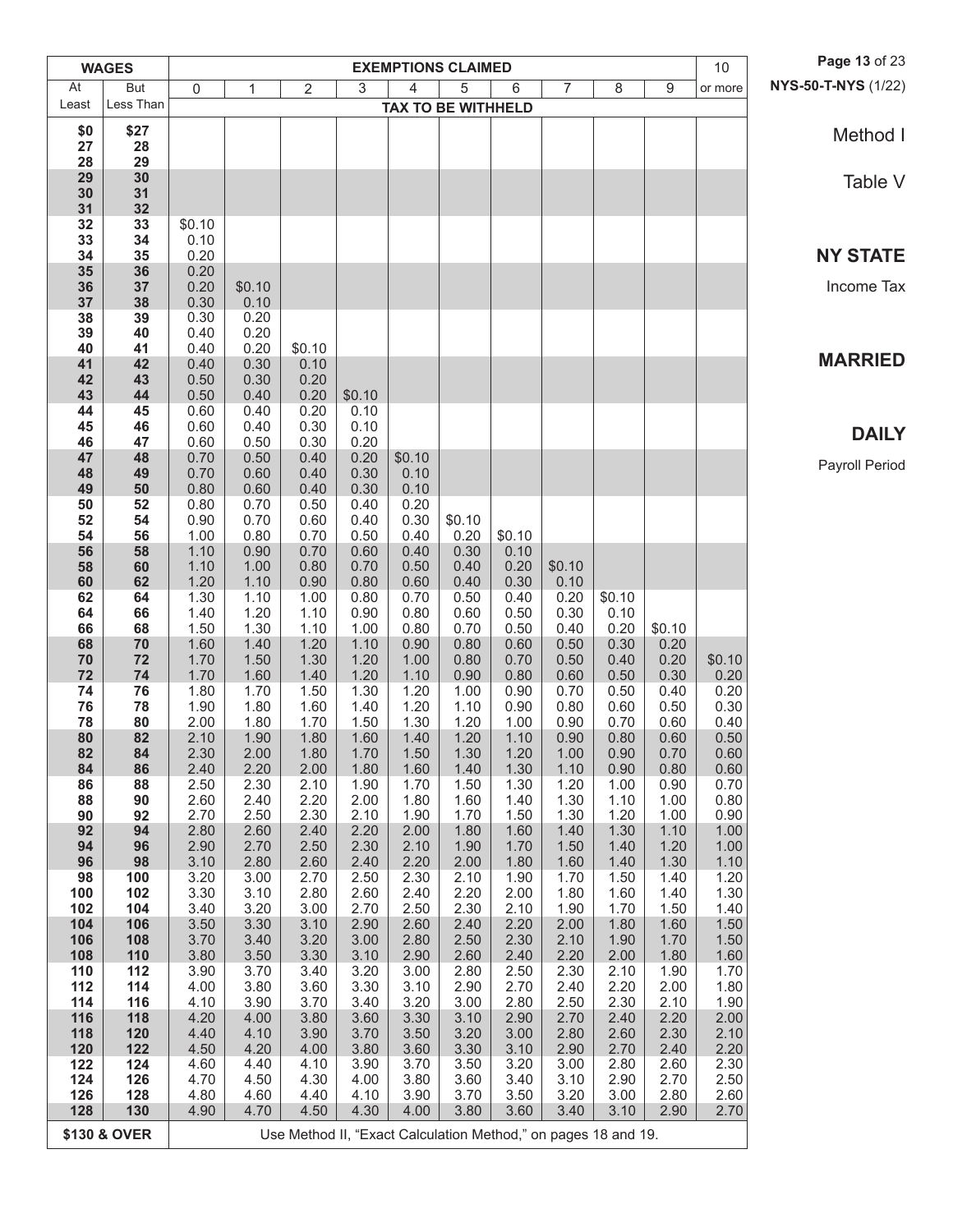# **Page 14** of 23 **NYS-50-T-NYS** (1/22) **New York State Special Tables for Deduction and Exemption Allowances**

Applicable to Methods II and III, Exact Calculation Method, and Top Income<br>Tax Rates Method for New York State; see pages 16 through 19 and page 22. for New York State; see pages 20 and 21 Tax Rates Method for New York State; see pages 16 through 19 and page 22.

Using the tables below, compute the total deduction and exemption allowance to subtract from wages.

### **Table A**

# **Combined deduction and exemption allowance (full year)**

Using *Payroll type*, *Marital status*, and the *Number of exemptions*, locate the combined deduction and exemption allowance amount in the chart below and subtract that amount from wages, before using the exact calculation method (or dollar to dollar withholding tables) to determine the amount to be withheld.

|  |  |  |  |  |  |  |  | (Use Tables B and C below if more than 10 exemptions are claimed.) |  |  |  |
|--|--|--|--|--|--|--|--|--------------------------------------------------------------------|--|--|--|
|--|--|--|--|--|--|--|--|--------------------------------------------------------------------|--|--|--|

|                        |                          |         |         |              |         |         | <b>Number of exemptions</b> |          |          |          |          |          |
|------------------------|--------------------------|---------|---------|--------------|---------|---------|-----------------------------|----------|----------|----------|----------|----------|
| <b>Payroll</b><br>type | <b>Marital</b><br>status | 0       | 1       | $\mathbf{2}$ | 3       | 4       | 5                           | 6        |          | 8        | 9        | 10       |
| Daily or               | Single                   | \$28.45 | \$32.30 | \$36.15      | \$40.00 | \$43.85 | \$47.70                     | \$51.55  | \$55.40  | \$59.25  | \$63.10  | \$66.95  |
| Miscellaneous          | Married                  | 30.60   | 34.45   | 38.30        | 42.15   | 46.00   | 49.85                       | 53.70    | 57.55    | 61.40    | 65.25    | 69.10    |
| Weekly                 | Single                   | 142.30  | 161.55  | 180.80       | 200.05  | 219.30  | 238.55                      | 257.80   | 277.05   | 296.30   | 315.55   | 334.80   |
|                        | <b>Married</b>           | 152.90  | 172.15  | 191.40       | 210.65  | 229.90  | 249.15                      | 268.40   | 287.65   | 306.90   | 326.15   | 345.40   |
| Biweekly               | Single                   | 284.60  | 323.10  | 361.60       | 400.10  | 438.60  | 477.10                      | 515.60   | 554.10   | 592.60   | 631.10   | 669.60   |
|                        | Married                  | 305.80  | 344.30  | 382.80       | 421.30  | 459.80  | 498.30                      | 536.80   | 575.30   | 613.80   | 652.30   | 690.80   |
| Semimonthly            | Single                   | 308.35  | 350.00  | 391.65       | 433.30  | 474.95  | 516.60                      | 558.25   | 599.90   | 641.55   | 683.20   | 724.85   |
|                        | Married                  | 331.25  | 372.90  | 414.55       | 456.20  | 497.85  | 539.50                      | 581.15   | 622.80   | 664.45   | 706.10   | 747.75   |
| Monthly                | Single                   | 616.70  | 700.00  | 783.30       | 866.60  | 949.90  | 1,033.20                    | 1,116.50 | 1,199.80 | 1,283.10 | 1,366.40 | 1,449.70 |
|                        | <b>Married</b>           | 662.50  | 745.80  | 829.10       | 912.40  | 995.70  | 1,079.00                    | 1,162.30 | 1,245.60 | 1,328.90 | 1,412.20 | 1,495.50 |
| Annual                 | Single                   | 7,400   | 8,400   | 9,400        | 10,400  | 11,400  | 12,400                      | 13,400   | 14,400   | 15,400   | 16,400   | 17,400   |
|                        | Married                  | 7,950   | 8,950   | 9,950        | 10,950  | 11,950  | 12,950                      | 13,950   | 14,950   | 15,950   | 16,950   | 17,950   |

## **Table B**

#### **Deduction allowance**

Use *Payroll period* and *Marital status* of employee to find the deduction allowance. Then see Table C.

| Payroll<br>period | Marital<br>status | Deduction<br>amount |
|-------------------|-------------------|---------------------|
| Daily or          | Single            | \$28.45             |
| Miscellaneous     | Married           | 30.60               |
| Weekly            | Single            | 142.30              |
|                   | Married           | 152.90              |
| <b>Biweekly</b>   | Single            | 284.60              |
|                   | Married           | 305.80              |
| Semimonthly       | Single            | 308.35              |
|                   | Married           | 331.25              |
| Monthly           | Single            | 616.70              |
|                   | Married           | 662.50              |
| Annual            | Single            | 7.400               |
|                   | Married           | 7.950               |

# **Table C**

Based on a full year exemption of \$1,000.

**Exemption allowance**

Multiply the number of exemptions claimed by the applicable amount from the table below and add the result to the deduction amount from Table B.

| <b>Payroll</b><br>period | Value<br>of one<br>exemption |
|--------------------------|------------------------------|
| Daily/miscellaneous      | \$3.85                       |
| Weekly                   | 19.25                        |
| <b>Biweekly</b>          | 38.50                        |
| Semimonthly              | 41.65                        |
| Monthly                  | 83.30                        |
| Annual                   | 1.000                        |

## **Table D**

#### **Adjustment for difference between federal\* and New York withholding allowances**

If the federal Form W-4 most recently submitted to an employer was for tax year 2019 or earlier, and the employee did not file Form IT-2104, the employer may use the same number of allowances the employee claimed on their federal Form W-4. For employers who elect to use the federal allowance amounts in computing wages after allowances, the following adjustments correct for the difference between the federal allowance of \$4,300\* and the New York State allowance of \$1,000 according to the particular payroll period.

To correct for the lower New York State withholding allowances: Multiply the amount below for one allowance by the number of allowances claimed. Add the product to the federally computed wages after allowances.

|                     | <b>Adjustment for each</b> |
|---------------------|----------------------------|
| Payroll period      | federal allowance          |
| Daily/miscellaneous | \$12.70                    |
| Weekly              | 63.50                      |
| <b>Biweekly</b>     | 127.00                     |
| Semimonthly         | 137.50                     |
| Monthly             | 275.00                     |
| Quarterly           | 825.00                     |
| Semiannual          | 1,650.00                   |
| Annual              | 3,300.00                   |

\* The adjustments in Table D are based on the 2021 federal withholding allowance amount of \$4,300. The federal allowance amount may be adjusted for inflation as prescribed by the Internal Revenue Code. For an annual payroll period, the adjustment for each federal allowance should be changed by subtracting \$1,000 from the current federal allowance amount. Other payroll periods should be recalculated accordingly.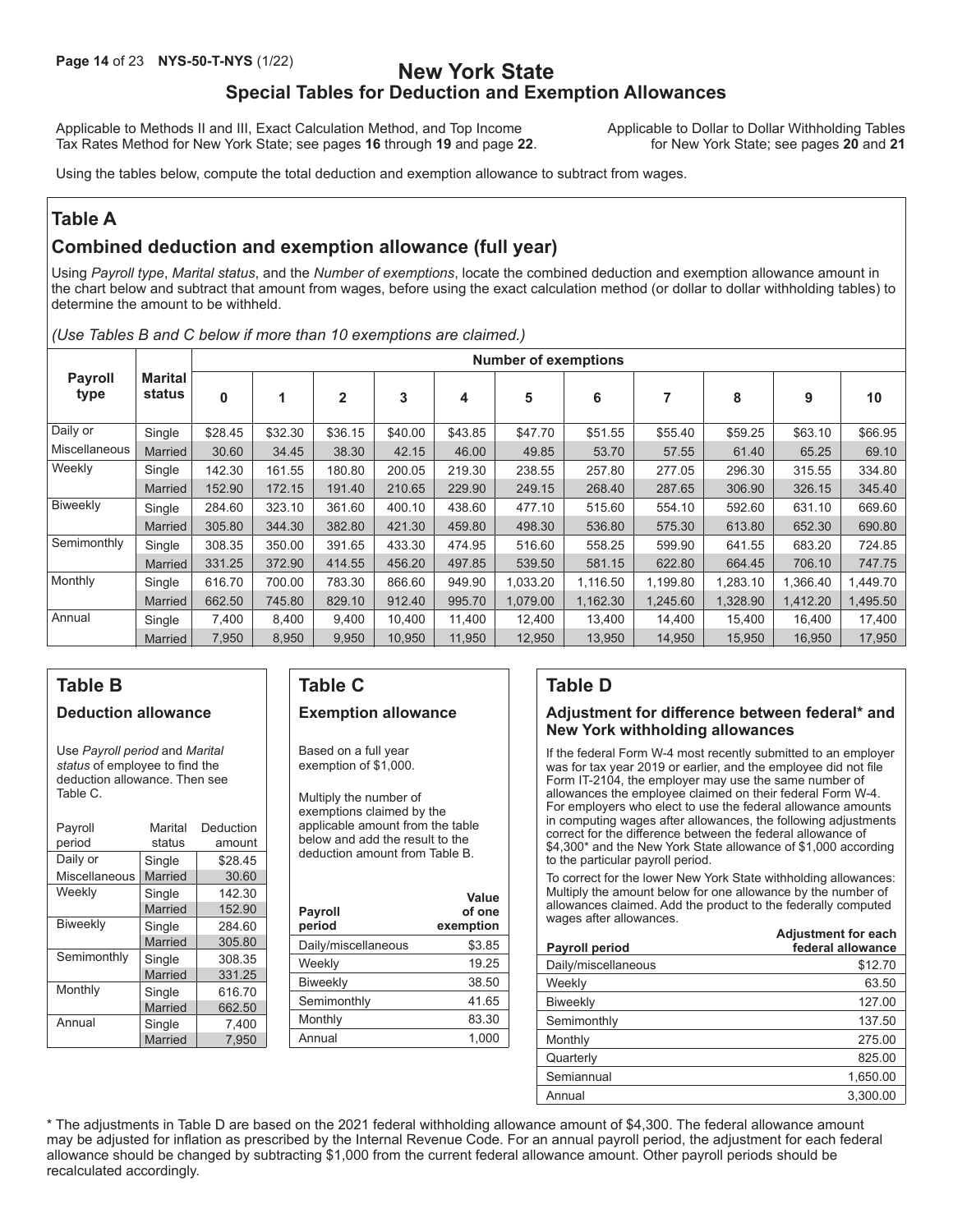**— Notes —**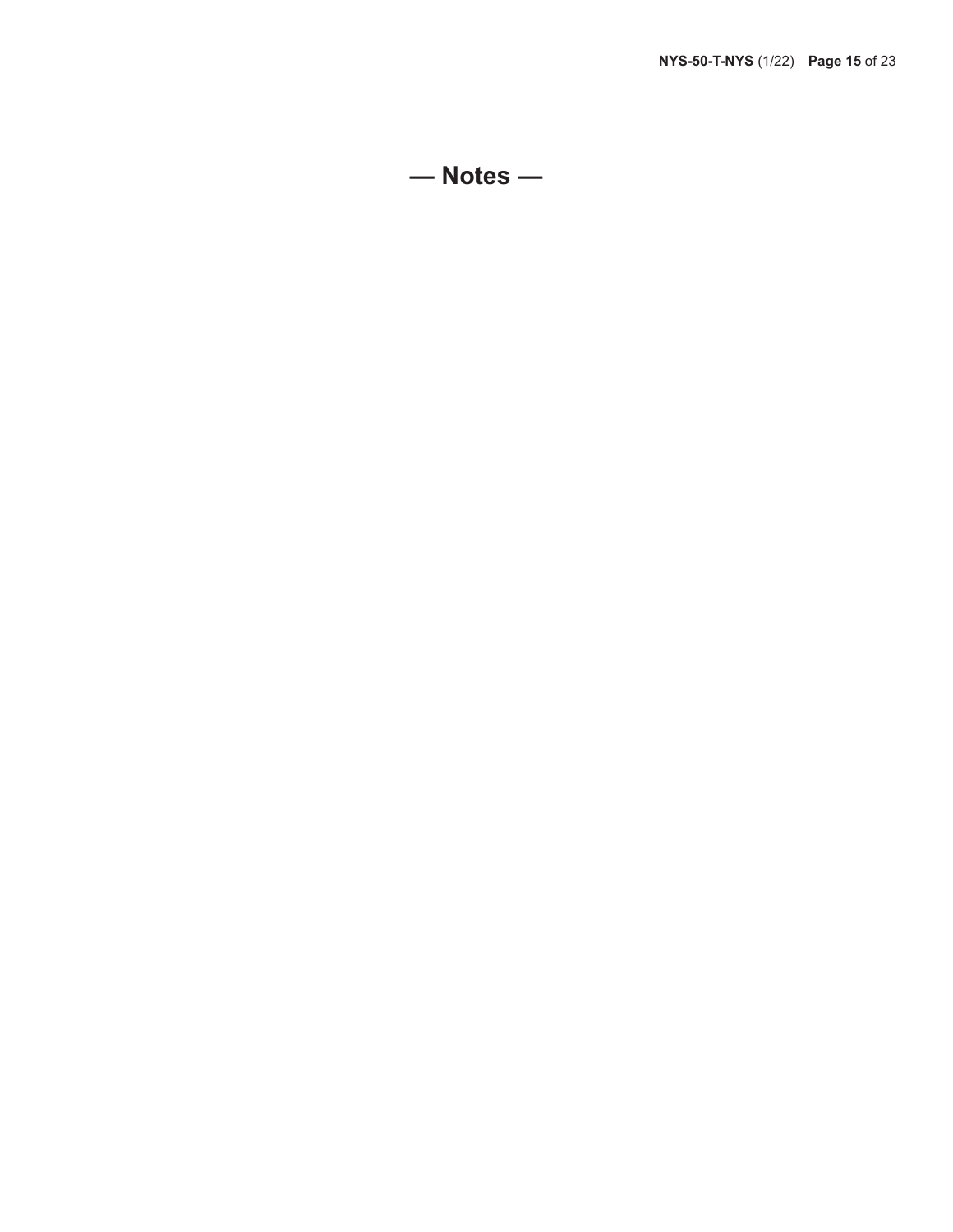### **New York State Method II Exact Calculation Method Single Instructions and Examples**

#### **Steps for computing the amount of tax to be withheld:**

**Step 1** If the number of exemptions claimed is ten or fewer, look up the total exemption and deduction amount in Table A on page 14, according to the payroll period and marital status claimed. (If there are more than 10 exemptions, multiply the number by the exemption amount in Table C on page 14 and add it to the deduction amount from Table B.) Subtract the total exemption and deduction amount from the wages to get net wages.

For weekly payroll periods, if the amount of net wages is \$600 or less, you may use the simplified Dollar to Dollar Withholding Table beginning on page 20 to find the amount to withhold. Otherwise, continue with Step 2.

**Note:** If the annualized amount of net wages is at least \$1,077,550, then you must use Method III to determine the amount to withhold.

- **Step 2** Locate the table on page 17 for the appropriate payroll period. Find the line on which the net wages fall between the amounts in Columns 1 and 2.
- **Step 3** Following across on the line you found in Step 2, subtract the amount in Column 3 from the net wages.
- **Step 4** Following across the same line, multiply the result from Step 3 by the amount in Column 4.
- **Step 5** Following across on the same line, add the result from Step 4 to the amount in Column 5. The resulting sum is the amount to withhold from wages.

| Example 1:                                                                                                                                                                                       | Example 3:                                                                                                                                                                                                  |
|--------------------------------------------------------------------------------------------------------------------------------------------------------------------------------------------------|-------------------------------------------------------------------------------------------------------------------------------------------------------------------------------------------------------------|
| Weekly payroll, \$400 gross wages, single, 3 exemptions                                                                                                                                          | Monthly payroll, \$50,000 gross wages, single, 3 exemptions                                                                                                                                                 |
| 1. Amount from Table A on page 14 is \$200.05 for single, weekly payroll,<br>3 exemptions. \$400 wages - \$200.05 = \$199.95 net wages.                                                          | 1. Amount from Table A on page 14 is \$866.60 for single, monthly<br>payroll, 3 exemptions. \$50,000 wages - \$866.60 = \$49,133.40 net                                                                     |
| 2. Use Table II - A on page 17 for single, weekly payroll. Look up<br>\$199.95 and use line 2 on which \$199.95 is greater than Column 1<br>(\$163) but less than Column 2 (\$225).              | wages.<br>2. Use Table II - D on page 17 for single, monthly payroll. Look up<br>\$49,133.40 and use line 11 on which \$49,133.40 is greater than<br>Column 1 (\$22,117) but less than Column 2 (\$89,796). |
| 3. \$199.95 - \$163 (from Column 3, line 2) = \$36.95.                                                                                                                                           | 3. \$49,133.40 - \$22,117 (from Column 3, line 11) = \$27,016.40.                                                                                                                                           |
| 4. \$36.95 x .0450 (from Column 4, line 2) = \$1.66.<br>5. $$1.66 + $6.54$ (from Column 5, line 2) = \$8.20. Withhold this amount.                                                               | 4. \$27,016.40 x 0735 (from Column 4, line 11) = \$1,985.71.                                                                                                                                                |
|                                                                                                                                                                                                  | 5. $$1,985.71 + $1,590.42$ (from Column 5, line 11) = \$3,576.13.<br>Withhold this amount.                                                                                                                  |
|                                                                                                                                                                                                  |                                                                                                                                                                                                             |
| Example 2:                                                                                                                                                                                       | <b>Example 4:</b>                                                                                                                                                                                           |
| Semimonthly payroll, \$5,000 gross wages, single, 1 exemption                                                                                                                                    | Daily payroll, \$750 gross wages, single, 2 exemptions                                                                                                                                                      |
| 1. Amount from Table A on page 14 is \$350.00 for single, semimonthly<br>payroll, 1 exemption. \$5,000 wages - \$350.00 = \$4,650.00 net wages.                                                  | 1. Amount from Table A on page 14 is \$36.15 for single, daily payroll,<br>2 exemptions. \$750 wages - \$36.15 = \$713.85 net wages.                                                                        |
| 2. Use Table II - C on page 17 for single, semimonthly payroll. Look up<br>\$4,650.00 and use line 8 on which \$4,650.00 is greater than Column 1<br>(\$4,485) but less than Column 2 (\$6,569). | 2. Use Table II - E on page 17 for single, daily payroll. Look up<br>\$713.85 and use line 9 on which \$713.85 is greater than Column 1<br>(\$606), but less than Column 2 (\$828).                         |
| 3. \$4,650.00 - \$4,485 (from Column 3, line 7) = \$165.00                                                                                                                                       | 3. \$713.85 - \$606 (from Column 3, line 9) = \$107.85.                                                                                                                                                     |
| 4. \$165.00 x .0782 (from Column 4, line 7) = \$12.90.                                                                                                                                           | 4. \$107.85 x .0675 (from Column 4, line 9) = \$7.28.                                                                                                                                                       |

# **Examples**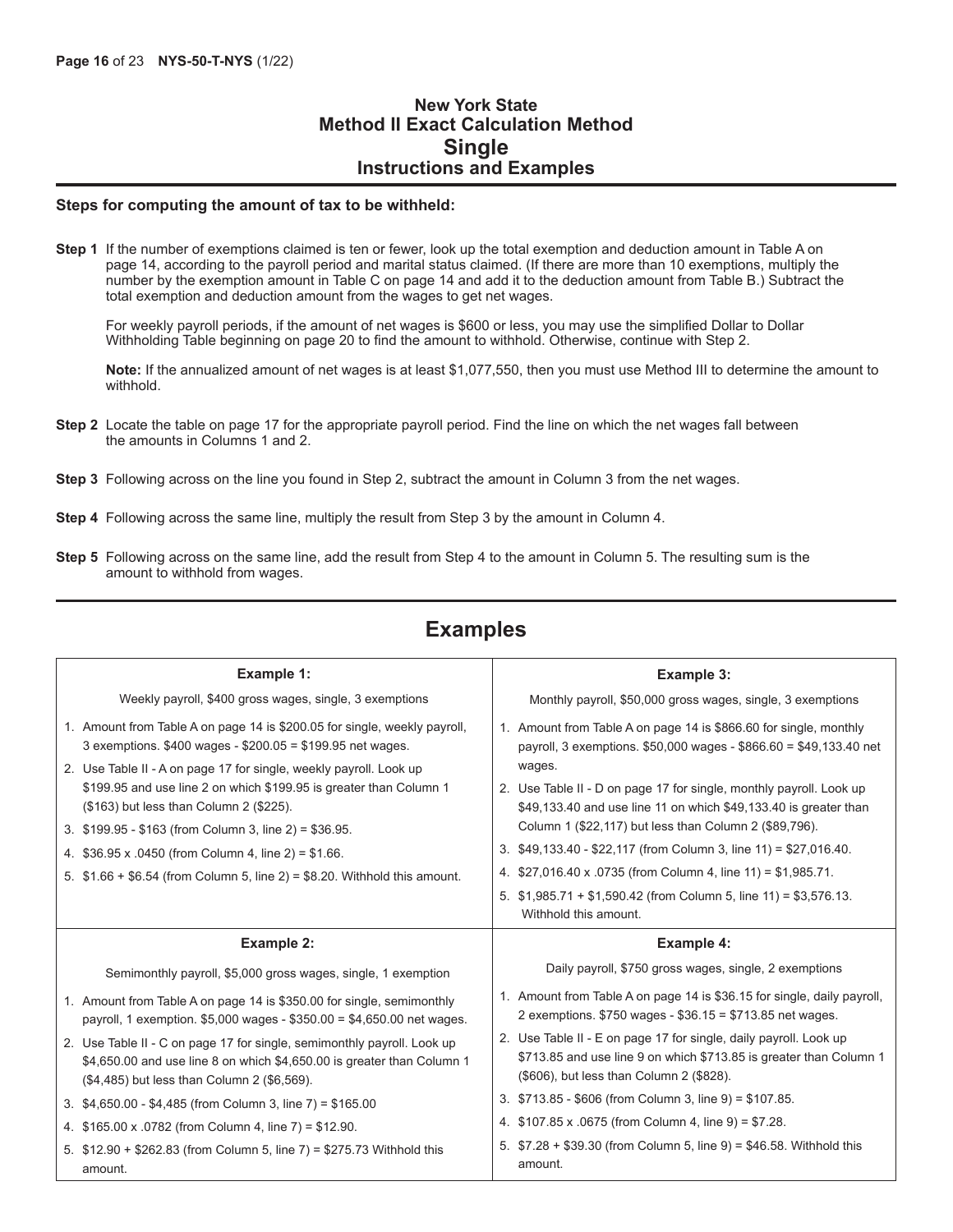**NYS-50-T-NYS** (1/22) **Page 17** of 23

|    |                                                                                       |                     | Table II - A                    | <b>Weekly Payroll</b>                                     |                                          |                |                                                                                       | Ta     |
|----|---------------------------------------------------------------------------------------|---------------------|---------------------------------|-----------------------------------------------------------|------------------------------------------|----------------|---------------------------------------------------------------------------------------|--------|
| L  | If the amount of net<br>wages (after subtracting<br>deductions and<br>exemptions) is: |                     | Subtract<br>Column <sub>3</sub> | Multiply the<br>result by                                 | Add the result<br>to Column 5<br>amount. | L              | If the amount of net<br>wages (after subtracting<br>deductions and<br>exemptions) is: |        |
|    | At                                                                                    | But less            | amount from                     | Column 4                                                  | Withhold the                             |                | At                                                                                    | But le |
| n  | Least                                                                                 | than                | net wages                       | amount                                                    | resulting sum                            | n              | Least                                                                                 | th     |
| е  | Column <sub>1</sub>                                                                   | Column <sub>2</sub> | Column 3                        | Column 4                                                  | Column <sub>5</sub>                      | e              | Column <sub>1</sub>                                                                   | Colum  |
| 1  | \$0                                                                                   | \$163               | \$0                             | 0.0400                                                    | \$0                                      | 1              | \$0                                                                                   | \$7    |
| 2  | 163                                                                                   | 225                 | 163                             | 0.0450                                                    | 6.54                                     | $\overline{2}$ | 708                                                                                   |        |
| 3  | 225                                                                                   | 267                 | 225                             | 0.0525                                                    | 9.31                                     | 3              | 975                                                                                   | 1,1    |
| 4  | 267                                                                                   | 1,551               | 267                             | 0.0585                                                    | 11.54                                    | 4              | 1,158                                                                                 | 6,7    |
| 5  | 1,551                                                                                 | 1,862               | 1.551                           | 0.0625                                                    | 86.62                                    | 5              | 6,721                                                                                 | 8,0    |
| 6  | 1,862                                                                                 | 2,070               | 1.862                           | 0.0732                                                    | 106.04                                   | 6              | 8,067                                                                                 | 8,9    |
| 7  | 2,070                                                                                 | 3,032               | 2,070                           | 0.0782                                                    | 121.31                                   | $\overline{7}$ | 8,971                                                                                 | 13,1   |
| 8  | 3,032                                                                                 | 4,142               | 3,032                           | 0.0675                                                    | 196.52                                   | 8              | 13,138                                                                                | 17,9   |
| 9  | 4,142                                                                                 | 5,104               | 4,142                           | 0.0994                                                    | 271.48                                   | 9              | 17,950                                                                                | 22,7   |
| 10 | 5,104                                                                                 | 20,722              | 5,104                           | 0.0735                                                    | 367.02                                   | 10             | 22,117                                                                                | 89,7   |
| 11 |                                                                                       | \$20,722 & OVER     |                                 | Use Method III Top Income Tax Rates Method,<br>on Page 22 |                                          | 11             | \$89,796 & OVER                                                                       |        |

|                |                          | Table II - D    |                     | <b>Monthly Payroll</b>                      |                     |
|----------------|--------------------------|-----------------|---------------------|---------------------------------------------|---------------------|
|                | If the amount of net     |                 |                     |                                             |                     |
|                | wages (after subtracting |                 |                     |                                             |                     |
|                | deductions and           |                 |                     |                                             | Add the result      |
|                | exemptions) is:          |                 | Subtract            | Multiply the                                | to Column 5         |
| L              |                          |                 | Column 3            | result by                                   | amount.             |
| i              | At                       | <b>But less</b> | amount from         | Column 4                                    | Withhold the        |
| n              | Least                    | than            | net wages           | amount                                      | resulting sum       |
| е              | Column <sub>1</sub>      | Column 2        | Column <sub>3</sub> | Column 4                                    | Column <sub>5</sub> |
| 1              | \$0                      | \$708           | \$0                 | 0.0400                                      | \$0                 |
| $\overline{2}$ | 708                      | 975             | 708                 | 0.0450                                      | 28.33               |
| 3              | 975                      | 1,158           | 975                 | 0.0525                                      | 40.33               |
| 4              | 1,158                    | 6,721           | 1,158               | 0.0585                                      | 50.00               |
| 5              | 6,721                    | 8,067           | 6,721               | 0.0625                                      | 375.33              |
| 6              | 8,067                    | 8,971           | 8,067               | 0.0732                                      | 459.50              |
| 7              | 8,971                    | 13,138          | 8,971               | 0.0782                                      | 525.67              |
| 8              | 13,138                   | 17,950          | 13,138              | 0.0675                                      | 851.58              |
| 9              | 17,950                   | 22,117          | 17,950              | 0.0994                                      | 1,176.42            |
| 10             | 22,117                   | 89,796          | 22,117              | 0.0735                                      | 1,590.42            |
| 11             | \$89,796 & OVER          |                 |                     | Use Method III Top Income Tax Rates Method, |                     |
|                |                          |                 |                     | on Page 22                                  |                     |

|                |                                                                                                      |                         | Table II - B                                                | <b>Biweekly Payroll</b>                                   |                                                                           |                |                                                                                                      | Тε          |
|----------------|------------------------------------------------------------------------------------------------------|-------------------------|-------------------------------------------------------------|-----------------------------------------------------------|---------------------------------------------------------------------------|----------------|------------------------------------------------------------------------------------------------------|-------------|
| L<br>i.<br>n   | If the amount of net<br>wages (after subtracting<br>deductions and<br>exemptions) is:<br>At<br>Least | <b>But less</b><br>than | Subtract<br>Column <sub>3</sub><br>amount from<br>net wages | Multiply the<br>result by<br>Column 4<br>amount           | Add the result<br>to Column 5<br>amount.<br>Withhold the<br>resulting sum | n              | If the amount of net<br>wages (after subtracting<br>deductions and<br>exemptions) is:<br>At<br>Least | But I<br>tl |
| е              | Column <sub>1</sub>                                                                                  | Column 2                | Column 3                                                    | Column 4                                                  | Column 5                                                                  | е              | Column 1                                                                                             | Colun       |
| 1              | \$0                                                                                                  | \$327                   | \$0                                                         | 0.0400                                                    | \$0                                                                       | 1              | \$0                                                                                                  |             |
| $\overline{2}$ | 327                                                                                                  | 450                     | 327                                                         | 0.0450                                                    | 13.08                                                                     | $\overline{2}$ | 33                                                                                                   |             |
| 3              | 450                                                                                                  | 535                     | 450                                                         | 0.0525                                                    | 18.62                                                                     | 3              | 45                                                                                                   |             |
| 4              | 535                                                                                                  | 3,102                   | 535                                                         | 0.0585                                                    | 23.08                                                                     | 4              | 53                                                                                                   |             |
| 5              | 3,102                                                                                                | 3,723                   | 3,102                                                       | 0.0625                                                    | 173.23                                                                    | 5              | 310                                                                                                  |             |
| 6              | 3,723                                                                                                | 4,140                   | 3,723                                                       | 0.0732                                                    | 212.08                                                                    | 6              | 372                                                                                                  |             |
| 7              | 4,140                                                                                                | 6,063                   | 4,140                                                       | 0.0782                                                    | 242.62                                                                    | 7              | 414                                                                                                  |             |
| 8              | 6,063                                                                                                | 8,285                   | 6,063                                                       | 0.0675                                                    | 393.04                                                                    | 8              | 606                                                                                                  |             |
| 9              | 8,285                                                                                                | 10,208                  | 8,285                                                       | 0.0994                                                    | 542.96                                                                    | 9              | 828                                                                                                  | 1,          |
| 10             | 10,208                                                                                               | 41,444                  | 10,208                                                      | 0.0735                                                    | 734.04                                                                    | 10             | 1,021                                                                                                | 4,          |
| 11             |                                                                                                      | \$41.444 & OVER         |                                                             | Use Method III Top Income Tax Rates Method,<br>on Page 22 |                                                                           | 11             | \$4.144 & OVER                                                                                       |             |

|                | Table II - E<br><b>Daily Payroll</b> |                 |                         |                                             |                         |  |  |  |  |  |  |  |  |
|----------------|--------------------------------------|-----------------|-------------------------|---------------------------------------------|-------------------------|--|--|--|--|--|--|--|--|
|                | If the amount of net                 |                 |                         |                                             |                         |  |  |  |  |  |  |  |  |
|                | wages (after subtracting             |                 |                         |                                             |                         |  |  |  |  |  |  |  |  |
|                | deductions and                       |                 |                         |                                             | Add the result          |  |  |  |  |  |  |  |  |
|                | exemptions) is:                      |                 | Subtract                | Multiply the                                | to Column 5             |  |  |  |  |  |  |  |  |
| ۱.<br>i        |                                      | <b>But less</b> | Column 3<br>amount from | result by<br>Column 4                       | amount.<br>Withhold the |  |  |  |  |  |  |  |  |
|                | At<br>Least                          | than            | net wages               | amount                                      | resulting sum           |  |  |  |  |  |  |  |  |
| n<br>e         |                                      |                 |                         |                                             |                         |  |  |  |  |  |  |  |  |
|                | Column <sub>1</sub>                  | Column 2        | Column <sub>3</sub>     | Column 4                                    | Column 5                |  |  |  |  |  |  |  |  |
| 1              | \$0                                  | \$33            | \$0                     | 0.0400                                      | \$0                     |  |  |  |  |  |  |  |  |
| $\overline{2}$ | 33                                   | 45              | 33                      | 0.0450                                      | 1.31                    |  |  |  |  |  |  |  |  |
| 3              | 45                                   | 53              | 45                      | 0.0525                                      | 1.86                    |  |  |  |  |  |  |  |  |
| 4              | 53                                   | 310             | 53                      | 0.0585                                      | 2.31                    |  |  |  |  |  |  |  |  |
| 5              | 310                                  | 372             | 310                     | 0.0625                                      | 17.32                   |  |  |  |  |  |  |  |  |
| 6              | 372                                  | 414             | 372                     | 0.0732                                      | 21.21                   |  |  |  |  |  |  |  |  |
| 7              | 414                                  | 606             | 414                     | 0.0782                                      | 24.26                   |  |  |  |  |  |  |  |  |
| 8              | 606                                  | 828             | 606                     | 0.0675                                      | 39.30                   |  |  |  |  |  |  |  |  |
| 9              | 828                                  | 1,021           | 828                     | 0.0994                                      | 54.30                   |  |  |  |  |  |  |  |  |
| 10             | 1,021                                | 4,144           | 1,021                   | 0.0735                                      | 73.40                   |  |  |  |  |  |  |  |  |
| 11             | \$4,144 & OVER                       |                 |                         | Use Method III Top Income Tax Rates Method, |                         |  |  |  |  |  |  |  |  |
|                |                                      |                 |                         | on Page 22                                  |                         |  |  |  |  |  |  |  |  |

|                       |                                                                                             | Table II - C Semimonthly Payroll |                                     |                                                           | An                                                       |                |                                                                                |          |
|-----------------------|---------------------------------------------------------------------------------------------|----------------------------------|-------------------------------------|-----------------------------------------------------------|----------------------------------------------------------|----------------|--------------------------------------------------------------------------------|----------|
|                       | If the amount of net<br>wages (after subtracting<br>deductions and<br>exemptions) is:<br>At | <b>But less</b>                  | Subtract<br>Column 3<br>amount from | Multiply the<br>result by<br>Column 4                     | Add the result<br>to Column 5<br>amount.<br>Withhold the | ц<br>i.        | If annual wages (after<br>subtracting deductions<br>and exemptions) are:<br>At | But less |
| n                     | Least                                                                                       | than                             | net wages                           | amount                                                    | resulting sum                                            | n              | Least                                                                          | thar     |
| е                     | Column 1                                                                                    | Column <sub>2</sub>              | Column <sub>3</sub>                 | Column 4                                                  | Column <sub>5</sub>                                      | е              | Column 1                                                                       | Column   |
| 1                     | \$0                                                                                         | \$354                            | \$0                                 | 0.0400                                                    | \$0                                                      | 1              | \$0                                                                            | \$8,50   |
| 2                     | 354                                                                                         | 488                              | 354                                 | 0.0450                                                    | 14.17                                                    | $\overline{2}$ | 8,500                                                                          | 11,70    |
| 3                     | 488                                                                                         | 579                              | 488                                 | 0.0525                                                    | 20.17                                                    | 3              | 11,700                                                                         | 13,90    |
| 4                     | 579                                                                                         | 3,360                            | 579                                 | 0.0585                                                    | 25.00                                                    | 4              | 13.900                                                                         | 80,65    |
| 5                     | 3,360                                                                                       | 4,033                            | 3,360                               | 0.0625                                                    | 187.67                                                   | 5              | 80.650                                                                         | 96,80    |
| 6                     | 4,033                                                                                       | 4,485                            | 4,033                               | 0.0732                                                    | 229.75                                                   | 6              | 96,800                                                                         | 107,65   |
| 7                     | 4,485                                                                                       | 6,569                            | 4,485                               | 0.0782                                                    | 262.83                                                   | 7              | 107,650                                                                        | 157,65   |
| 8                     | 6,569                                                                                       | 8,975                            | 6,569                               | 0.0675                                                    | 425.79                                                   | 8              | 157,650                                                                        | 215,40   |
| 9                     | 8,975                                                                                       | 11,058                           | 8,975                               | 0.0994                                                    | 588.21                                                   | 9              | 215,400                                                                        | 265,40   |
| 10                    | 11,058                                                                                      | 44,898                           | 11,058                              | 0.0735                                                    | 795.21                                                   | 10             | 265,400                                                                        | 1,077,55 |
| 11<br>\$44,898 & OVER |                                                                                             |                                  |                                     | Use Method III Top Income Tax Rates Method,<br>on Page 22 |                                                          | 11             | \$1,077,550 & OVER                                                             |          |

|                |                        |                 | <b>Annual Tax Rate Schedule</b>                           |              |                     |  |  |
|----------------|------------------------|-----------------|-----------------------------------------------------------|--------------|---------------------|--|--|
|                | If annual wages (after |                 |                                                           |              |                     |  |  |
|                | subtracting deductions |                 | Subtract                                                  |              |                     |  |  |
|                | and exemptions) are:   |                 | Column 3                                                  |              | Add the result to   |  |  |
|                |                        |                 | amount from                                               | Multiply the | Column 5 amount.    |  |  |
|                |                        |                 | taxable portion                                           | result by    | The resulting sum   |  |  |
| $\frac{L}{i}$  | At                     | <b>But less</b> | of annualized                                             | Column 4     | is the annualized   |  |  |
| n              | Least                  | than            | pay                                                       | amount       | tax.                |  |  |
| e              | Column <sub>1</sub>    | Column 2        | Column 3                                                  | Column 4     | Column <sub>5</sub> |  |  |
| 1              | \$0                    | \$8,500         | \$0                                                       | 0.0400       | \$0                 |  |  |
| $\overline{2}$ | 8,500                  | 11,700          | 8,500                                                     | 0.0450       | 340.00              |  |  |
| 3              | 11,700                 | 13,900          | 11,700                                                    | 0.0525       | 484.00              |  |  |
| 4              | 13,900                 | 80,650          | 13,900                                                    | 0.0585       | 600.00              |  |  |
| 5              | 80,650                 | 96,800          | 80,650                                                    | 0.0625       | 4,504.00            |  |  |
| 6              | 96,800                 | 107,650         | 96.800                                                    | 0.0732       | 5.514.00            |  |  |
| 7              | 107,650                | 157,650         | 107,650                                                   | 0.0782       | 6,308.00            |  |  |
| 8              | 157,650                | 215,400         | 157,650                                                   | 0.0675       | 10,219.00           |  |  |
| 9              | 215,400                | 265,400         | 215.400                                                   | 0.0994       | 14,117.00           |  |  |
| 10             | 265,400                | 1,077,550       | 265,400                                                   | 0.0735       | 19,085.00           |  |  |
| 11             | \$1,077,550 & OVER     |                 | Use Method III Top Income Tax Rates Method,<br>on Page 22 |              |                     |  |  |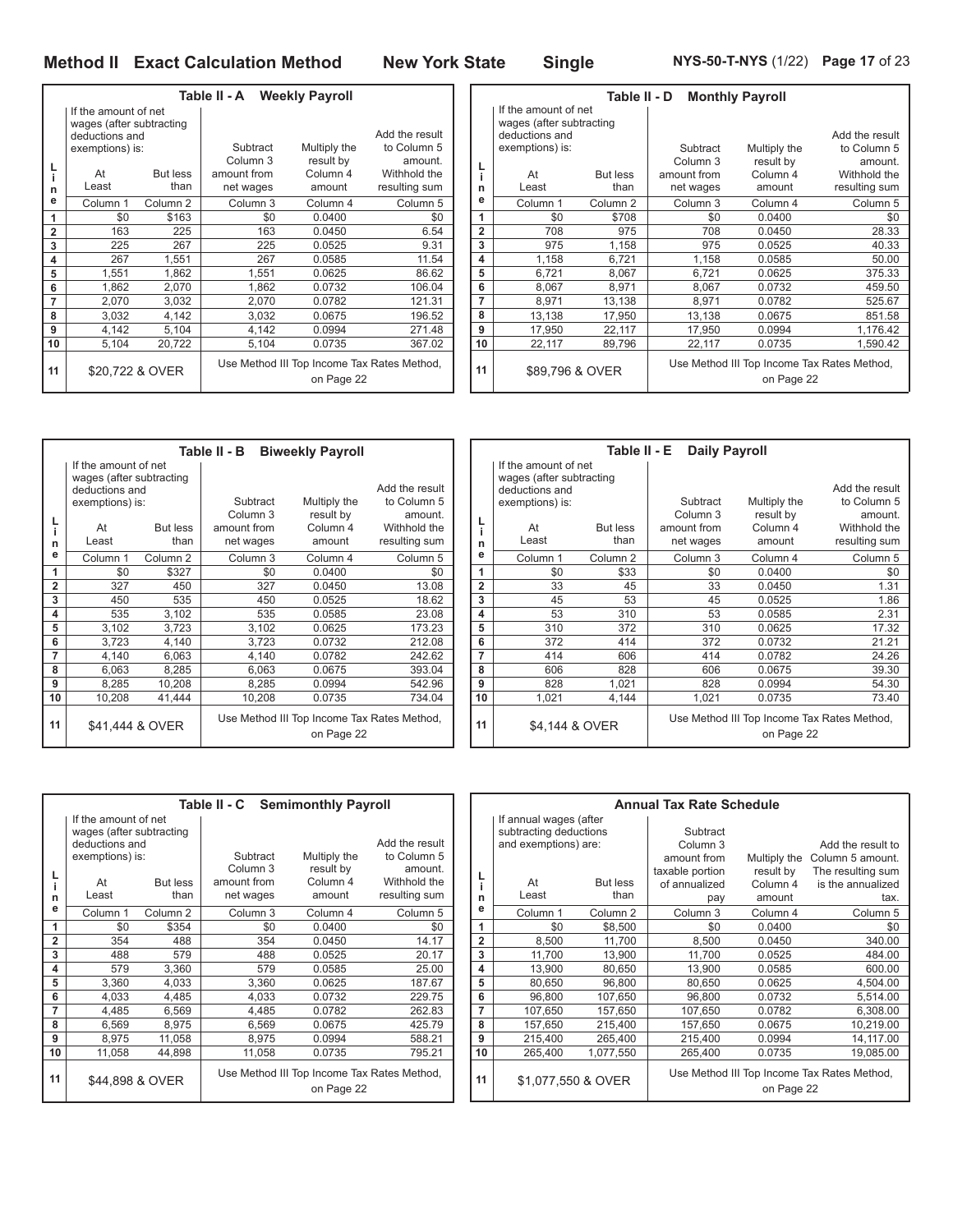### **New York State Method II Exact Calculation Method Married Instructions and Examples**

#### **Steps for computing the amount of tax to be withheld:**

**Step 1** If the number of exemptions claimed is ten or fewer, look up the total exemption and deduction amount in Table A on page 14, according to the payroll period and marital status claimed. (If there are more than 10 exemptions, multiply the number by the exemption amount in Table C on page 14 and add it to the deduction amount from Table B.) Subtract the total exemption and deduction amount from the wages to get net wages.

For weekly payroll periods, if the amount of net wages is \$600 or less, you may use the simplified Dollar to Dollar Withholding Table beginning on page 20 to find the amount to withhold. Otherwise, continue with Step 2.

**Note:** If the annualized amount of net wages is at least \$2,155,350, then you must use Method III to determine the amount to withhold.

- **Step 2** Locate the table on page 19 for the appropriate payroll period. Find the line on which the net wages fall between the amounts in Columns 1 and 2.
- **Step 3** Following across on the line you found in Step 2, subtract the amount in Column 3 from the net wages.
- **Step 4** Following across the same line, multiply the result from Step 3 by the amount in Column 4.
- **Step 5** Following across on the same line, add the result from Step 4 to the amount in Column 5. The resulting sum is the amount to withhold from wages.

| Example 1:                                                                                                                                                                                                                                                                                                                                                                                                                                                                                                                            | Example 3:                                                                                                                                                                                                                                                                                                                                                                                                                                                                                                                                                                                   |
|---------------------------------------------------------------------------------------------------------------------------------------------------------------------------------------------------------------------------------------------------------------------------------------------------------------------------------------------------------------------------------------------------------------------------------------------------------------------------------------------------------------------------------------|----------------------------------------------------------------------------------------------------------------------------------------------------------------------------------------------------------------------------------------------------------------------------------------------------------------------------------------------------------------------------------------------------------------------------------------------------------------------------------------------------------------------------------------------------------------------------------------------|
| Weekly payroll, \$400 gross wages, married, 4 exemptions                                                                                                                                                                                                                                                                                                                                                                                                                                                                              | Monthly payroll, \$50,000 gross wages, married, 3 exemptions                                                                                                                                                                                                                                                                                                                                                                                                                                                                                                                                 |
| 1. Amount from Table A on page 14 is \$229.90 for married, weekly<br>payroll, 4 exemptions. $$400$ wages - $$229.90 = $170.10$ net wages.<br>2. Use Table II - A on page 19 for married, weekly payroll. Look up<br>\$170.10 and use line 2 on which \$170.10 is greater than Column 1<br>(\$163) but less than Column 2 (\$225).<br>3. \$170.10 - \$163 (from Column 3, line 2) = \$7.10.<br>4. $$7.10 \times .0450$ (from Column 4, line 2) = \$0.32.<br>5. $$0.32 + $6.54$ (from Column 5, line 2) = \$6.86. Withhold this amount. | 1. Amount from Table A on page 14 is \$912.40 for married, monthly<br>payroll, 3 exemptions. \$50,000 wages - \$912.40 = \$49,087.60 net<br>wages.<br>2. Use Table II - D on page 19 for married, monthly payroll. Look up<br>\$49,087.60 and use line 12 on which \$49,087.60 is greater than<br>Column 1 (\$31,100) but less than Column 2 (\$89,796).<br>3. \$49,087.60 - \$31,100 (from Column 3, line 11) = \$17,987.60.<br>4. \$17,987.60 x .0735 (from Column 4, line 11) = \$1,322.09.<br>5. $$1,322.09 + $2,298.00$ (from Column 5, line 11) = \$3,620.09.<br>Withhold this amount. |
| <b>Example 2:</b>                                                                                                                                                                                                                                                                                                                                                                                                                                                                                                                     | <b>Example 4:</b>                                                                                                                                                                                                                                                                                                                                                                                                                                                                                                                                                                            |
| Semimonthly payroll, \$5,000 gross wages, married, 3 exemptions                                                                                                                                                                                                                                                                                                                                                                                                                                                                       | Daily payroll, \$750 gross wages, married, 2 exemptions                                                                                                                                                                                                                                                                                                                                                                                                                                                                                                                                      |
| 1. Amount from Table A on page 14 is \$456.20 for married, semimonthly<br>payroll, 3 exemptions. $$5,000$ wages - $$456.20 = $4,543.80$ net wages.                                                                                                                                                                                                                                                                                                                                                                                    | 1. Amount from Table A on page 14 is \$38.30 for married, daily payroll,<br>2 exemptions. \$750 wages - \$38.30 = \$711.70 net wages.                                                                                                                                                                                                                                                                                                                                                                                                                                                        |
| 2. Use Table II - C on page 19 for married, semimonthly payroll. Look up<br>\$4,543.80 and use line 8 on which \$4,543.80 is greater than Column 1<br>(\$4,485) but less than Column 2 (\$6,569).                                                                                                                                                                                                                                                                                                                                     | 2. Use Table II - E on page 19 for married, daily payroll. Look up<br>\$711.70 and use line 9 on which \$711.70 is greater than Column 1<br>(\$606), but less than Column 2 (\$814).                                                                                                                                                                                                                                                                                                                                                                                                         |
|                                                                                                                                                                                                                                                                                                                                                                                                                                                                                                                                       |                                                                                                                                                                                                                                                                                                                                                                                                                                                                                                                                                                                              |
| 3. \$4,543.80 - \$4,485 (from Column 3, line 7) = \$58.80.                                                                                                                                                                                                                                                                                                                                                                                                                                                                            | 3. \$711.70 - \$606 (from Column 3, line 9) = \$105.70.                                                                                                                                                                                                                                                                                                                                                                                                                                                                                                                                      |
| 4. \$58.80 x .0761 (from Column 4, line 7) = \$4.47.                                                                                                                                                                                                                                                                                                                                                                                                                                                                                  | 4. \$105.70 x .0804 (from Column 4, line 9) = \$8.50.                                                                                                                                                                                                                                                                                                                                                                                                                                                                                                                                        |

# **Examples**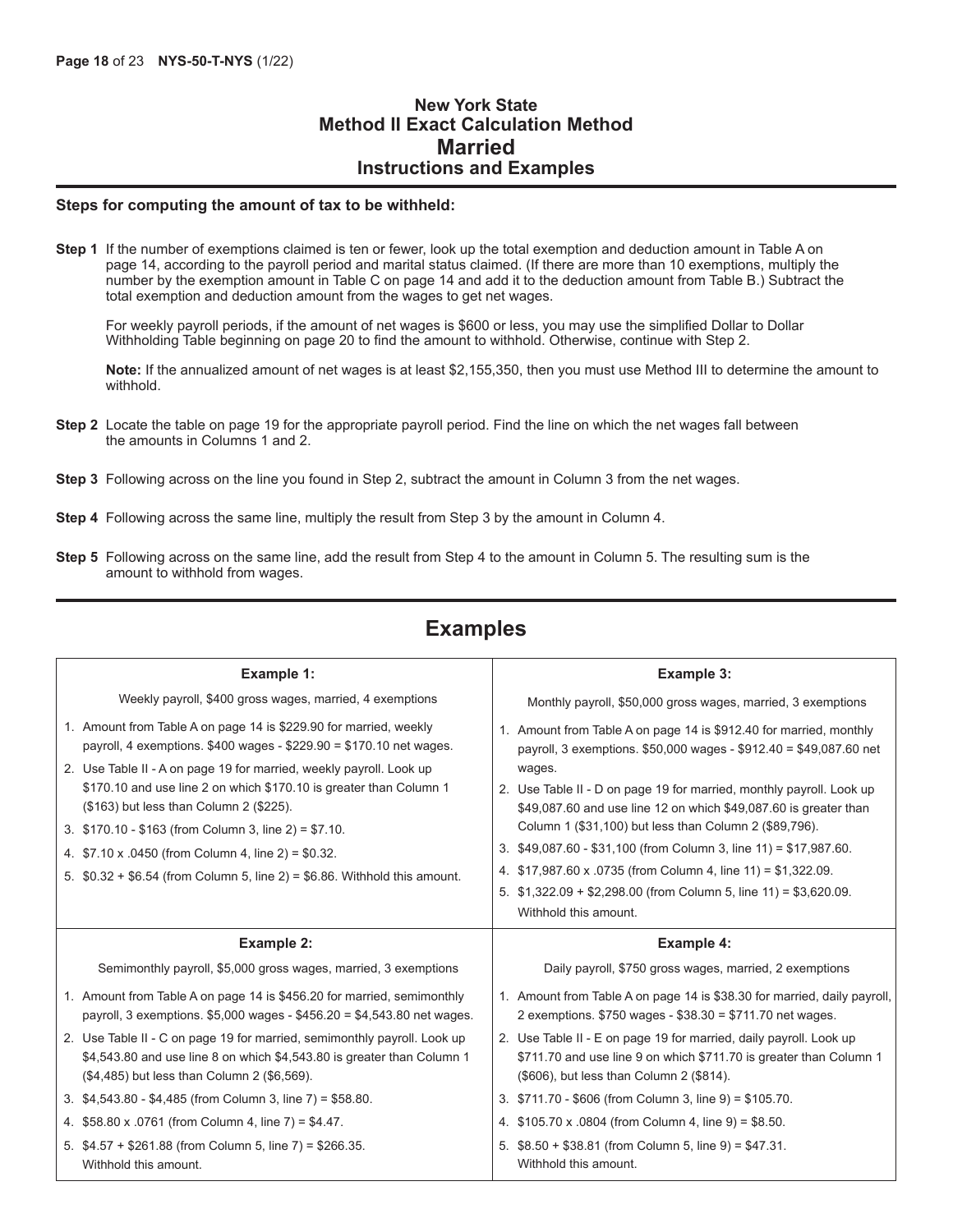٦

|                       |                                                                                             | Table II - A Weekly Payroll |                                                |                                                           |                                                          | Tal            |                                                                                             |         |
|-----------------------|---------------------------------------------------------------------------------------------|-----------------------------|------------------------------------------------|-----------------------------------------------------------|----------------------------------------------------------|----------------|---------------------------------------------------------------------------------------------|---------|
| L                     | If the amount of net<br>wages (after subtracting<br>deductions and<br>exemptions) is:<br>At | <b>But less</b>             | Subtract<br>Column <sub>3</sub><br>amount from | Multiply the<br>result by<br>Column 4                     | Add the result<br>to Column 5<br>amount.<br>Withhold the | L              | If the amount of net<br>wages (after subtracting<br>deductions and<br>exemptions) is:<br>At | But les |
| n                     | Least                                                                                       | than                        | net wages                                      | amount                                                    | resulting sum                                            | n              | Least                                                                                       | tha     |
| е                     | Column <sub>1</sub>                                                                         | Column <sub>2</sub>         | Column 3                                       | Column 4                                                  | Column 5                                                 | e              | Column 1                                                                                    | Columr  |
| 1                     | \$0                                                                                         | \$163                       | \$0                                            | 0.0400                                                    | \$0                                                      | 1              | \$0                                                                                         | \$7     |
| $\overline{2}$        | 163                                                                                         | 225                         | 163                                            | 0.0450                                                    | 6.54                                                     | $\overline{2}$ | 708                                                                                         | 9       |
| 3                     | 225                                                                                         | 267                         | 225                                            | 0.0525                                                    | 9.31                                                     | 3              | 975                                                                                         | 1,1     |
| 4                     | 267                                                                                         | 1.551                       | 267                                            | 0.0585                                                    | 11.54                                                    | 4              | 1,158                                                                                       | 6,7     |
| 5                     | 1,551                                                                                       | 1,862                       | 1,551                                          | 0.0625                                                    | 86.62                                                    | 5              | 6,721                                                                                       | 8,0     |
| 6                     | 1,862                                                                                       | 2,070                       | 1,862                                          | 0.0711                                                    | 106.04                                                   | 6              | 8,067                                                                                       | 8,9     |
| $\overline{7}$        | 2,070                                                                                       | 3,032                       | 2,070                                          | 0.0761                                                    | 120.87                                                   | $\overline{7}$ | 8,971                                                                                       | 13,1    |
| 8                     | 3,032                                                                                       | 4,068                       | 3,032                                          | 0.0804                                                    | 194.04                                                   | 8              | 13,138                                                                                      | 17,6    |
| 9                     | 4,068                                                                                       | 6,215                       | 4,068                                          | 0.0675                                                    | 277.40                                                   | 9              | 17,629                                                                                      | 26,9    |
| 10                    | 6,215                                                                                       | 7,177                       | 6,215                                          | 0.1123                                                    | 422.33                                                   | 10             | 26,933                                                                                      | 31,1    |
| 11                    | 7,177                                                                                       | 20,722                      | 7,177                                          | 0.0735                                                    | 530.31                                                   | 11             | 31,100                                                                                      | 89,7    |
| 12                    | 20,722                                                                                      | 41,449                      | 20,722                                         | 0.0765                                                    | 1,525.88                                                 | 12             | 89,796                                                                                      | 179,6   |
| 13<br>\$41,449 & OVER |                                                                                             |                             |                                                | Use Method III Top Income Tax Rates Method,<br>on Page 22 |                                                          | 13             | \$179,613 & OVER                                                                            |         |

|                | If the amount of net<br>wages (after subtracting |                     |                     |                                                           |                |
|----------------|--------------------------------------------------|---------------------|---------------------|-----------------------------------------------------------|----------------|
|                | deductions and                                   |                     |                     |                                                           | Add the result |
|                | exemptions) is:                                  |                     | Subtract            | Multiply the                                              | to Column 5    |
| L              |                                                  |                     | Column <sub>3</sub> | result by                                                 | amount.        |
| i.             | At                                               | <b>But less</b>     | amount from         | Column 4                                                  | Withhold the   |
| n              | Least                                            | than                | net wages           | amount                                                    | resulting sum  |
| е              | Column 1                                         | Column <sub>2</sub> | Column 3            | Column 4                                                  | Column 5       |
| 1              | \$0                                              | \$708               | \$0                 | 0.0400                                                    | \$0            |
| $\overline{2}$ | 708                                              | 975                 | 708                 | 0.0450                                                    | 28.33          |
| 3              | 975                                              | 1,158               | 975                 | 0.0525                                                    | 40.33          |
| 4              | 1,158                                            | 6,721               | 1,158               | 0.0585                                                    | 50.00          |
| 5              | 6,721                                            | 8,067               | 6,721               | 0.0625                                                    | 375.33         |
| 6              | 8,067                                            | 8,971               | 8,067               | 0.0711                                                    | 459.50         |
| 7              | 8,971                                            | 13,138              | 8,971               | 0.0761                                                    | 523.75         |
| 8              | 13,138                                           | 17,629              | 13,138              | 0.0804                                                    | 840.83         |
| 9              | 17,629                                           | 26,933              | 17,629              | 0.0675                                                    | 1,202.08       |
| 10             | 26,933                                           | 31,100              | 26,933              | 0.1123                                                    | 1,830.08       |
| 11             | 31,100                                           | 89,796              | 31,100              | 0.0735                                                    | 2,298.00       |
| 12             | 89,796                                           | 179.613             | 89,796              | 0.0765                                                    | 6,612.17       |
| 13             | \$179,613 & OVER                                 |                     |                     | Use Method III Top Income Tax Rates Method,<br>on Page 22 |                |

**Table II - D Monthly Payroll**

|              |                                                                                             |                 | Table II - B                                              | <b>Biweekly Payroll</b>               |                                                          |                |                                                                                             | Тε    |
|--------------|---------------------------------------------------------------------------------------------|-----------------|-----------------------------------------------------------|---------------------------------------|----------------------------------------------------------|----------------|---------------------------------------------------------------------------------------------|-------|
|              | If the amount of net<br>wages (after subtracting<br>deductions and<br>exemptions) is:<br>At | <b>But less</b> | Subtract<br>Column <sub>3</sub><br>amount from            | Multiply the<br>result by<br>Column 4 | Add the result<br>to Column 5<br>amount.<br>Withhold the | L              | If the amount of net<br>wages (after subtracting<br>deductions and<br>exemptions) is:<br>At | But I |
| n            | Least                                                                                       | than            | net wages                                                 | amount                                | resulting sum                                            | n              | Least                                                                                       | tl    |
| е            | Column <sub>1</sub>                                                                         | Column 2        | Column 3                                                  | Column 4                              | Column <sub>5</sub>                                      | е              | Column <sub>1</sub>                                                                         | Colun |
| 1            | \$0                                                                                         | \$327           | \$0                                                       | 0.0400                                | \$0                                                      | 1              | \$0                                                                                         |       |
| $\mathbf{2}$ | 327                                                                                         | 450             | 327                                                       | 0.0450                                | 13.08                                                    | $\overline{2}$ | 33                                                                                          |       |
| 3            | 450                                                                                         | 535             | 450                                                       | 0.0525                                | 18.62                                                    | 3              | 45                                                                                          |       |
| 4            | 535                                                                                         | 3,102           | 535                                                       | 0.0585                                | 23.08                                                    | 4              | 53                                                                                          |       |
| 5            | 3,102                                                                                       | 3,723           | 3,102                                                     | 0.0625                                | 173.23                                                   | 5              | 310                                                                                         |       |
| 6            | 3,723                                                                                       | 4,140           | 3,723                                                     | 0.0711                                | 212.08                                                   | 6              | 372                                                                                         |       |
| 7            | 4,140                                                                                       | 6,063           | 4,140                                                     | 0.0761                                | 241.73                                                   | 7              | 414                                                                                         |       |
| 8            | 6,063                                                                                       | 8,137           | 6,063                                                     | 0.0804                                | 388.08                                                   | 8              | 606                                                                                         |       |
| 9            | 8,137                                                                                       | 12,431          | 8,137                                                     | 0.0675                                | 554.81                                                   | 9              | 814                                                                                         | 1,    |
| 10           | 12,431                                                                                      | 14,354          | 12,431                                                    | 0.1123                                | 844.65                                                   | 10             | 1.243                                                                                       | 1.    |
| 11           | 14,354                                                                                      | 41,444          | 14,354                                                    | 0.0735                                | 1,060.62                                                 | 11             | 1,435                                                                                       | 4,    |
| 12           | 41,444                                                                                      | 82,898          | 41.444                                                    | 0.0765                                | 3,051.77                                                 | 12             | 4,144                                                                                       | 8.    |
| 13           |                                                                                             | \$82,898 & OVER | Use Method III Top Income Tax Rates Method,<br>on Page 22 |                                       |                                                          |                | 13<br>\$8,290 & OVER                                                                        |       |

|                |                                                  | Table II - E            | <b>Daily Payroll</b>            |                                                           |                               |
|----------------|--------------------------------------------------|-------------------------|---------------------------------|-----------------------------------------------------------|-------------------------------|
|                | If the amount of net<br>wages (after subtracting |                         |                                 |                                                           | Add the result                |
|                | deductions and<br>exemptions) is:                |                         | Subtract<br>Column <sub>3</sub> | Multiply the<br>result by                                 | to Column 5<br>amount.        |
| L<br>n         | At<br>Least                                      | <b>But less</b><br>than | amount from<br>net wages        | Column <sub>4</sub><br>amount                             | Withhold the<br>resulting sum |
| e              | Column 1                                         | Column <sub>2</sub>     | Column <sub>3</sub>             | Column 4                                                  | Column <sub>5</sub>           |
| 1              | \$0                                              | \$33                    | \$0                             | 0.0400                                                    | \$0                           |
| $\overline{2}$ | 33                                               | 45                      | 33                              | 0.0450                                                    | 1.31                          |
| 3              | 45                                               | 53                      | 45                              | 0.0525                                                    | 1.86                          |
| 4              | 53                                               | 310                     | 53                              | 0.0585                                                    | 2.31                          |
| 5              | 310                                              | 372                     | 310                             | 0.0625                                                    | 17.32                         |
| 6              | 372                                              | 414                     | 372                             | 0.0711                                                    | 21.21                         |
| 7              | 414                                              | 606                     | 414                             | 0.0761                                                    | 24.17                         |
| 8              | 606                                              | 814                     | 606                             | 0.0804                                                    | 38.81                         |
| 9              | 814                                              | 1,243                   | 814                             | 0.0675                                                    | 55.48                         |
| 10             | 1,243                                            | 1,435                   | 1,243                           | 0.1123                                                    | 84.47                         |
| 11             | 1,435                                            | 4,144                   | 1,435                           | 0.0735                                                    | 106.06                        |
| 12             | 4,144                                            | 8,290                   | 4,144                           | 0.0765                                                    | 305.18                        |
| 13             | \$8,290 & OVER                                   |                         |                                 | Use Method III Top Income Tax Rates Method,<br>on Page 22 |                               |

|                |                                                                                       | Table II - C            |                                                           |                                 |                                          | An |                |                                                                          |                         |
|----------------|---------------------------------------------------------------------------------------|-------------------------|-----------------------------------------------------------|---------------------------------|------------------------------------------|----|----------------|--------------------------------------------------------------------------|-------------------------|
|                | If the amount of net<br>wages (after subtracting<br>deductions and<br>exemptions) is: |                         | Subtract                                                  | Multiply the                    | Add the result<br>to Column 5            |    |                | If annual wages (after<br>subtracting deductions<br>and exemptions) are: |                         |
| L<br>n         | At<br>Least                                                                           | <b>But less</b><br>than | Column 3<br>amount from<br>net wages                      | result by<br>Column 4<br>amount | amount.<br>Withhold the<br>resulting sum |    | L<br>n         | At<br>Least                                                              | <b>But less</b><br>thar |
| e              | Column 1                                                                              | Column 2                | Column 3                                                  | Column 4                        | Column <sub>5</sub>                      |    | e              | Column 1                                                                 | Column                  |
| 1              | \$0                                                                                   | \$354                   | \$0                                                       | 0.0400                          | \$0                                      |    | 1              | \$0                                                                      | \$8,50                  |
| $\overline{2}$ | 354                                                                                   | 488                     | 354                                                       | 0.0450                          | 14.17                                    |    | $\overline{2}$ | 8,500                                                                    | 11,70                   |
| 3              | 488                                                                                   | 579                     | 488                                                       | 0.0525                          | 20.17                                    |    | 3              | 11.700                                                                   | 13,90                   |
| 4              | 579                                                                                   | 3,360                   | 579                                                       | 0.0585                          | 25.00                                    |    | 4              | 13,900                                                                   | 80,65                   |
| 5              | 3,360                                                                                 | 4,033                   | 3,360                                                     | 0.0625                          | 187.67                                   |    | 5              | 80,650                                                                   | 96,80                   |
| 6              | 4,033                                                                                 | 4,485                   | 4,033                                                     | 0.0711                          | 229.75                                   |    | 6              | 96,800                                                                   | 107,65                  |
| 7              | 4,485                                                                                 | 6,569                   | 4,485                                                     | 0.0761                          | 261.88                                   |    | 7              | 107,650                                                                  | 157,65                  |
| 8              | 6,569                                                                                 | 8,815                   | 6,569                                                     | 0.0804                          | 420.42                                   |    | 8              | 157,650                                                                  | 211,55                  |
| 9              | 8,815                                                                                 | 13,467                  | 8,815                                                     | 0.0675                          | 601.04                                   |    | 9              | 211,550                                                                  | 323,20                  |
| 10             | 13,467                                                                                | 15,550                  | 13,467                                                    | 0.1123                          | 915.04                                   |    | 10             | 323,200                                                                  | 373,20                  |
| 11             | 15,550                                                                                | 44,898                  | 15,550                                                    | 0.0735                          | 1,149.00                                 |    | 11             | 373,200                                                                  | 1,077,55                |
| 12             | 44,898                                                                                | 89,806                  | 44,898                                                    | 0.0765                          | 3,306.08                                 |    | 12             | 1,077,550                                                                | 2,155,35                |
| 13             |                                                                                       | \$89,806 & OVER         | Use Method III Top Income Tax Rates Method,<br>on Page 22 |                                 |                                          |    | 13             | \$2,155,350 & OVER                                                       |                         |

|                | <b>Annual Tax Rate Schedule</b>                                                |                     |                                                                                    |                                       |                                                                                 |  |  |  |  |  |  |  |  |
|----------------|--------------------------------------------------------------------------------|---------------------|------------------------------------------------------------------------------------|---------------------------------------|---------------------------------------------------------------------------------|--|--|--|--|--|--|--|--|
| ۲<br>۲         | If annual wages (after<br>subtracting deductions<br>and exemptions) are:<br>At | <b>But less</b>     | Subtract<br>Column <sub>3</sub><br>amount from<br>taxable portion<br>of annualized | Multiply the<br>result by<br>Column 4 | Add the result to<br>Column 5 amount.<br>The resulting sum<br>is the annualized |  |  |  |  |  |  |  |  |
| n              | Least                                                                          | than                | pay                                                                                | amount                                | tax.                                                                            |  |  |  |  |  |  |  |  |
| e              | Column <sub>1</sub>                                                            | Column <sub>2</sub> | Column <sub>3</sub>                                                                | Column 4                              | Column <sub>5</sub>                                                             |  |  |  |  |  |  |  |  |
| 1              | \$0                                                                            | \$8,500             | \$0                                                                                | 0.0400                                | \$0                                                                             |  |  |  |  |  |  |  |  |
| $\overline{2}$ | 8,500                                                                          | 11,700              | 8,500                                                                              | 0.0450                                | 340.00                                                                          |  |  |  |  |  |  |  |  |
| 3              | 11,700<br>13,900                                                               |                     | 11,700                                                                             | 0.0525                                | 484.00                                                                          |  |  |  |  |  |  |  |  |
| 4              | 13,900                                                                         | 80,650              | 13,900                                                                             | 0.0585                                | 600.00                                                                          |  |  |  |  |  |  |  |  |
| 5              | 80,650                                                                         | 96,800              | 80,650                                                                             | 0.0625                                | 4,504.00                                                                        |  |  |  |  |  |  |  |  |
| 6              | 96,800                                                                         | 107,650             | 96,800                                                                             | 0.0711                                | 5,514.00                                                                        |  |  |  |  |  |  |  |  |
| 7              | 107,650                                                                        | 157,650             | 107,650                                                                            | 0.0761                                | 6,285.00                                                                        |  |  |  |  |  |  |  |  |
| 8              | 157,650                                                                        | 211,550             | 157,650                                                                            | 0.0804                                | 10,090.00                                                                       |  |  |  |  |  |  |  |  |
| 9              | 211,550                                                                        | 323,200             | 211,550                                                                            | 0.0675                                | 14,425.00                                                                       |  |  |  |  |  |  |  |  |
| 10             | 323,200                                                                        | 373,200             | 323,200                                                                            | 0.1123                                | 21,961.00                                                                       |  |  |  |  |  |  |  |  |
| 11             | 373,200                                                                        | 1,077,550           | 373,200                                                                            | 0.0735                                | 27,576.00                                                                       |  |  |  |  |  |  |  |  |
| 12             | 1,077,550                                                                      | 2,155,350           | 1,077,550                                                                          | 0.0765                                | 79,346.00                                                                       |  |  |  |  |  |  |  |  |
| 13             |                                                                                | \$2,155,350 & OVER  | Use Method III Top Income Tax Rates Method,<br>on Page 22                          |                                       |                                                                                 |  |  |  |  |  |  |  |  |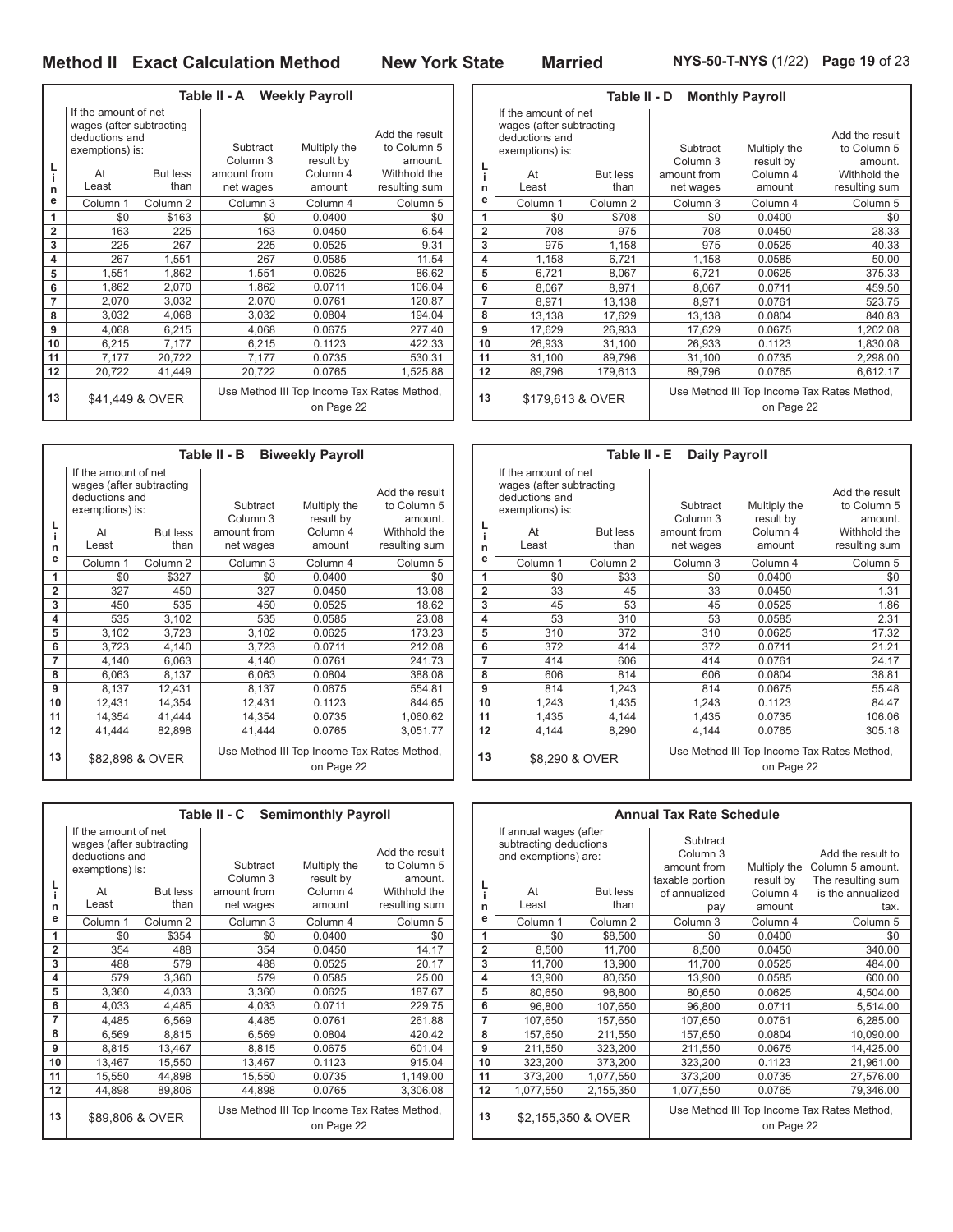# **New York State**

# **SINGLE or MARRIED**

# **DOLLAR TO DOLLAR Withholding Table for WEEKLY Wages AFTER Deductions and Exemptions (Net Taxable Wages)**

**This table may be used, instead of the exact calculation method on pages 16 through 19, for net taxable weekly wages paid up to \$600.** Before using this table, use page 14 to find amounts to be subtracted from gross weekly wages. For wages over \$600, use the exact calculation method on pages 16 through 19.

| <b>WAGES</b><br><b>AFTER</b><br>DED. &<br>EXEMPT. | <b>TAX</b><br><b>TO</b><br><b>WITHHOLD</b> | <b>WAGES</b><br><b>AFTER</b><br>DED. &<br>EXEMPT. | <b>TAX</b><br><b>TO</b><br><b>WITHHOLD</b> | <b>WAGES</b><br><b>AFTER</b><br>DED. &<br><b>EXEMPT</b> | <b>TAX</b><br><b>TO</b><br><b>WITHHOLD</b> | <b>WAGES</b><br><b>AFTER</b><br>DED. &<br>EXEMPT. | <b>TAX</b><br><b>TO</b><br>WITHHOLD | <b>WAGES</b><br><b>AFTER</b><br>DED. &<br>EXEMPT. | <b>TAX</b><br><b>TO</b><br><b>WITHHOLD</b> | <b>WAGES</b><br><b>AFTER</b><br>DED. &<br>EXEMPT. | <b>TAX</b><br><b>TO</b><br><b>WITHHOLD</b> |
|---------------------------------------------------|--------------------------------------------|---------------------------------------------------|--------------------------------------------|---------------------------------------------------------|--------------------------------------------|---------------------------------------------------|-------------------------------------|---------------------------------------------------|--------------------------------------------|---------------------------------------------------|--------------------------------------------|
| \$1                                               | \$0.04                                     | \$51                                              | \$2.04                                     | \$101                                                   | \$4.04                                     | \$151                                             | \$6.04                              | \$201                                             | \$8.23                                     | \$251                                             | \$10.67                                    |
| $\overline{\mathbf{2}}$                           | 0.08                                       | 52                                                | 2.08                                       | 102                                                     | 4.08                                       | 152                                               | 6.08                                | 202                                               | 8.27                                       | 252                                               | 10.73                                      |
| 3                                                 | 0.12                                       | 53                                                | 2.12                                       | 103                                                     | 4.12                                       | 153                                               | 6.12                                | 203                                               | 8.32                                       | 253                                               | 10.78                                      |
| 4                                                 | 0.16                                       | 54                                                | 2.16                                       | 104                                                     | 4.16                                       | 154                                               | 6.16                                | 204                                               | 8.36                                       | 254                                               | 10.83                                      |
| 5                                                 | 0.20                                       | 55                                                | 2.20                                       | 105                                                     | 4.20                                       | 155                                               | 6.20                                | 205                                               | 8.41                                       | 255                                               | 10.88                                      |
| 6                                                 | 0.24                                       | 56                                                | 2.24                                       | 106                                                     | 4.24                                       | 156                                               | 6.24                                | 206                                               | 8.45                                       | 256                                               | 10.94                                      |
| $\overline{7}$                                    | 0.28                                       | 57                                                | 2.28                                       | 107                                                     | 4.28                                       | 157                                               | 6.28                                | 207                                               | 8.50                                       | 257                                               | 10.99                                      |
| 8                                                 | 0.32                                       | 58                                                | 2.32                                       | 108                                                     | 4.32                                       | 158                                               | 6.32                                | 208                                               | 8.54                                       | 258                                               | 11.04                                      |
| 9                                                 | 0.36                                       | 59                                                | 2.36                                       | 109                                                     | 4.36                                       | 159                                               | 6.36                                | 209                                               | 8.59                                       | 259                                               | 11.09                                      |
| 10                                                | 0.40                                       | 60                                                | 2.40                                       | 110                                                     | 4.40                                       | 160                                               | 6.40                                | 210                                               | 8.63                                       | 260                                               | 11.15                                      |
| 11                                                | 0.44                                       | 61                                                | 2.44                                       | 111                                                     | 4.44                                       | 161                                               | 6.44                                | 211                                               | 8.68                                       | 261                                               | 11.20                                      |
| 12                                                | 0.48                                       | 62<br>63                                          | 2.48<br>2.52                               | 112                                                     | 4.48                                       | 162<br>163                                        | 6.48<br>6.52                        | 212<br>213                                        | 8.72                                       | 262                                               | 11.25                                      |
| 13<br>14                                          | 0.52<br>0.56                               | 64                                                | 2.56                                       | 113<br>114                                              | 4.52<br>4.56                               | 164                                               | 6.56                                | 214                                               | 8.77<br>8.81                               | 263<br>264                                        | 11.30<br>11.36                             |
| 15                                                | 0.60                                       | 65                                                | 2.60                                       | 115                                                     | 4.60                                       | 165                                               | 6.61                                | 215                                               | 8.86                                       | 265                                               | 11.41                                      |
| 16                                                | 0.64                                       | 66                                                | 2.64                                       | 116                                                     | 4.64                                       | 166                                               | 6.65                                | 216                                               | 8.90                                       | 266                                               | 11.46                                      |
| 17                                                | 0.68                                       | 67                                                | 2.68                                       | 117                                                     | 4.68                                       | 167                                               | 6.70                                | 217                                               | 8.95                                       | 267                                               | 11.51                                      |
| 18                                                | 0.72                                       | 68                                                | 2.72                                       | 118                                                     | 4.72                                       | 168                                               | 6.74                                | 218                                               | 8.99                                       | 268                                               | 11.58                                      |
| 19                                                | 0.76                                       | 69                                                | 2.76                                       | 119                                                     | 4.76                                       | 169                                               | 6.79                                | 219                                               | 9.04                                       | 269                                               | 11.64                                      |
| 20                                                | 0.80                                       | 70                                                | 2.80                                       | 120                                                     | 4.80                                       | 170                                               | 6.83                                | 220                                               | 9.08                                       | 270                                               | 11.70                                      |
| 21                                                | 0.84                                       | 71                                                | 2.84                                       | 121                                                     | 4.84                                       | 171                                               | 6.88                                | 221                                               | 9.13                                       | 271                                               | 11.75                                      |
| 22                                                | 0.88                                       | 72                                                | 2.88                                       | 122                                                     | 4.88                                       | 172                                               | 6.92                                | 222                                               | 9.17                                       | 272                                               | 11.81                                      |
| 23                                                | 0.92                                       | 73                                                | 2.92                                       | 123                                                     | 4.92                                       | 173                                               | 6.97                                | 223                                               | 9.22                                       | 273                                               | 11.87                                      |
| 24                                                | 0.96                                       | 74                                                | 2.96                                       | 124                                                     | 4.96                                       | 174                                               | 7.01                                | 224                                               | 9.26                                       | 274                                               | 11.93                                      |
| 25                                                | 1.00                                       | 75                                                | 3.00                                       | 125                                                     | 5.00                                       | 175                                               | 7.06                                | 225                                               | 9.31                                       | 275                                               | 11.99                                      |
| 26                                                | 1.04                                       | 76                                                | 3.04                                       | 126                                                     | 5.04                                       | 176                                               | 7.10                                | 226                                               | 9.36                                       | 276                                               | 12.05                                      |
| 27                                                | 1.08                                       | 77                                                | 3.08<br>3.12                               | 127                                                     | 5.08                                       | 177                                               | 7.15                                | 227<br>228                                        | 9.41                                       | 277                                               | 12.11<br>12.16                             |
| 28<br>29                                          | 1.12<br>1.16                               | 78<br>79                                          | 3.16                                       | 128<br>129                                              | 5.12<br>5.16                               | 178<br>179                                        | 7.19<br>7.24                        | 229                                               | 9.47<br>9.52                               | 278<br>279                                        | 12.22                                      |
| 30                                                | 1.20                                       | 80                                                | 3.20                                       | 130                                                     | 5.20                                       | 180                                               | 7.28                                | 230                                               | 9.57                                       | 280                                               | 12.28                                      |
| 31                                                | 1.24                                       | 81                                                | 3.24                                       | 131                                                     | 5.24                                       | 181                                               | 7.33                                | 231                                               | 9.62                                       | 281                                               | 12.34                                      |
| 32                                                | 1.28                                       | 82                                                | 3.28                                       | 132                                                     | 5.28                                       | 182                                               | 7.37                                | 232                                               | 9.68                                       | 282                                               | 12.40                                      |
| 33                                                | 1.32                                       | 83                                                | 3.32                                       | 133                                                     | 5.32                                       | 183                                               | 7.42                                | 233                                               | 9.73                                       | 283                                               | 12.46                                      |
| 34                                                | 1.36                                       | 84                                                | 3.36                                       | 134                                                     | 5.36                                       | 184                                               | 7.46                                | 234                                               | 9.78                                       | 284                                               | 12.51                                      |
| 35                                                | 1.40                                       | 85                                                | 3.40                                       | 135                                                     | 5.40                                       | 185                                               | 7.51                                | 235                                               | 9.83                                       | 285                                               | 12.57                                      |
| 36                                                | 1.44                                       | 86                                                | 3.44                                       | 136                                                     | 5.44                                       | 186                                               | 7.55                                | 236                                               | 9.89                                       | 286                                               | 12.63                                      |
| 37                                                | 1.48                                       | 87                                                | 3.48                                       | 137                                                     | 5.48                                       | 187                                               | 7.60                                | 237                                               | 9.94                                       | 287                                               | 12.69                                      |
| 38                                                | 1.52                                       | 88                                                | 3.52                                       | 138                                                     | 5.52                                       | 188                                               | 7.64                                | 238                                               | 9.99                                       | 288                                               | 12.75                                      |
| 39                                                | 1.56                                       | 89                                                | 3.56                                       | 139                                                     | 5.56                                       | 189                                               | 7.69                                | 239                                               | 10.04                                      | 289                                               | 12.81                                      |
| 40<br>41                                          | 1.60                                       | 90<br>91                                          | 3.60<br>3.64                               | 140<br>141                                              | 5.60                                       | 190<br>191                                        | 7.73                                | 240                                               | 10.10                                      | 290<br>291                                        | 12.87                                      |
| 42                                                | 1.64<br>1.68                               | 92                                                | 3.68                                       | 142                                                     | 5.64<br>5.68                               | 192                                               | 7.78<br>7.82                        | 241<br>242                                        | 10.15<br>10.20                             | 292                                               | 12.92<br>12.98                             |
| 43                                                | 1.72                                       | 93                                                | 3.72                                       | 143                                                     | 5.72                                       | 193                                               | 7.87                                | 243                                               | 10.25                                      | 293                                               | 13.04                                      |
| 44                                                | 1.76                                       | 94                                                | 3.76                                       | 144                                                     | 5.76                                       | 194                                               | 7.91                                | 244                                               | 10.31                                      | 294                                               | 13.10                                      |
| 45                                                | 1.80                                       | 95                                                | 3.80                                       | 145                                                     | 5.80                                       | 195                                               | 7.96                                | 245                                               | 10.36                                      | 295                                               | 13.16                                      |
| 46                                                | 1.84                                       | 96                                                | 3.84                                       | 146                                                     | 5.84                                       | 196                                               | 8.00                                | 246                                               | 10.41                                      | 296                                               | 13.22                                      |
| 47                                                | 1.88                                       | 97                                                | 3.88                                       | 147                                                     | 5.88                                       | 197                                               | 8.05                                | 247                                               | 10.46                                      | 297                                               | 13.28                                      |
| 48                                                | 1.92                                       | 98                                                | 3.92                                       | 148                                                     | 5.92                                       | 198                                               | 8.09                                | 248                                               | 10.52                                      | 298                                               | 13.33                                      |
| 49                                                | 1.96                                       | 99                                                | 3.96                                       | 149                                                     | 5.96                                       | 199                                               | 8.14                                | 249                                               | 10.57                                      | 299                                               | 13.39                                      |
| 50                                                | 2.00                                       | 100                                               | 4.00                                       | 150                                                     | 6.00                                       | 200                                               | 8.18                                | 250                                               | 10.62                                      | 300                                               | 13.45                                      |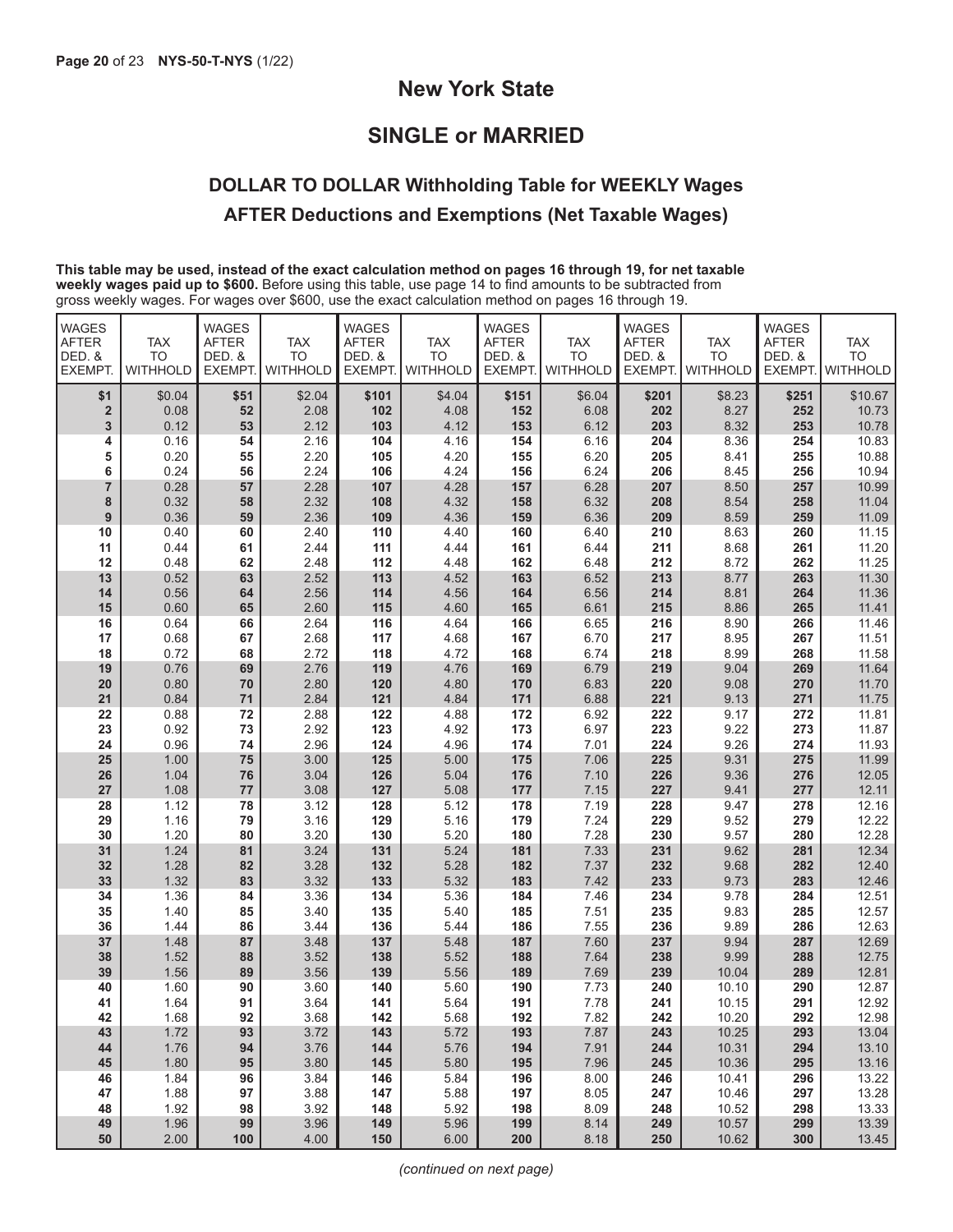# **New York State**

# **SINGLE or MARRIED**

# **DOLLAR TO DOLLAR Withholding Table for WEEKLY Wages AFTER Deductions and Exemptions (Net Taxable Wages)**

*(continued from preceding page)*

| <b>WAGES</b> |            | <b>WAGES</b>  |                | <b>WAGES</b>  |                 | <b>WAGES</b>  |                 | WAGES         |                | <b>WAGES</b> |                         |
|--------------|------------|---------------|----------------|---------------|-----------------|---------------|-----------------|---------------|----------------|--------------|-------------------------|
| <b>AFTER</b> | <b>TAX</b> | <b>AFTER</b>  | <b>TAX</b>     | <b>AFTER</b>  | <b>TAX</b>      | <b>AFTER</b>  | <b>TAX</b>      | <b>AFTER</b>  | <b>TAX</b>     | <b>AFTER</b> | <b>TAX</b><br><b>TO</b> |
| DED. &       | <b>TO</b>  | DED. &        | <b>TO</b>      | DED. &        | <b>TO</b>       | DED. &        | <b>TO</b>       | DED. &        | <b>TO</b>      | DED. &       |                         |
| EXEMPT.      | WITHHOLD   | <b>EXEMPT</b> | WITHHOLD       | <b>EXEMPT</b> | <b>WITHHOLD</b> | <b>EXEMPT</b> | <b>WITHHOLD</b> | <b>EXEMPT</b> | WITHHOLD       | EXEMPT.      | WITHHOLD                |
| \$301        | \$13.51    | \$351         | \$16.43        | \$401         | \$19.36         | \$451         | \$22.28         | \$501         | \$25.21        | \$551        | \$28.13                 |
| 302          | 13.57      | 352           | 16.49          | 402           | 19.42           | 452           | 22.34           | 502           | 25.27          | 552          | 28.19                   |
| 303          | 13.63      | 353           | 16.55          | 403           | 19.48           | 453           | 22.40           | 503           | 25.33          | 553          | 28.25                   |
| 304          | 13.68      | 354           | 16.61          | 404           | 19.53           | 454           | 22.46           | 504           | 25.38          | 554          | 28.31                   |
| 305          | 13.74      | 355           | 16.67          | 405           | 19.59           | 455           | 22.52           | 505           | 25.44          | 555          | 28.37                   |
| 306          | 13.80      | 356           | 16.73          | 406           | 19.65           | 456           | 22.58           | 506           | 25.50          | 556          | 28.43                   |
| 307          | 13.86      | 357           | 16.79          | 407           | 19.71           | 457           | 22.64           | 507           | 25.56          | 557          | 28.49                   |
| 308          | 13.92      | 358           | 16.84          | 408           | 19.77           | 458           | 22.69           | 508           | 25.62          | 558          | 28.54                   |
|              |            | 359           |                | 409           |                 |               |                 |               |                |              |                         |
| 309          | 13.98      |               | 16.90          |               | 19.83           | 459           | 22.75           | 509           | 25.68          | 559          | 28.60                   |
| 310          | 14.04      | 360           | 16.96          | 410           | 19.89           | 460           | 22.81           | 510           | 25.74          | 560          | 28.66                   |
| 311          | 14.09      | 361           | 17.02          | 411           | 19.94           | 461           | 22.87           | 511           | 25.79          | 561          | 28.72                   |
| 312          | 14.15      | 362           | 17.08          | 412           | 20.00           | 462           | 22.93           | 512           | 25.85          | 562          | 28.78                   |
| 313          | 14.21      | 363           | 17.14          | 413           | 20.06           | 463           | 22.99           | 513           | 25.91          | 563          | 28.84                   |
| 314          | 14.27      | 364           | 17.19          | 414           | 20.12           | 464           | 23.04           | 514           | 25.97          | 564          | 28.89                   |
| 315          | 14.33      | 365           | 17.25          | 415           | 20.18           | 465           | 23.10           | 515           | 26.03          | 565          | 28.95                   |
| 316          | 14.39      | 366           | 17.31          | 416           | 20.24           | 466           | 23.16           | 516           | 26.09          | 566          | 29.01                   |
| 317          | 14.45      | 367           | 17.37          | 417           | 20.30           | 467           | 23.22           | 517           | 26.15          | 567          | 29.07                   |
| 318          | 14.50      | 368           | 17.43          | 418           | 20.35           | 468           | 23.28           | 518           | 26.20          | 568          | 29.13                   |
| 319          | 14.56      | 369           | 17.49          | 419           | 20.41           | 469           | 23.34           | 519           | 26.26          | 569          | 29.19                   |
| 320          | 14.62      | 370           | 17.55          | 420           | 20.47           | 470           | 23.40           | 520           | 26.32          | 570          | 29.25                   |
| 321          | 14.68      | 371           | 17.60          | 421           | 20.53           | 471           | 23.45           | 521           | 26.38          | 571          | 29.30                   |
| 322          | 14.74      | 372           | 17.66          | 422           | 20.59           | 472           | 23.51           | 522           | 26.44          | 572          | 29.36                   |
| 323          | 14.80      | 373           | 17.72          | 423           | 20.65           | 473           | 23.57           | 523           | 26.50          | 573          | 29.42                   |
| 324          | 14.85      | 374           | 17.78          | 424           | 20.70           | 474           | 23.63           | 524           | 26.55          | 574          | 29.48                   |
| 325          | 14.91      | 375           | 17.84          | 425           | 20.76           | 475           | 23.69           | 525           | 26.61          | 575          | 29.54                   |
| 326          | 14.97      | 376           | 17.90          | 426           | 20.82           | 476           | 23.75           | 526           | 26.67          | 576          | 29.60                   |
| 327          | 15.03      | 377           | 17.96          | 427           | 20.88           | 477           | 23.81           | 527           | 26.73          | 577          | 29.66                   |
| 328          | 15.09      | 378           | 18.01          | 428           | 20.94           | 478           | 23.86           | 528           | 26.79          | 578          | 29.71                   |
| 329          | 15.15      | 379           | 18.07          | 429           | 21.00           | 479           | 23.92           | 529           | 26.85          | 579          | 29.77                   |
| 330          | 15.21      | 380           | 18.13          | 430           | 21.06           | 480           | 23.98           | 530           | 26.91          | 580          | 29.83                   |
| 331          | 15.26      | 381           | 18.19          | 431           | 21.11           | 481           | 24.04           | 531           | 26.96          | 581          | 29.89                   |
| 332          | 15.32      | 382           | 18.25          | 432           | 21.17           | 482           | 24.10           | 532           | 27.02          | 582          | 29.95                   |
| 333          | 15.38      | 383           | 18.31          | 433           | 21.23           | 483           | 24.16           | 533           | 27.08          | 583          | 30.01                   |
| 334          | 15.44      | 384           | 18.36          | 434           | 21.29           | 484           | 24.21           | 534           | 27.14          | 584          | 30.06                   |
| 335          | 15.50      | 385           | 18.42          | 435           | 21.35           | 485           | 24.27           | 535           | 27.20          | 585          | 30.12                   |
| 336          | 15.56      | 386           | 18.48          | 436           | 21.41           | 486           | 24.33           | 536           | 27.26          | 586          | 30.18                   |
| 337          | 15.62      | 387           | 18.54          | 437           | 21.47           | 487           | 24.39           | 537           | 27.32          | 587          | 30.24                   |
| 338          | 15.67      | 388           | 18.60          | 438           | 21.52           | 488           | 24.45           | 538           | 27.37          | 588          | 30.30                   |
| 339          | 15.73      | 389           | 18.66          | 439           | 21.58           | 489           | 24.51           | 539           | 27.43          | 589          | 30.36                   |
| 340          | 15.79      | 390           | 18.72          | 440           | 21.64           | 490           | 24.57           | 540           | 27.49          | 590          | 30.42                   |
| 341          | 15.85      | 391           | 18.77          | 441           | 21.70           | 491           | 24.62           | 541           | 27.55          | 591          | 30.47                   |
| 342          | 15.91      | 392           |                | 442           |                 | 492           |                 | 542           |                | 592          | 30.53                   |
| 343          | 15.97      | 393           | 18.83<br>18.89 | 443           | 21.76<br>21.82  | 493           | 24.68<br>24.74  | 543           | 27.61<br>27.67 | 593          | 30.59                   |
|              |            |               |                |               |                 |               |                 |               |                |              |                         |
| 344          | 16.02      | 394           | 18.95          | 444           | 21.87           | 494           | 24.80           | 544           | 27.72          | 594          | 30.65                   |
| 345          | 16.08      | 395           | 19.01          | 445           | 21.93           | 495           | 24.86           | 545           | 27.78          | 595          | 30.71                   |
| 346          | 16.14      | 396           | 19.07          | 446           | 21.99           | 496           | 24.92           | 546           | 27.84          | 596          | 30.77                   |
| 347          | 16.20      | 397           | 19.13          | 447           | 22.05           | 497           | 24.98           | 547           | 27.90          | 597          | 30.83                   |
| 348          | 16.26      | 398           | 19.18          | 448           | 22.11           | 498           | 25.03           | 548           | 27.96          | 598          | 30.88                   |
| 349          | 16.32      | 399           | 19.24          | 449           | 22.17           | 499           | 25.09           | 549           | 28.02          | 599          | 30.94                   |
| 350          | 16.38      | 400           | 19.30          | 450           | 22.23           | 500           | 25.15           | 550           | 28.08          | 600          | 31.00                   |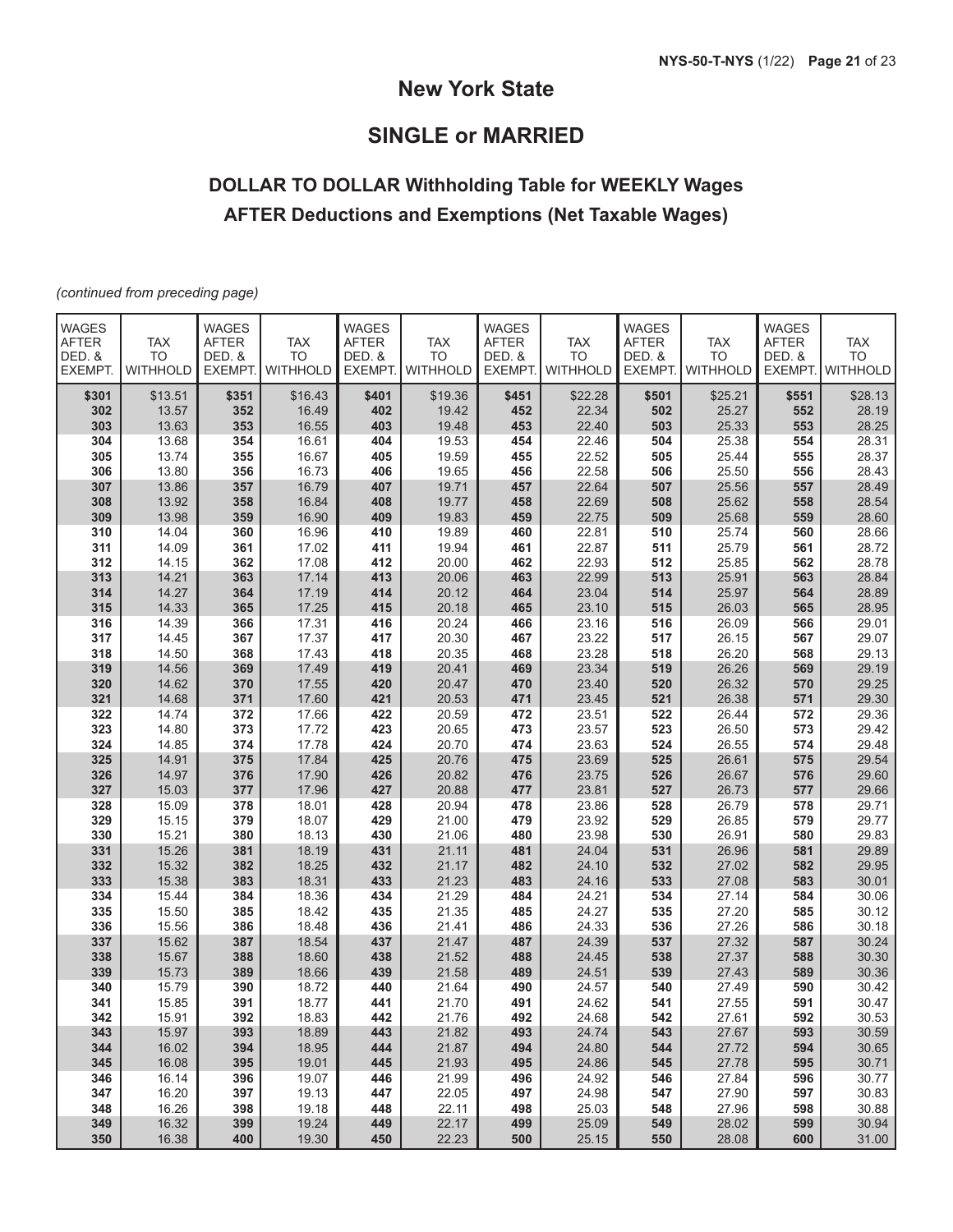## **New York State Method III Top Income Tax Rates Method Single and Married Instructions**

- **Step 1 Using the net wage amount as computed in Step 1 of Method II,** determine annualized wages by multiplying the net wage amount by the number of payroll periods in the year (for example, 52, 26, 24, 12).
- **Step 2** Locate the table on page 22 for the appropriate marital status. Find the line on which annualized net wages from Step 1 fall between the amounts in Columns 1 and 2.
- **Step 3** Multiply the amount of annualized net wages from Step 1 by the decimal in column 3.
- **Step 4** Divide the amount from Step 3 by the number of pay periods in the year. This is the amount to withhold from wages.

| <b>Method III</b>   |                          |                     |                                 |  |  |
|---------------------|--------------------------|---------------------|---------------------------------|--|--|
| <b>Single Table</b> |                          |                     |                                 |  |  |
|                     | If annualized wages are: |                     |                                 |  |  |
|                     |                          |                     | Multiply                        |  |  |
| i                   | At                       | <b>But less</b>     | annualized wages<br>by Column 3 |  |  |
| n                   | I east                   | than                | amount                          |  |  |
| е                   | Column <sub>1</sub>      | Column <sub>2</sub> | Column <sub>3</sub>             |  |  |
| 1                   | \$1,077,550              | \$5,000,000         | 0.1045                          |  |  |
| $\overline{2}$      | 5,000,000                | 25,000,000          | 0.1110                          |  |  |
| 3                   | 25,000,000               |                     | 0.1170                          |  |  |

| <b>Method III</b>        |             |                     |                              |  |  |
|--------------------------|-------------|---------------------|------------------------------|--|--|
| <b>Married Table</b>     |             |                     |                              |  |  |
| If annualized wages are: |             |                     |                              |  |  |
| L                        |             |                     | Multiply<br>annualized wages |  |  |
| i                        | At          | <b>But less</b>     | by Column 3                  |  |  |
| n                        | Least       | than                | amount                       |  |  |
| e                        | Column 1    | Column <sub>2</sub> | Column 3                     |  |  |
| 1                        | \$2,155,350 | \$5,000,000         | 0.1045                       |  |  |
| $\mathbf{2}$             | 5,000,000   | 25,000,000          | 0.1110                       |  |  |
| 3                        | 25,000,000  |                     | 0.1170                       |  |  |